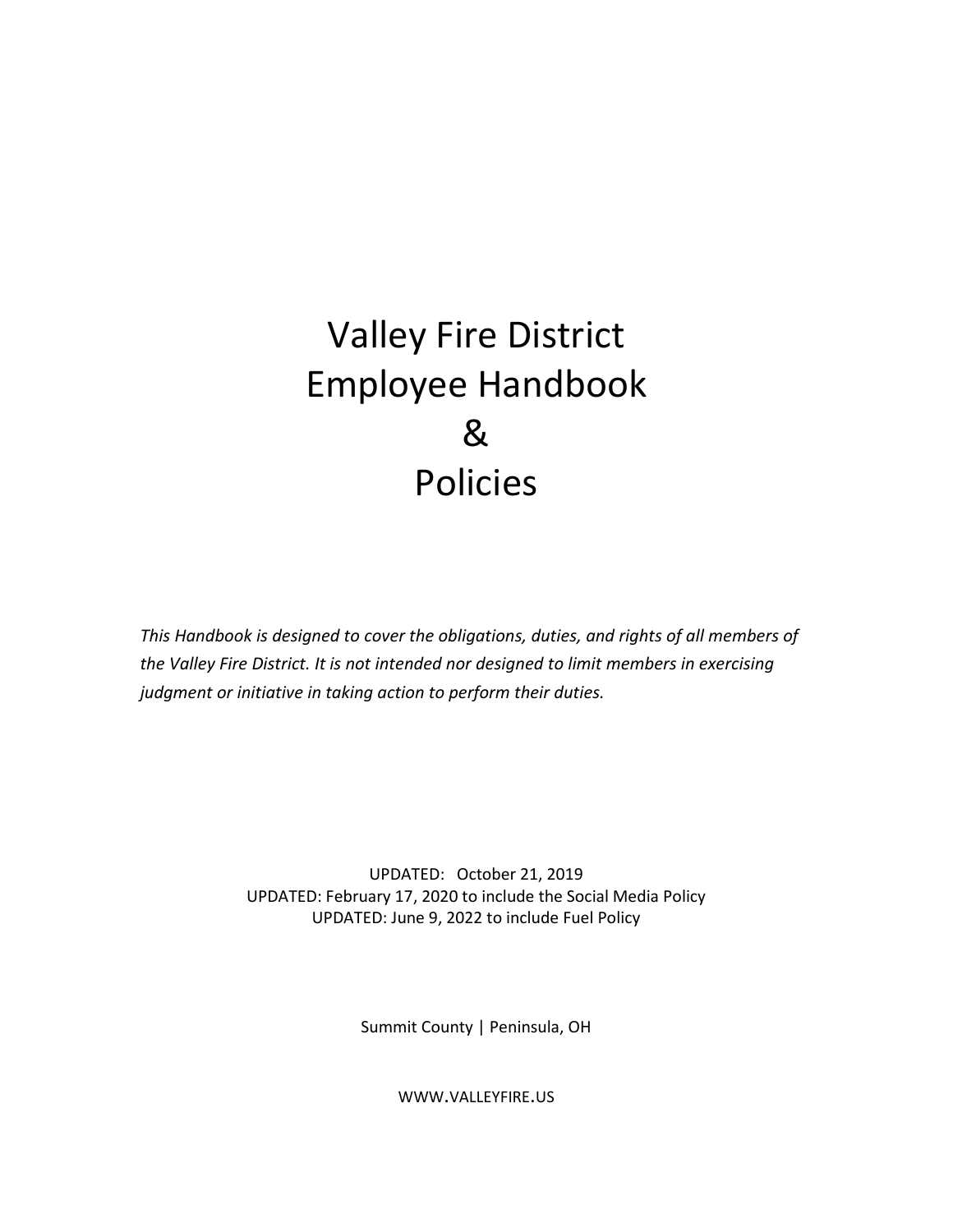# Contents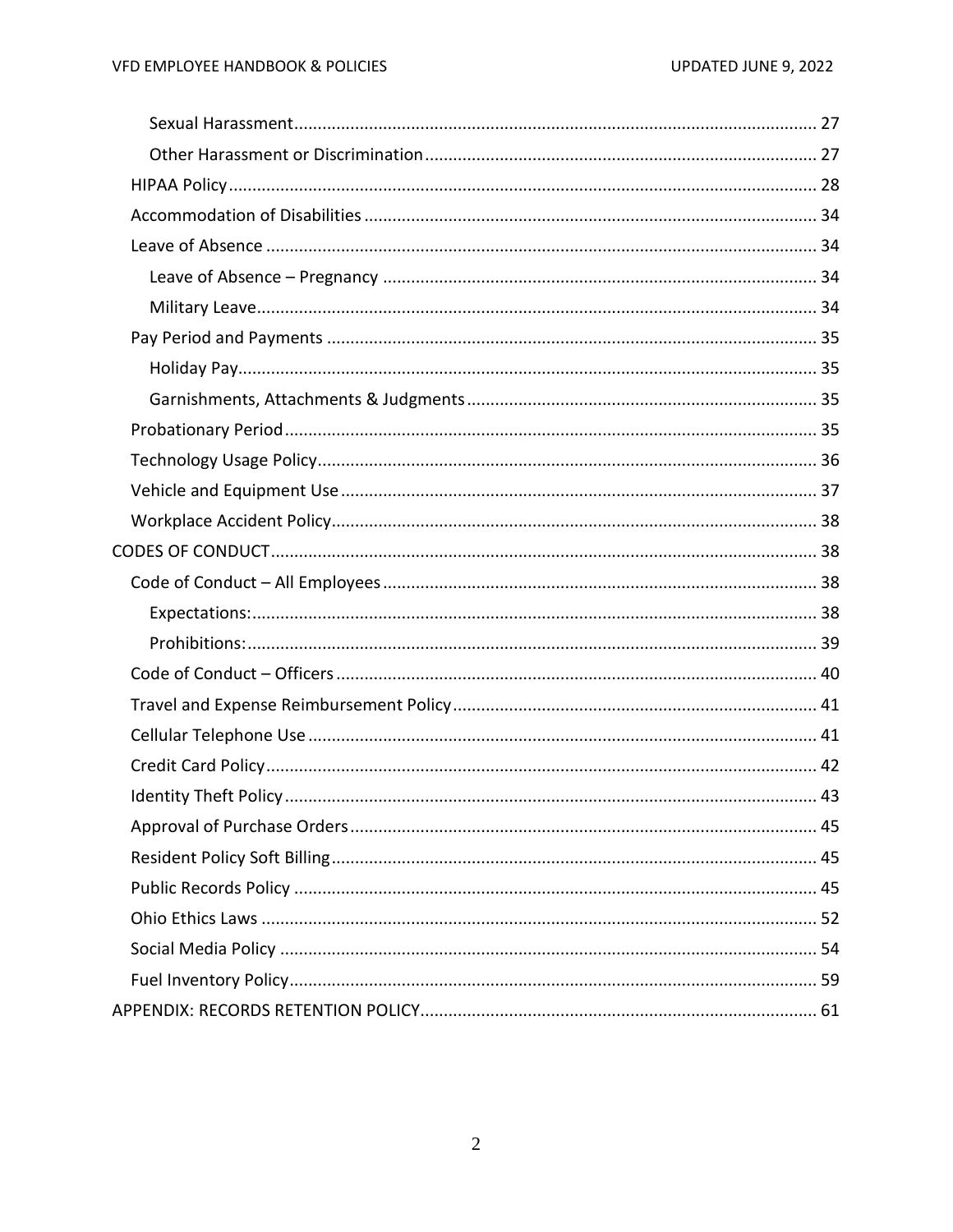# <span id="page-3-0"></span>**ABOUT THE VALLEY FIRE DISTRICT**

We are a 35-member department, which is 24-hour, part-time staffed, and volunteer supported offering the following services: Fire, EMS, Swift Water Rescue, Ice Rescue, and Rope Rescue.

Under two stations, we house:

- 2 Engines
- 3 Squads
- 2 Water Tenders
- 1 Grass Fire Trucks
- 1 Off Road Bobcat

and provide 25 square miles of Fire-EMS coverage for 3,529 residents of the Village of Peninsula, Boston Township, and Contractual coverage to the Village of Boston Heights in Summit County, Ohio.

Station 1: Peninsula

- 5287 Dogwood Drive, PO BOX 212, Peninsula OH 44264 (Station 1)
- 330-657-2292 (Staffed Hours 8am -4pm) | 330-657-2402 Fax
- Emergency Dispatch Peninsula/Boston Twp: 330-657-2911

Station 2: Boston Heights

- 15 E. Boston Mills Road, Boston Hts. Oh 44236 (Station 2)
- $\bullet$  330-655-2257 (Staffed Hours 4pm 8am)
- Emergency Dispatch Boston Heights: 330-653-5911

Located in Northern Ohio, the Valley Fire District is classified as a volunteer department that provides both fire suppression and emergency medical services to the Village of Peninsula, Boston Township, and the Village of Boston Heights. The communities served include coverage of the Cuyahoga Valley National Park, which occupies 80% of the total land. Although the response district is comprised of approximately 3800 residents, the demands on the fire district are great with the large tourism traffic (2.2 million per year) throughout the National Park. In addition, the rural make-up of the area provides for a variety of emergency calls that require large amounts of fire personnel to execute demanding tasks (such as Rope & Swift Water rescues). The Valley Fire District has seen fluctuations in volunteer staffing and is looking to continue a recruitment and retention program to comply with the standards set forth by NFPA 1720.

## <span id="page-3-1"></span>**History**

Established in 1976, the Valley Fire District used to be housed at the Boston Town Hall on Route 303 and Riverview and moved to its present location in **2006**. The current site and property is leased from the Cuyahoga Valley National Park.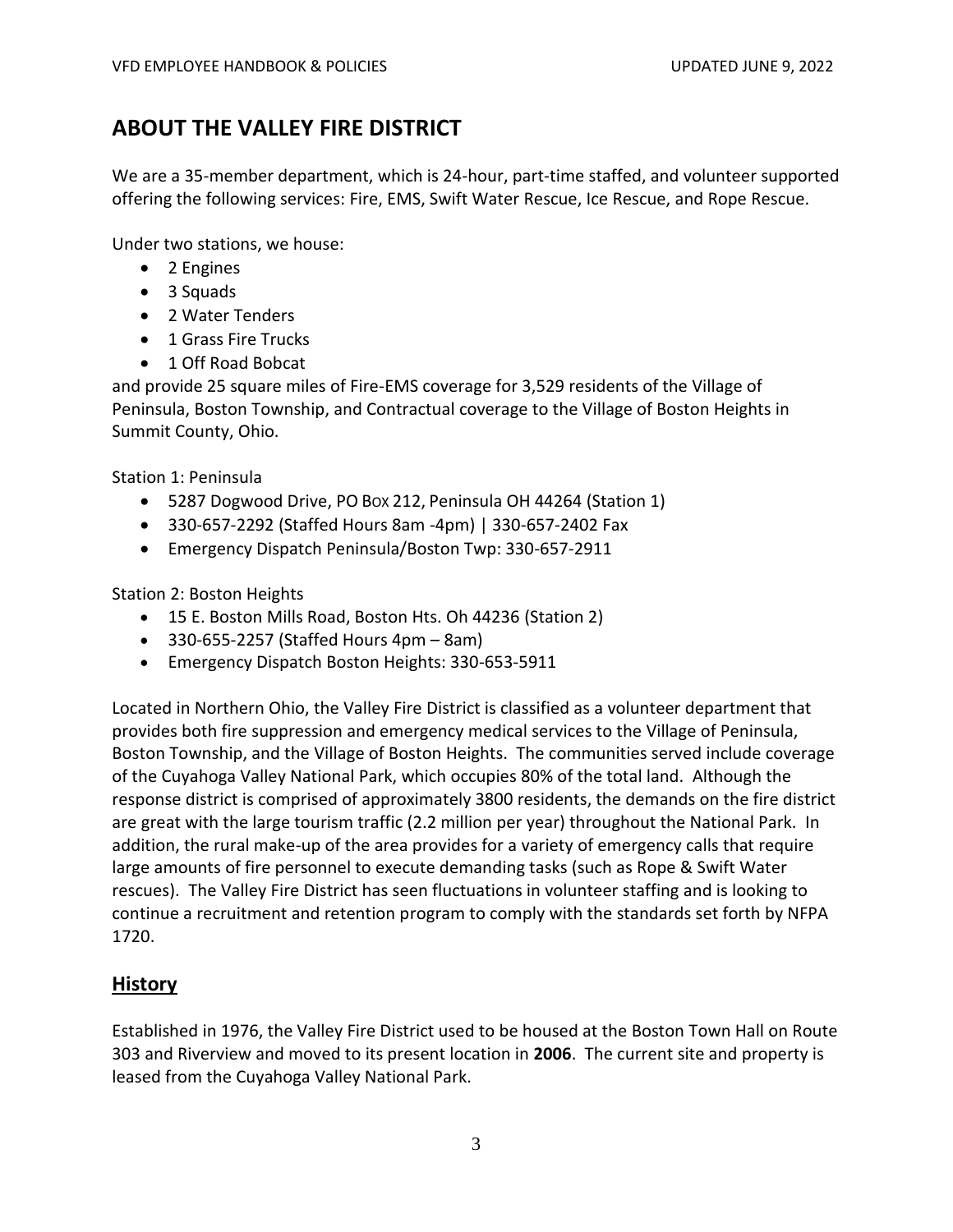In 2013, the Valley Fire District entered into an agreement to provide coverage for a third community, the Village of Boston Heights. This bordering community adds 1,300 residents and 6.9 square mile to our current 21 square mile district. In addition, our department will utilize their station as a second fire station to respond from. As with many volunteer departments nationwide, the Village of Boston Heights was faced with a declining number of volunteer members able to provide coverage for their community. At the time of the agreement, their department only had seven active firefighters.

It was then found that in order to be more efficient, the three communities agreed that a regional approach that would be beneficial in sharing equipment and volunteer staffing.

There are generally 3 shifts:

- Station 1: 8 AM to 4 PM
- Station 2: 4 PM to Midnight and Midnight to 8 AM
- Except during Ski Season (Jan to March 14 depending on snowfall) when Station 1 has a Ski Shift from 4 PM to 10 PM.

## <span id="page-4-0"></span>**Governance**

The Valley Fire District is governed by a Board of Trustees under ORC 505.371. Members are appointed as follows:

- Peninsula Village Council appoints one council member to serve as a representative on the Board for a three-year term.
- The Boston Township Board of Trustees appoints one member of the Township Board to serve as a representative on the Board for a three-year term.
- Those two Board members appoint a member-at-large from either Peninsula or Boston Township for a three-year term.

#### <span id="page-4-1"></span>**Mission Statement**

To protect lives and property through *proactive* education, prevention, and response.

#### <span id="page-4-2"></span>**Values**

We covet the public's and each other's trust and endeavor to maintain that trust through **Valor, excellence, and selflessness.**

#### **VALOR**

Courageously encountering adversity, accepting responsibility of one's actions, and providing respectful and obedient conduct to the public and our peers.

#### **EXCELLENCE**

We strive for constant improvement to better serve the community and each other.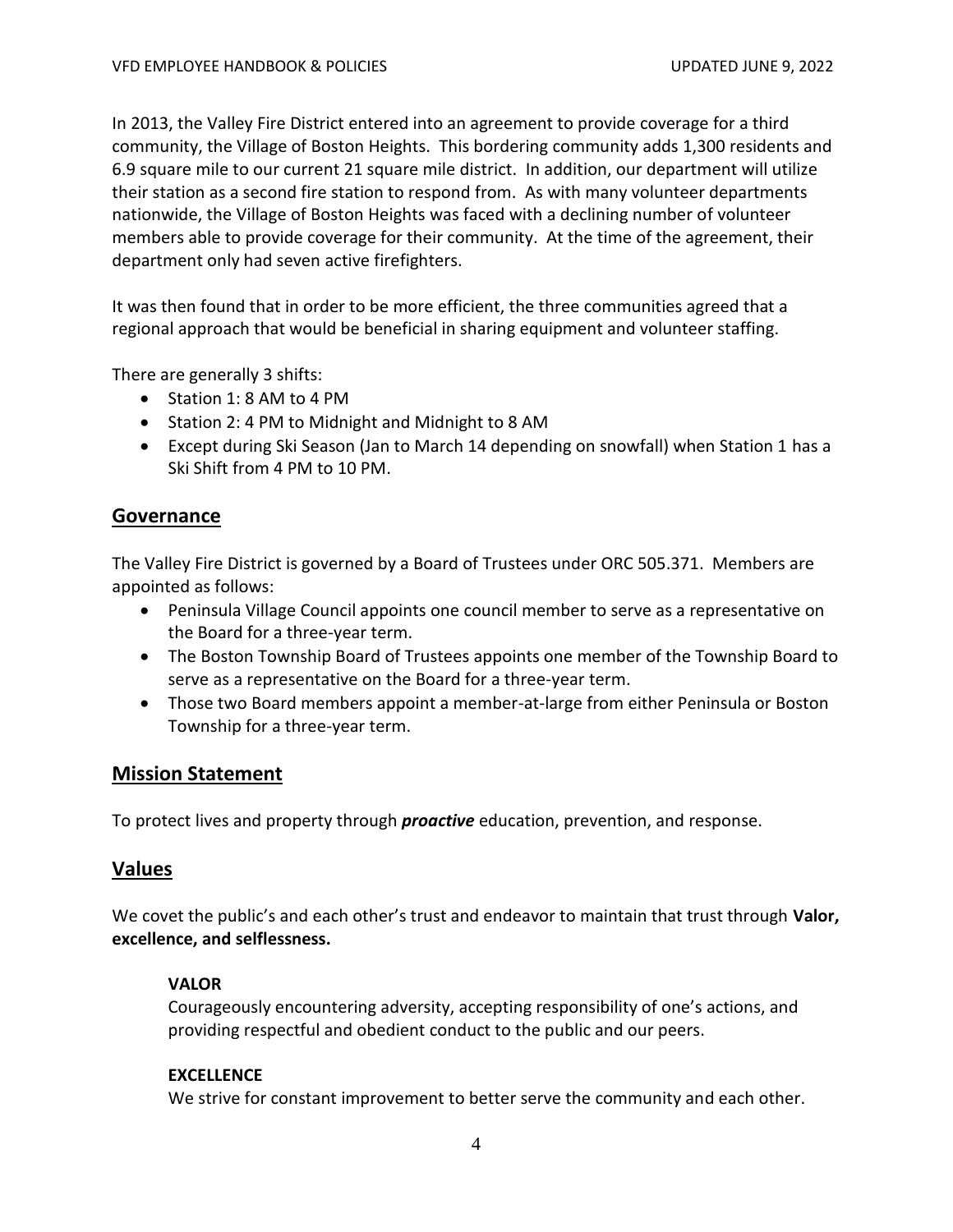#### **SELFLESSNESS**

Delivering service without recklessness, we put the consideration of others above and before ourselves.

## <span id="page-5-0"></span>**Vision Statement**

We will be:

- A highly motivated team to improve our partnership with the community.
- A healthy team working to provide a safe environment.
- A skilled team that is effective, empowered, and enthusiastic in our service.
- A proactive team that anticipates and influences change.

# <span id="page-5-1"></span>**PERSONNEL CLASSIFICATIONS**

The Valley Fire District is run by 6 officers:

- Chief
- Assistant Chief
- Captain
- 1<sup>st</sup> Lieutenant
- 2<sup>nd</sup> Lieutenant (2 positions)

Special classifications are held by station personnel such as:

- Arson investigation
- Swift Water Technician
- Hazardous Material Tech
- High Angle Rope Tech

Station personnel include firefighters and EMS personnel who have completed certified training in accordance with the rules and regulations as established by the State of Ohio. These certifications include:

- Firefighter I
- Firefighter II
- Emergency Medical Technician Basic
- Emergency Medical Technician Intermediate
- Emergency Medical Technician Paramedic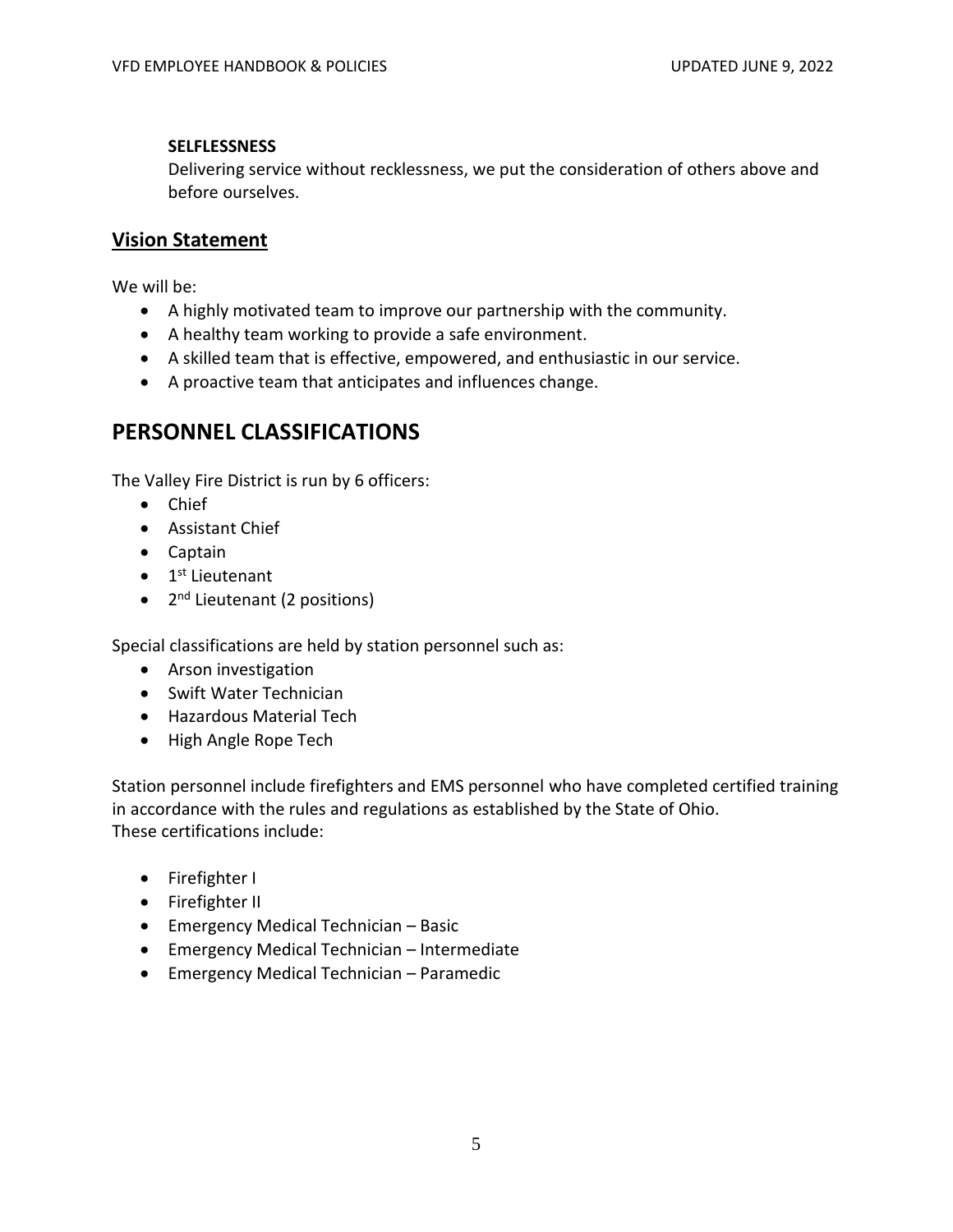# <span id="page-6-0"></span>**Chain of Command**

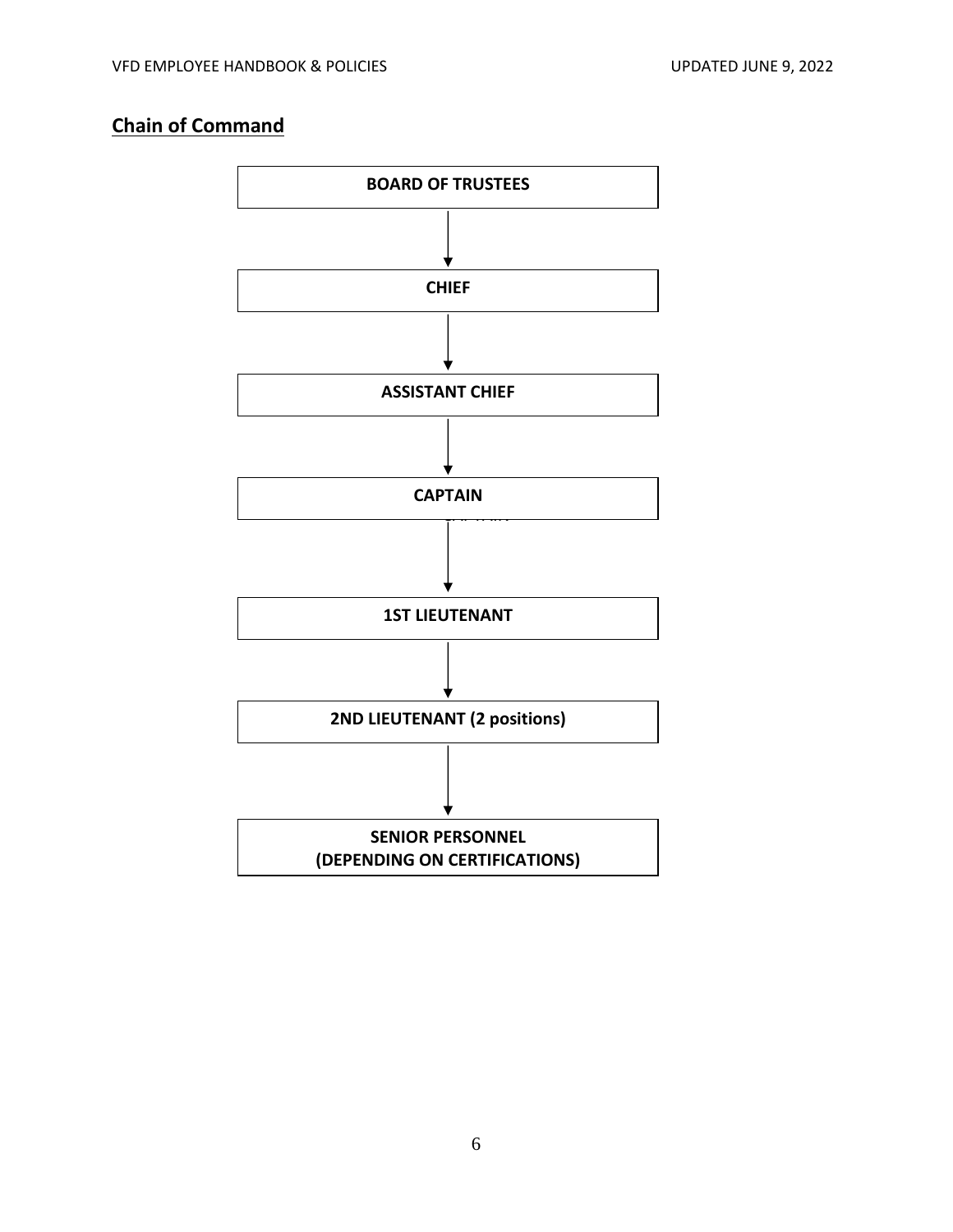## <span id="page-7-0"></span>**Duties of Station Personnel**

Listed below are the general duties of each classification.

## <span id="page-7-1"></span>*Officers*

#### **Chief**

**Qualifications:** Has any combination of training and work experience which indicates possession of skills, knowledge and abilities necessary to perform the duties listed below. Shall have been or is in a command position in a fire department. Demonstrates the ability to supervise others, meets the requirements established by all applicable law, rules and regulations and holds the follow classifications: Have 6 years continuous service within the district, outside applicants shall have 6 years supervisory experience, Ohio Firefighter 2, Ohio EMT-B, Ohio Fire Inspector, Ohio Fire investigator.

- 1. The Chief reports directly to the Board of Trustees.
- 2. The Chief shall have control and command of the governance and discipline of the Fire District, and to that end may prescribe and establish from time to time such rules and regulations as the Chief may deem advisable, subject to the approval of the Board.
- 3. Chief shall, upon arrival at an emergency scene, promptly report her/his arrival to the officer in command. She/he may, where they are the highest-ranking officer present, assume command and have full control of the incident, after advising dispatch of the command change.
- 4. The Chief shall perform such duties as may be required by law or ordinance. The Chief shall have absolute control and command at fires and alarms of fire or any other emergencies over all members of the Fire District, and of all apparatus and equipment belonging to the Fire District. The Chief shall direct such measures as deemed proper for the extinguishment and control of fires, protection of life and property, and the preservation of order.
- 5. The Chief or a subordinate detailed by the Chief shall inquire into the cause of all fires occurring in the Fire District as soon as possible after they occur and, in each case, keep a record of same in their office.
- 6. The Chief shall have the authority, in times of extraordinary emergencies, to suspend temporarily the operations of the normal shifts, and shall have the authority to recall any or all members off-duty. The Chief shall report any such action to the Board as soon thereafter as is practicable.
- 7. The Chief shall maintain the Rules and Regulations in an up-to-date condition. The Chief shall maintain an accurate record of all business transacted by the Division of Fire. The Chief shall maintain an accurate and complete record of emergency medical service, fire apparatus and fire equipment including cost, maintenance, and operating expenses. The Chief shall maintain a complete record and cost of fire station operating supplies.
- 8. The Chief shall appoint officers to various duties as needed.
- 9. The Chief shall see that the laws of the State of Ohio and the Rules of the Valley Fire District applicable to the Division of Fire, together with all rules, are faithfully observed.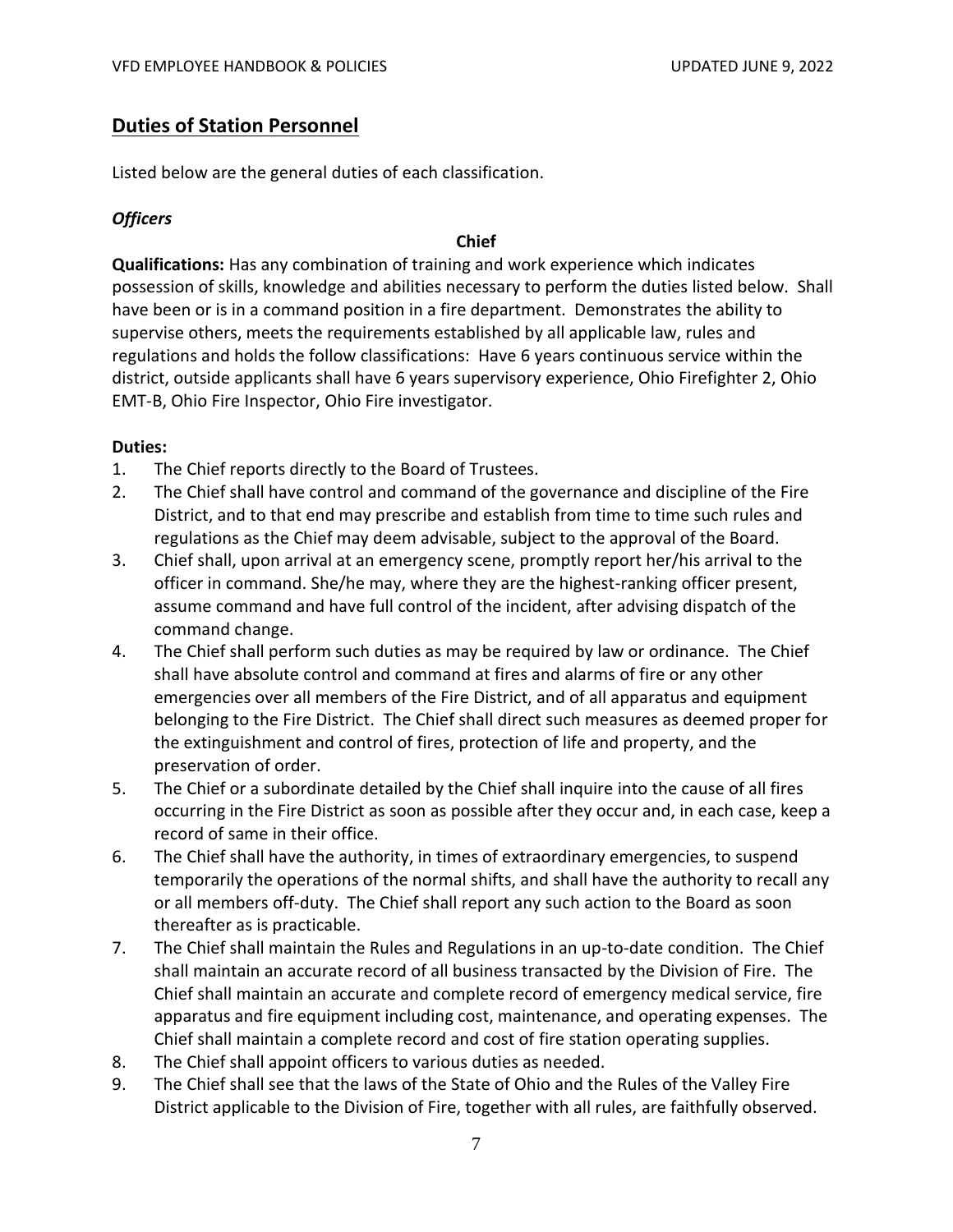- 10. Respond to letters and inquires, and compile Fire & EMS reports in a timely manner.
- 11. Approve and or implement discipline as approved by the Fire Board.
- 12. Coordinates and conducts staff conferences to discuss program or project progress.
- 13. Responsible for the planning of Fire & EMS needs of the community.
- 14. Applies for Grants.
- 15. Attend County Fire Chief meetings.
- 16. Attends monthly safety meetings.
- 17. Compiles the annual report to the insurance agency.
- 18. Provides monthly reports to the Board. Attends monthly and special board meeting.
- 19. Must be physically fit to perform the duties described at all times.
- 20. Performs other duties as required.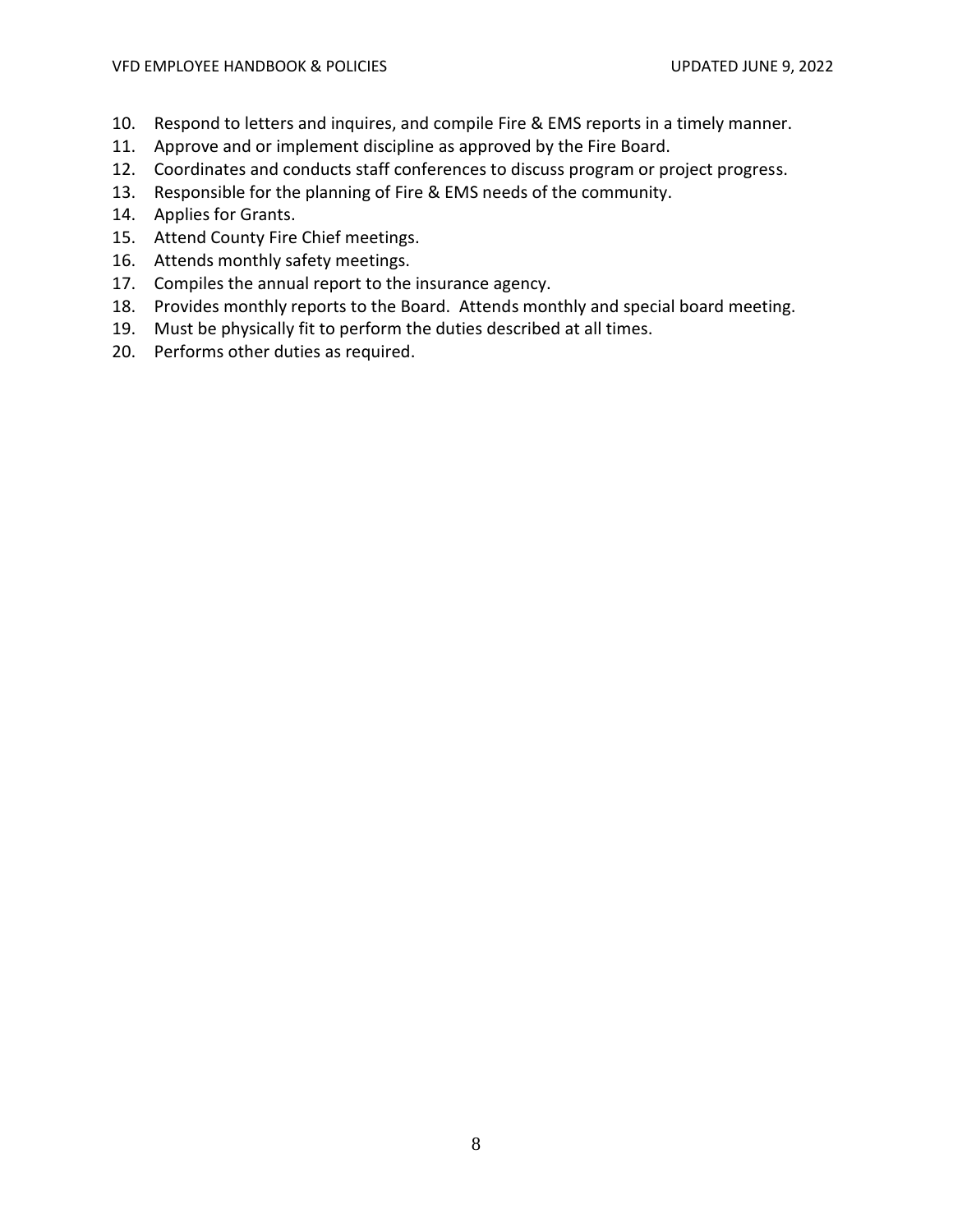## **Assistant Fire Chief**

**Qualifications:** Has any combination of training and work experience which indicates possession of skills, knowledge and abilities necessary to perform the duties listed below. Shall have been or is in a command position in a department. Demonstrates the ability to supervise others, meets the requirements established by all applicable law, rules and regulations and holds the following classifications: Have 6 years continuous service within the district, outside applicants shall have 6 years supervisory experience, Ohio Firefighter 2, Ohio EMT-B, Ohio Fire Inspector.

- 1. The duties of the Assistant Chief are to have command and control of the department under direction of the Chief, and in the absence of the Chief, he/she shall assume control of the department.
- 2. The Assistant Chief shall receive all reports, complaints, requests, etc. coming through proper channels, and after carefully investigating same, forward them to the Chief for his/her endorsement attached thereon, or his/her disapproval and the reason for same attach thereto.
- 3. The Assistant Chief shall make frequent inspections of Station 1, noting the condition of the men/women, housing, apparatus, and everything pertaining to the service and the discipline of the department, and shall report any infractions of the rules and regulations of the department or any other unusual matters to the responsible officer first.
- 4. The Assistant Chief shall see that the laws of Ohio are observed by the department together with all rules, regulations, and orders of the department.
- 5. The Assistant Chief shall, upon arrival at an emergency scene, promptly report her/his arrival to the officer in command. She/he may, where they are the highest-ranking officer present, assume command and have full control of the incident, after advising dispatch of the command change.
- 6. He/she shall perform such other duties as the Chief may direct.
- 7. Shall oversee clothing and turnout gear of all personnel.
- 8. Shall oversee Station 1 operation & maintenance.
- 9. Shall oversee fire reports and compliance to the Ohio NFIRS.
- 10. Yearly summary of activities shall be submitted to the Chief.
- 11. Provides monthly reports to the Board. Attends monthly board meetings.
- 12. Must be physically fit to perform the duties described at all times.
- 13. Performs other duties as required.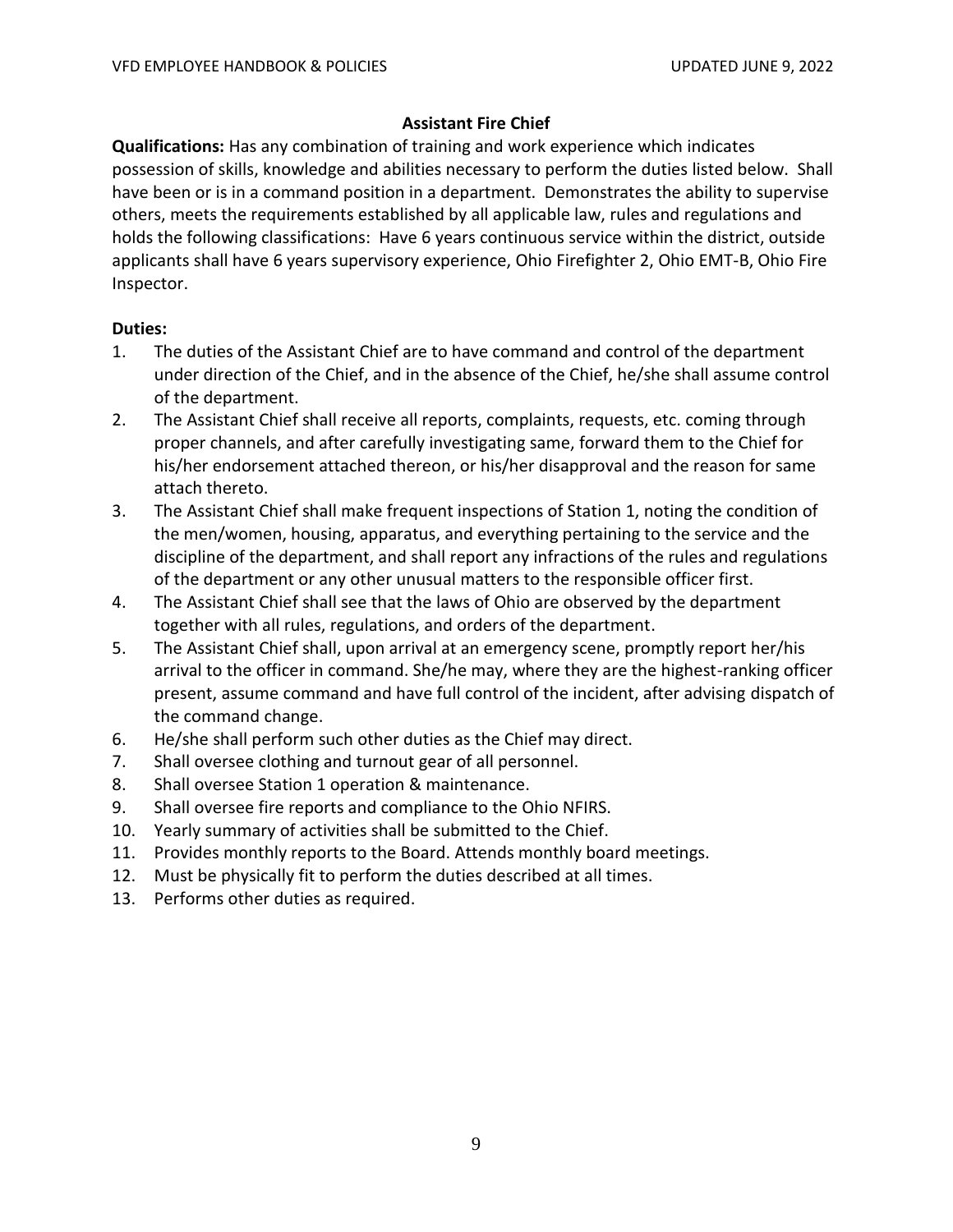#### **Captain**

**Qualifications:** Has any combination of training and work experience which indicates possession of skills, knowledge and abilities necessary to perform the duties listed below. Demonstrates the ability to supervise others, meets the requirements established by all applicable law, rules and regulations and holds the following classifications: Have 6 years continuous service within the district, outside applicants shall have 6 years supervisory experience, Ohio Firefighter 2, Ohio EMT-B, Ohio Fire Inspector.

- 1. The Captain shall be the next ranking officer under the Assistant Chief.
- 2. The Captain shall oversee and direct all members under his/her rank and see that all orders, rules, regulations, and laws are obeyed.
- 3. The Captain, during the absence of higher ranking officer, shall be in complete charge of the department and shall carry out the duties of higher ranking officers in their absence.
- 4. Captain shall perform such other duties as may be required of superior officers.
- 5. The Captain shall make frequent inspections of Station 2, noting the condition of the men/women, housing, apparatus, and everything pertaining to the service and the discipline of the department, and shall report any infractions of the rules and regulations of the department or any other unusual matters to the responsible officer first.
- 6. Shall upon arrival at an incident, promptly report to the officer in charge his/her arrival. He/she may, where they are the highest-ranking officer present, assume command and have full control of the incident, after advising dispatch of the command change.
- 7. The Captain shall be in charge of equipment, vehicle maintenance and scheduling of pump testing, and ladder testing.
- 8. Shall be in charge of the Special Teams training.
- 9. The Captain shall see that the laws of Ohio are observed by the department together with all rules, regulations, and orders of the department.
- 10. The Captain shall review members that are completing their probation and send his/her recommendation to the Chief one month prior to the end date of the probation
- 11. The Captain shall be in charge of EMS reports and ensure compliance with State of Ohio reporting requirements.
- 12. The Captain shall be in charge of Station 2 operation and maintenance.
- 13. He/she shall perform such other duties as the Chief may direct.
- 14. Yearly summary of activities shall be submitted to the Chief.
- 15. Maintains a list of vehicles and major equipment along with their maintenance schedule.
- 16. Any vehicle taken out of service must be reported to the Board immediately.
- 17. Make recommendations to the Board regarding major equipment repairs.
- 18. Provides monthly reports to the Board. Attends monthly board meetings.
- 19. Must be physically fit to perform the duties described at all times.
- 20. Performs other duties as required.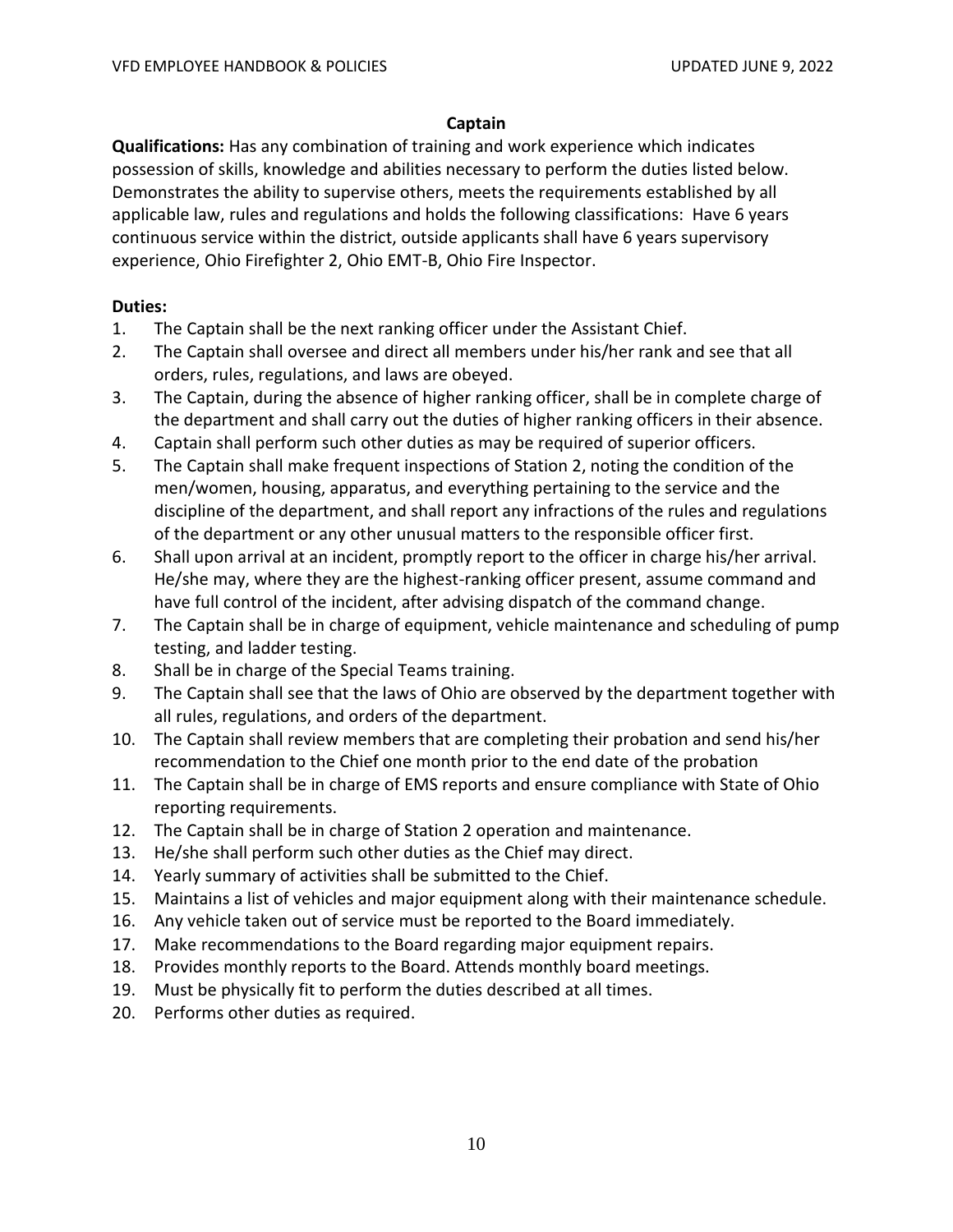#### **First Lieutenant**

**Qualifications:** Has any combination of training and work experience which indicates possession of skills, knowledge and abilities necessary to perform the duties listed below. Demonstrates the ability to supervise others, meets the requirements established by all applicable law, rules and regulations and holds the following classifications: Have 6 years continuous service within the district, outside applicants shall have 6 years supervisory experience, Ohio Firefighter 2, Ohio EMT-B, Ohio Fire Inspector.

- 1. The First Lieutenant will be the highest-ranking lieutenant.
- 2. Lieutenant shall assist superior officers in directing the affairs of the department and shall advise the superior officer of his/her official actions.
- 3. Lieutenant when in charge shall have all the authority and responsibilities of higher ranking officers and be in temporary charge of quarters during the absence of higher ranking officers.
- 4. Lieutenant shall perform such other duties as may be required by superior officers, and enforce rules, regulations, and orders of the department.
- 5. Shall administer shift scheduling and payroll.
- 6. Shall be in charge of record keeping as pertains to personnel the department needs, certifications, continuing education, and other EMS information as required by Laws and Standards.
- 7. Shall be in charge of supervising training requirements established by this department.
- 8. Shall advise Chief on additions or corrections pertaining to said duties.
- 9. Shall upon arrival at an incident, promptly report to the person in charge. He/she may where they are the highest-ranking officer present, assume command and have full control of the incident, after advising dispatch of the command change.
- 10. He/she shall perform such other duties as the Chief may direct.
- 11. Yearly summary of activities shall be submitted to the Chief.
- 12. Provides monthly reports to the Board. Attends monthly board meetings.
- 13. Must be physically fit to perform the duties described at all times.
- 14. Performs other duties as required.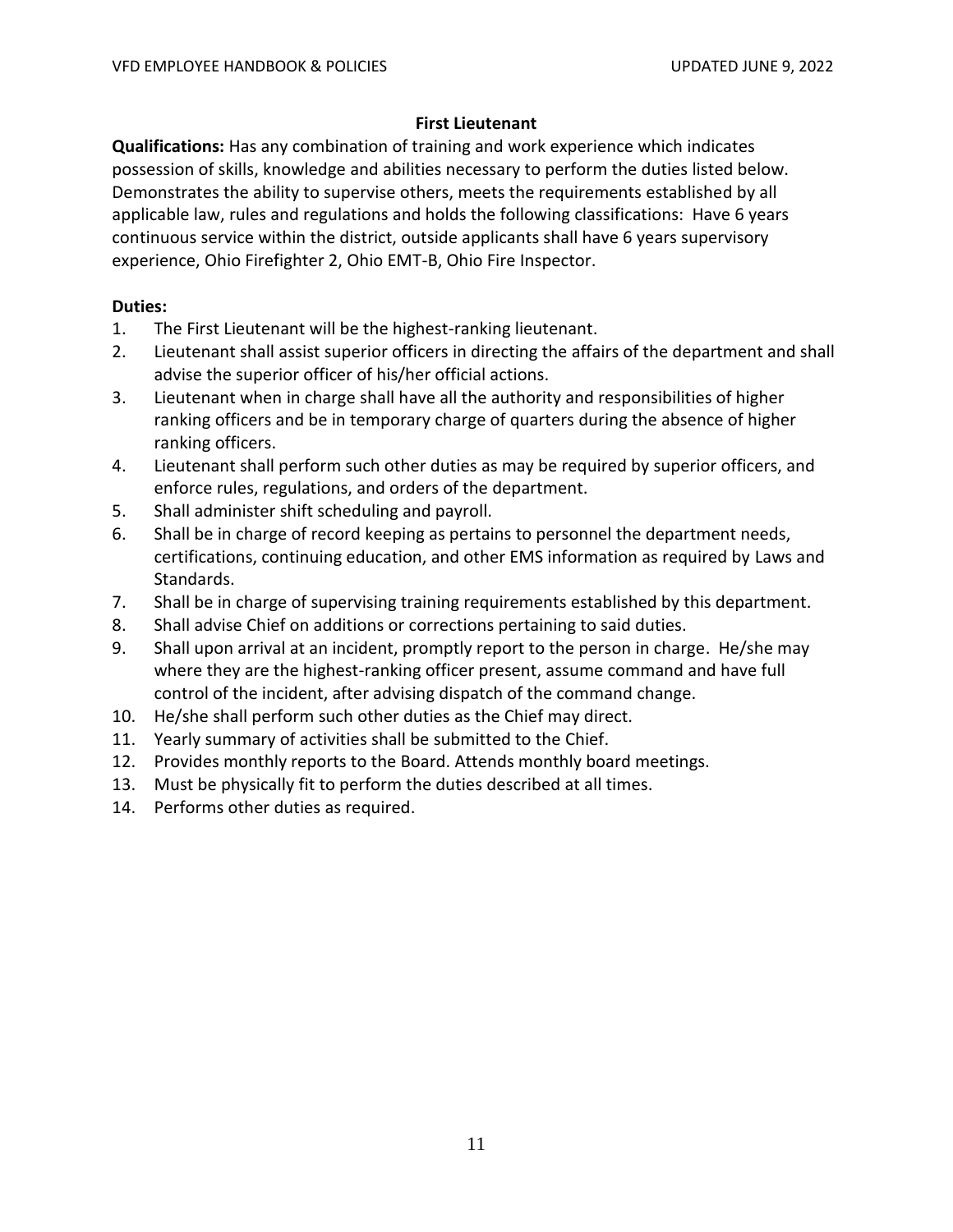#### **Second Lieutenant**

**Qualifications:** Has any combination of training and work experience, which indicates possession of skills, knowledge and abilities necessary to perform the duties listed below. Demonstrates the ability to supervise others, meets the requirements established by all applicable law, rules and regulations and holds the following classifications: Have 6 years continuous service within the district, outside applicants shall have 6 years supervisory experience, Ohio Firefighter 2, Ohio EMT-B, Ohio Fire Inspector.

- 1. The Second Lieutenant shall assist the superior officers in directing the affairs of the department and shall advise the superior officer of her/his official actions.
- 2. Lieutenant, when in charge, shall have all the authority and responsibilities of higher ranking officers, be in temporary charge of quarters, during the absence of higher ranking officers.
- 3. Lieutenant, shall perform such other duties as may be required by superior officers, and enforce rules, regulations, and orders of the department.
- 4. Shall be in charge of Fire Inspections program.
- 5. Shall be in charge of record keeping as pertains to personnel certifications, continuing education, and other EMS information as needed by the department.
- 6. Shall be in charge of supervising training requirements established by this department.
- 7. Shall advise Chief on additions or correction needed to provide service by this department.
- 8. Shall upon arrival at an incident, promptly report to the person in charge. He/she may where they are the highest-ranking officer present, assume command and have full control of the incident, after advising dispatch of the command change.
- 9. Shall supervise annual testing of hose, and hydrants in our jurisdiction and keep up-todate records of same.
- 10. Shall Supervise hydrant maintenance program and keep up to date records. He/she shall perform such other duties as the Chief may direct.
- 11. Yearly summary of activities shall be submitted to the Chief.
- 12. Provides monthly reports to the Board. Attends monthly board meetings.
- 13. Must be physically fit to perform the duties described at all times.
- 14. Performs other duties as required.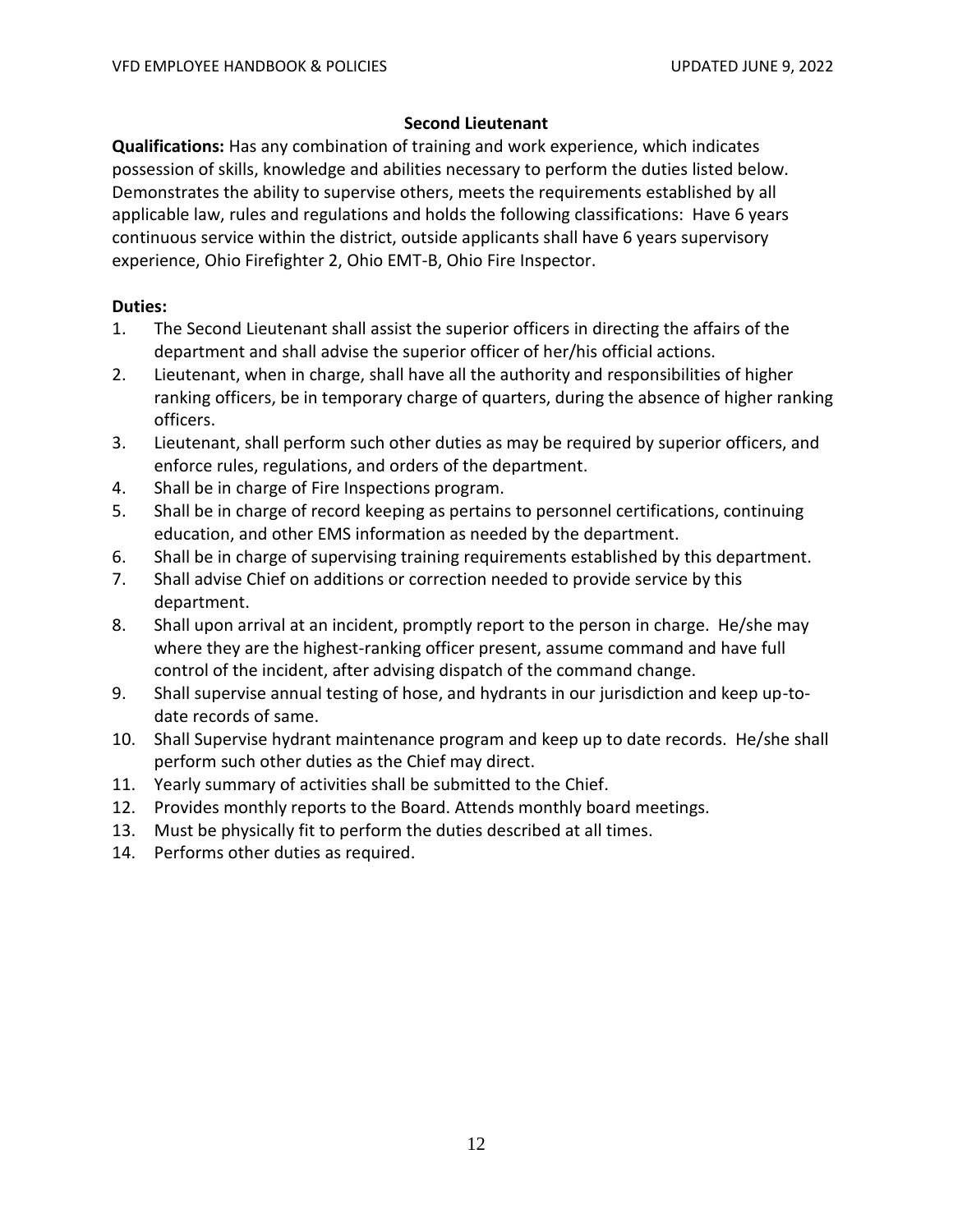#### <span id="page-13-0"></span>*Personnel*

#### **Firefighter I and II**

**Qualifications:** Has any combination of training and work experience which indicates possession of the skills, knowledge and abilities necessary to perform the duties listed below. Must meet the training requirements of the State of Ohio FF 1 or FF 2 and the Fire District and all applicable law, rules and regulations.

#### **Duties:**

Performs fire suppression and prevention duties; prepares NFIRS reports, answers telephone inquiries; performs general maintenance tasks as directed.

- 1. Performs fire prevention, fire suppression and rescue activities; responds to fire, accident alarms and suppresses and extinguishes fire in various roles. Operates hose lines and nozzle, operates fire trucks, performs search and rescue activities. Takes out walls, ceilings, removes furniture, removes debris and cleans up water, etc.
- 2. Investigates calls of potential fire hazards. (gas leaks, smoke, Haz-Mat etc.)
- 3. Performs Firefighter duties as a FF-1 or FF-2 as defined by the state of Ohio requirements.
- 4. Performs rescue activities at accident scenes, extrication of victims, operates hydraulic rescue equipment, chain saws, circular saws, drills, etc.
- 5. Prepares run reports as required by SOP.
- 6. Checks equipment and performs tasks to insure proper operations of emergency firefighting equipment.
- 7. Performs routine maintenance of buildings (such as, wash floors, equipment, mow grass, shovel snow, paint, etc.).
- 8. Must be physically fit to perform the duties described above at all times.
- 9. Performs other related duties as required.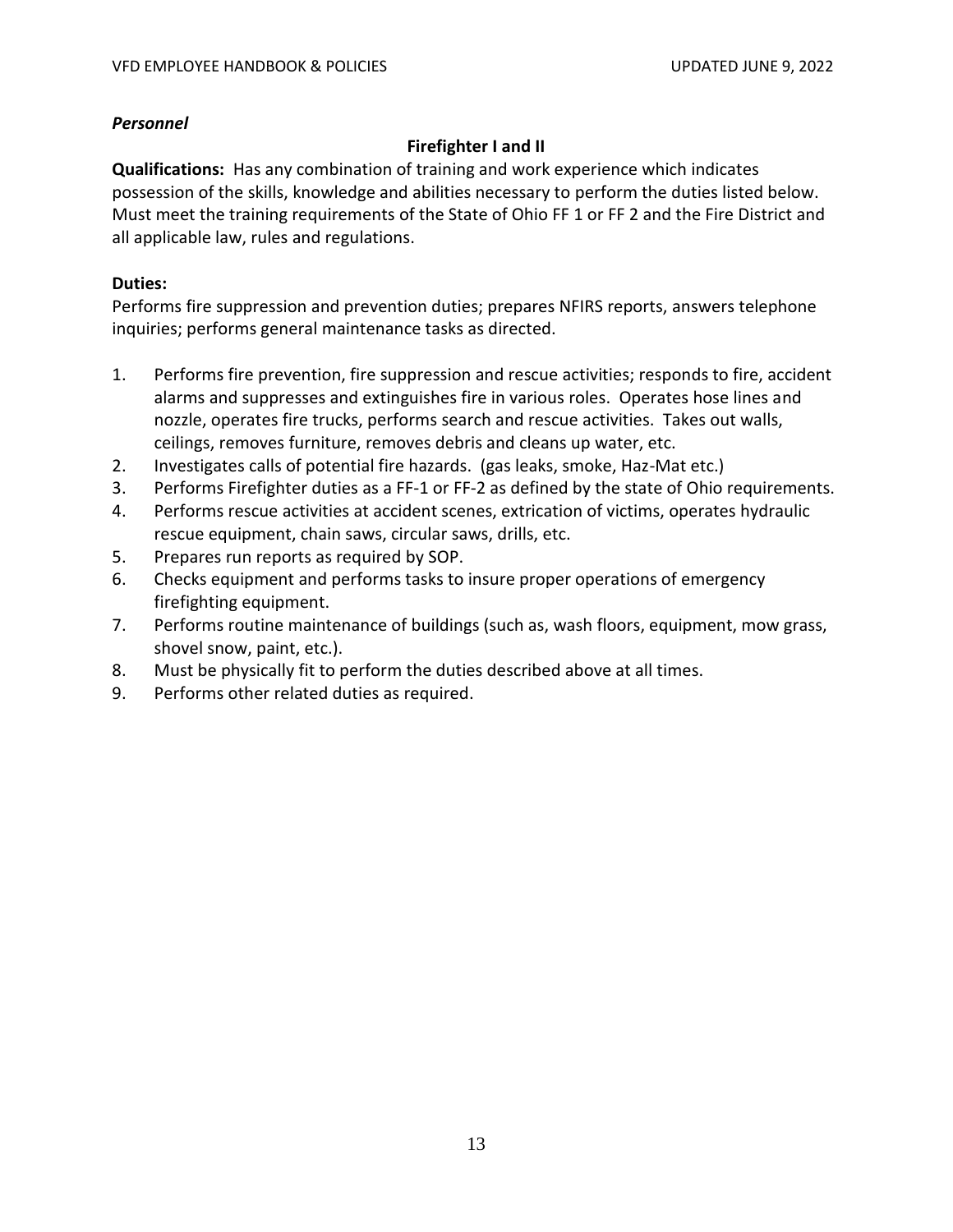## **Firefighter/EMT**

**Qualifications:** Has any combination of training and work experience which indicates possession of the skills, knowledge and abilities necessary to perform the duties listed below. Meets the training requirements of the State of Ohio FF 1 or FF 2 and EMT the Fire District and all applicable law, rules and regulations.

**Duties:** Performs fire suppression and prevention duties; prepares NFIRS and medical reports, answers telephone inquiries; performs general maintenance tasks as directed.

- 1. Performs fire prevention, fire suppression and rescue activities; responds to fire, accident alarms and suppresses and extinguishes fire in various roles. Operates hose lines and nozzle, operates fire trucks, performs search and rescue activities. Takes out walls, ceilings, removes furniture, removes debris and cleans up water, etc.
- 2. Performs various medical care of Patients as required as an Emergency Medical Technician as defined by the State of Ohio requirements.
- 3. Investigates calls of potential fire hazards. (gas leaks, smoke, Haz-Mat etc.)
- 4. Performs rescue activities at accident scenes, extrication of victims, operates hydraulic rescue equipment, chain saws, circular saws, drills etc.
- 5. Prepares Medical and Fire Run reports as required by SOP
- 6. Checks equipment and performs tasks to insure proper operations of emergency firefighting equipment.
- 7. Performs routine maintenance of buildings (such as, wash floors, equipment, mow grass, shovel snow, paint, etc.)
- 8. Must be physically fit to perform the duties described above at all times.
- 9. Performs other related duties as required.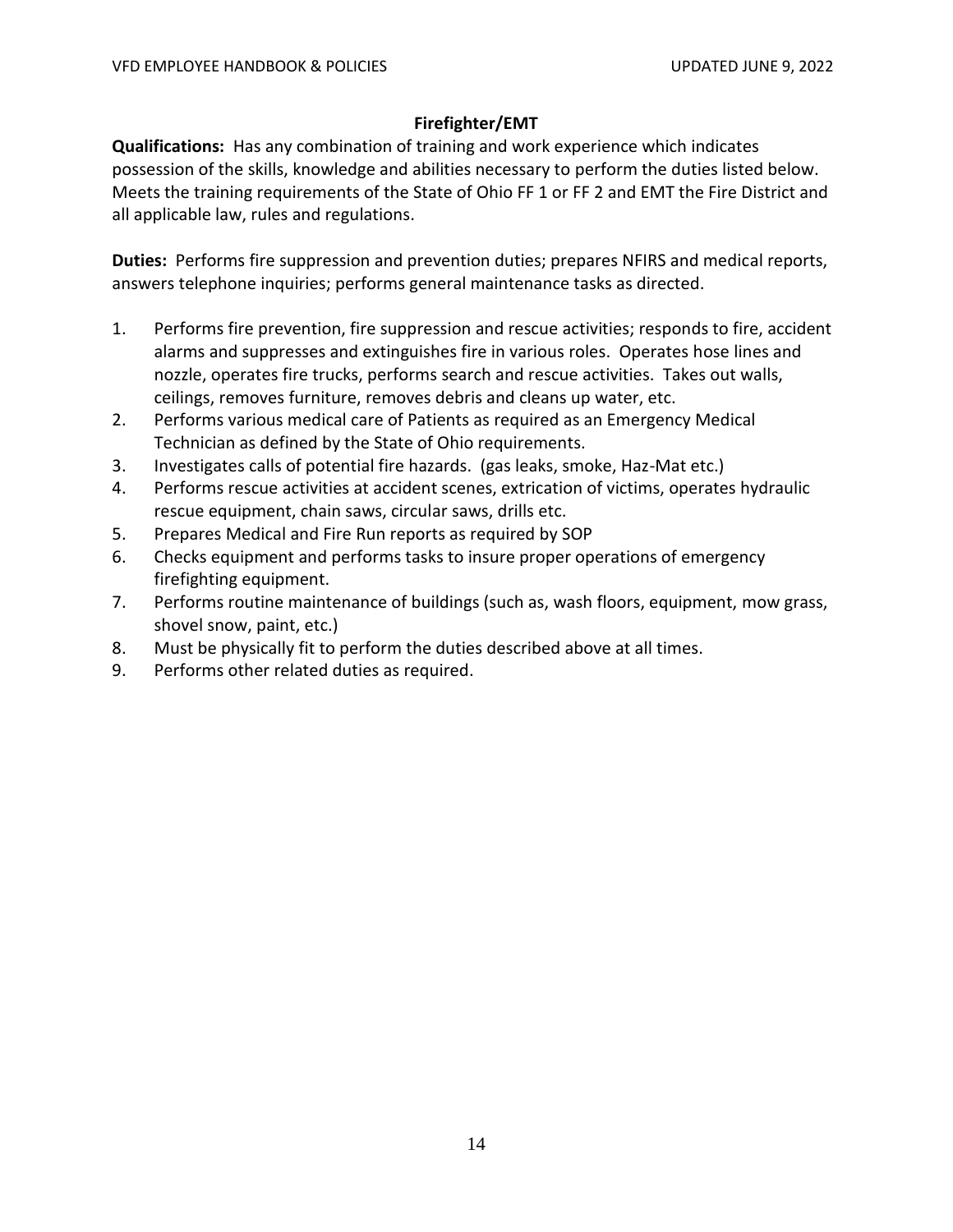#### **Firefighter/Medic**

**Qualifications:** Has any combination of training and work experience which indicates possession of the skills, knowledge and abilities necessary to perform the duties listed below. Must meet the training requirements of the State of Ohio FF-1 or FF-2 and EMT-P the Fire District and all applicable law, rules and regulations.

**Duties:** Performs fire suppression and prevention duties; prepares NFIRS and Medical reports, answers telephone inquiries; performs general maintenance tasks as directed.

- 1. Performs fire prevention, fire suppression and rescue activities; responds to fire, accident alarms and suppresses and extinguishes fire in various roles. Operates hose lines and nozzle, operates fire trucks, performs search and rescue activities. Takes out walls, ceilings, removes furniture, removes debris and cleans up water, etc.
- 2. Performs various medical care of Patients as required as an Emergency Medical Technician Paramedic as defined by the State of Ohio.
- 3. Investigates calls of potential fire hazards (such as, gas leaks, smoke, Haz-Mat, etc.)
- 4. Performs rescue activities at accident scenes, extrication of victims, operates hydraulic rescue equipment, chain saws, circular saws, drills etc.
- 5. Prepares Medical and Fire Run reports as required by SOP
- 6. Checks equipment and performs tasks to insure proper operations of emergency firefighting equipment.
- 7. Performs routine maintenance of buildings (such as, wash floors, equipment, mow grass, shovel snow, paint, etc.).
- 8. Must be physically fit to perform the duties described above at all times.
- 9. Performs other related duties as required.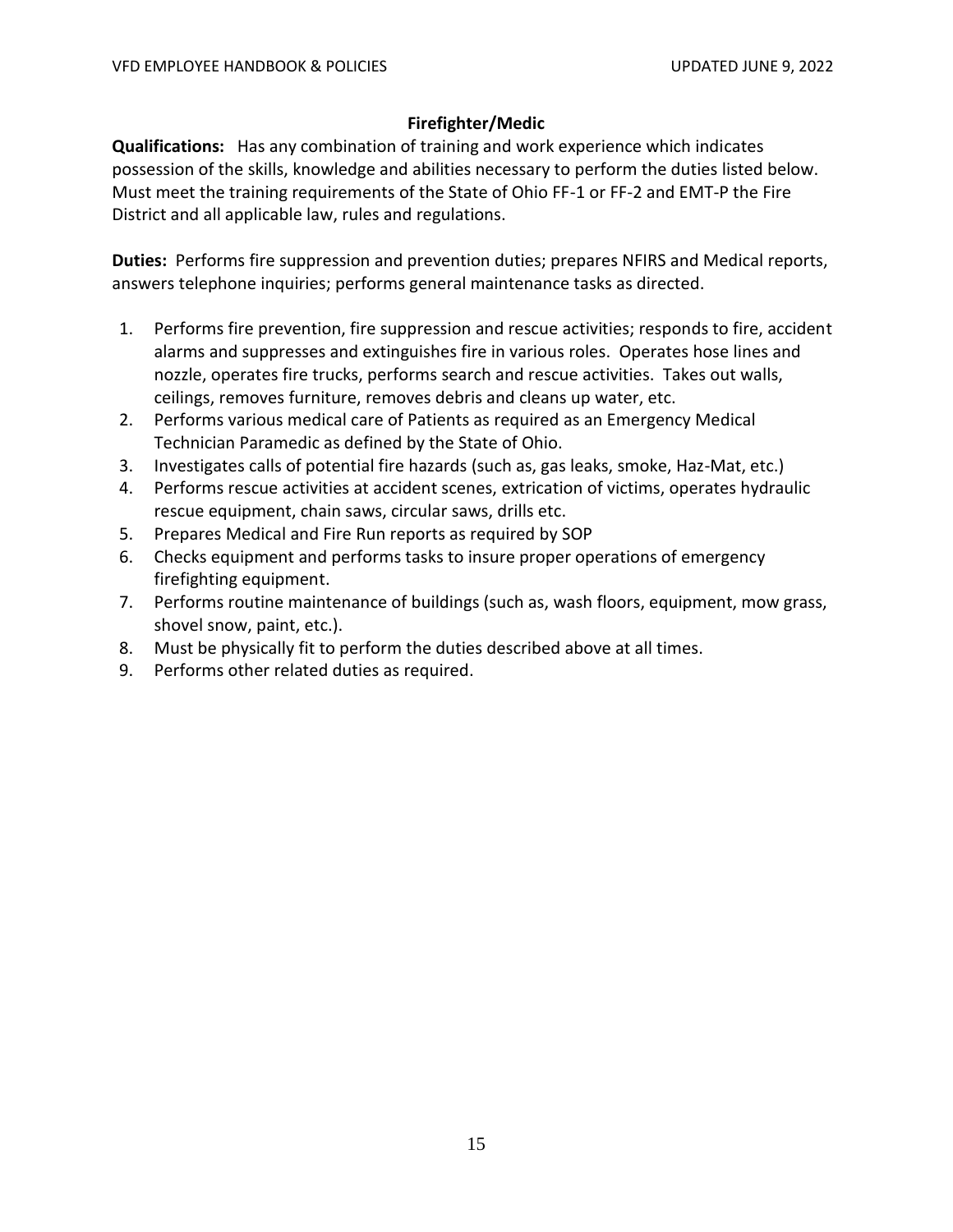#### EMPLOYEE REQUIREMENTS

All employees shall read and follow the policies in this manual, the standard operating procedures (SOPs), standard operating guidelines (SOGs), and other policies governing the Valley Fire District.

## <span id="page-16-0"></span>**Personal Information**

Each employee has the responsibility to notify the Chief in writing, of any change in name, address, email address, or telephone number for the purpose of ensuring that all records are current. The Chief will notify the Clerk of any changes. Direct deposit and tax information changes should be submitted in writing directly to the Clerk.

## <span id="page-16-1"></span>**Driver's License**

All members must have a valid Driver's License to operate any department vehicle and an acceptable driving record per District's Insurance carrier standards.

The Valley Fire District **policy** states that "only authorized persons with a current valid driver's license in their possession, who maintain an acceptable driving record, will be permitted to operate vehicles on department business or to operate department vehicles."

Each member assigned to operate any department vehicle or in a position to operate one at any time must have their driver's license number, classification, and expiration date recorded with the department. It is each member's responsibility to contact the Chief with information upon license renewal.

Any change in driving status, charge of OVI, or any substance abuse must be reported to the Chief and Fire Board.

**Acceptable Driving Record**: means that the driving record of the employee is permitted through the state issued and meets the requirements of the department's Insurance Carrier recommended standard.

**All drivers' licenses shall be verified annually by the Chief for authenticity.** 

## <span id="page-16-2"></span>**Certifications**

The department has adopted the following procedure to ensure that all personnel maintain a file of the required certifications for their respective positions. It is and shall remain the individual's responsibility to maintain valid certifications as required by the State of Ohio. The department will maintain any record provided by the employee to insure compliance of our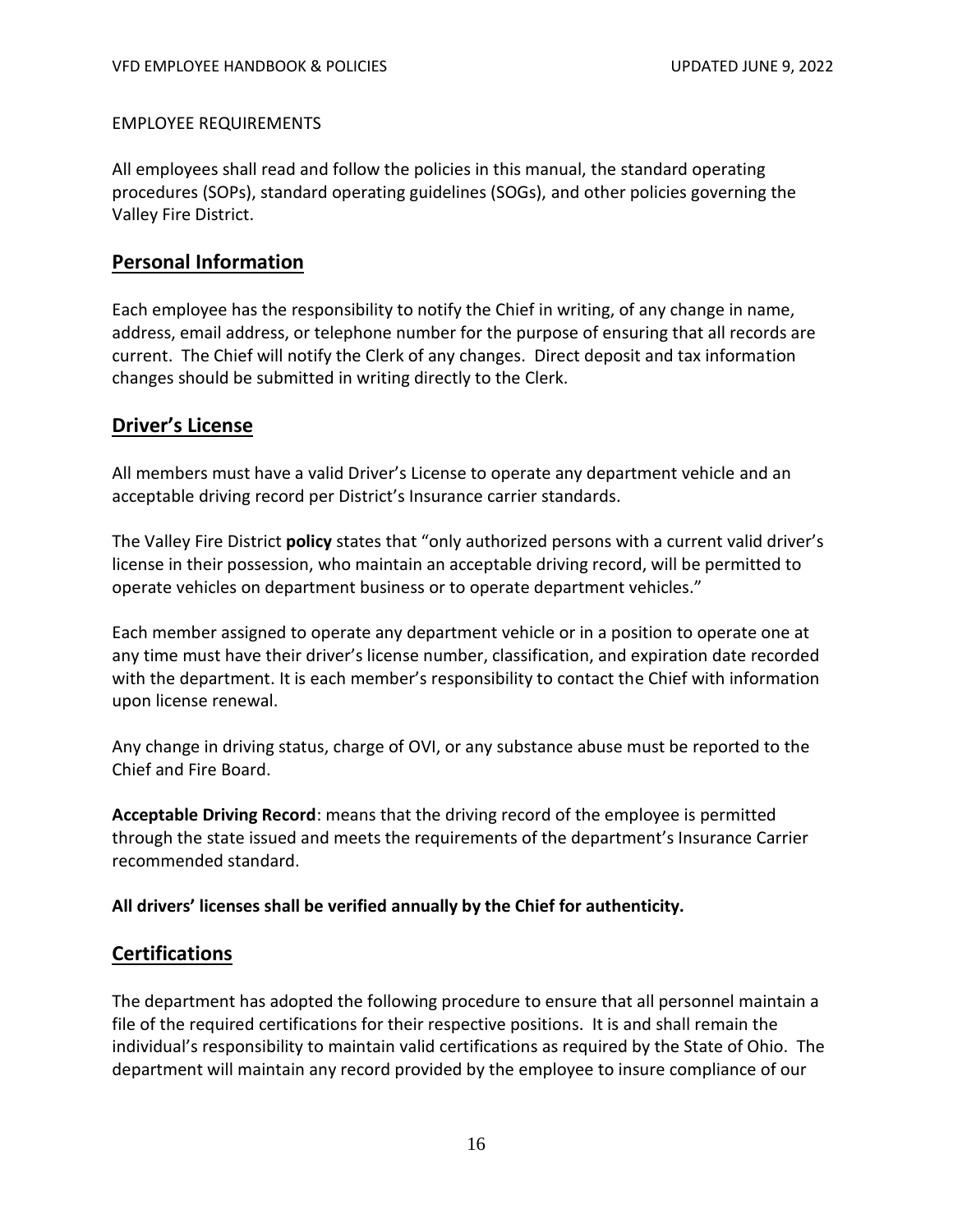members. Members shall maintain any and all certification that are or may be required in their current position with the department.

#### <span id="page-17-0"></span>*Eligibility Requirements for Personnel*

- Valid driver's license
- Firefighter: Firefighter I or Firefighter II
- EMS: EMT Basic or EMT Intermediate or EMT Paramedic

#### <span id="page-17-1"></span>*Documentation Requirements for Personnel*

- Annual verification of records
- Copy of valid driver's license
- Copy of valid EMS certifications
	- $O$  EMT Basic or
	- o EMT Intermediate or
	- o EMT Paramedic
- Copy of valid CPR Card
- Copy of valid ACLS, PALS, PHTLS cards for required certification
- Documentation of attending monthly Fire or EMS trainings
- Documentation of any applicable outside trainings
- Copy of valid Firefighter certifications

#### <span id="page-17-2"></span>*Documentation Procedures for Personnel*

- Upon receipt of updated certifications, a copy of each updated document which is required to be on file, shall be provided to the Captain to be placed in the member's file.
- It is the responsibility of all individuals to maintain valid certifications on file.
- It is the responsibility of all individuals to maintain the necessary continuing education documentation.
- The OIC on duty shall take a Training Sheet to each monthly meeting to assist in documenting the attendance of personnel.

## <span id="page-17-3"></span>**Ongoing Training**

All personnel are required to attended training on the first and third Wednesday of every month. Training will be held from 19:00 until completed or no longer than 22:00.

It is mandatory that each member attend at least ten monthly training **(10 sessions) (20hours)**  per calendar year. Each member's training hours will be evaluated at the time of certification. If not enough hours have been accumulated, the employee will be subject to a training status review.

If a firefighter, firefighter/EMT, Medic, or officer misses four (4) trainings in a row, or six (6) trainings in one year without reasonable excuse, the employee will be subject to an employment status review.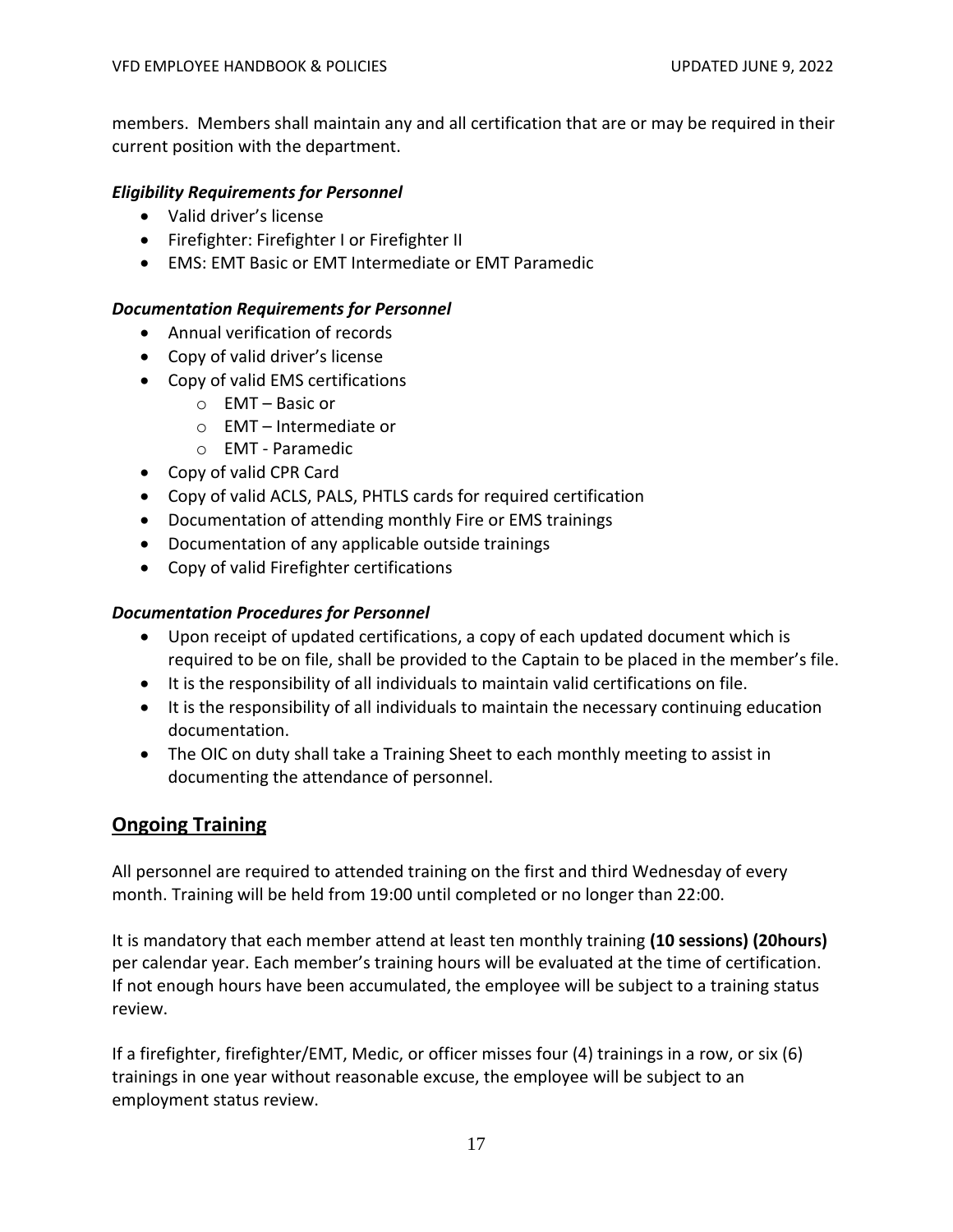# <span id="page-18-0"></span>**EMPLOYEE POLICIES & PROCEDURES**

## <span id="page-18-1"></span>**Attendance Policy**

Members shall not absent themselves from duty without first obtaining permission from their immediate supervisor. Permission for any leave must be obtained from the immediate supervisor.

When possible, a member shall report off sick by telephone prior to the normal starting time. This report, stating the nature of the illness or injury, shall be made to the  $1<sup>st</sup>$  Lieutenant or to the Chief if the 1<sup>st</sup> Lieutenant cannot be reached.

All cases of tardiness shall be reported to the Captain through the 1st Lieutenant. Tardiness will be handled on an individual basis and a 365-day period will be used to determine the degree of the offense.

No employee of the department shall leave quarters, fires, incidents, or any duty without the permission of the Officer in Charge or the Chief.

A "Reported Tardy" is where a member reports prior to starting time that they will be late for duty and states the reasons therefor. Two "Reported Tardy" of less than 30 minutes may be allowed per 365-day period upon approval of supervision.

Action taken in cases of reported tardy in excess of two in a 365-day period:

First Offense - Oral Reprimand Second Offense - Written Reprimand Third Offense - 4 Hours Suspension Fourth Offense - 8 Hours Suspension Fifth Offense - 24 Hours Suspension Sixth Offense - Subject to Dismissal

AWOL is where any member fails to report for duty at their regular starting time and fails to notify their immediate supervisor before their starting time. Action taken in cases of AWOL:

First AWOL - Written Reprimand Second AWOL - 8 Hours Suspension Third AWOL - 24 Hours Suspension Fourth AWOL - Subject to Dismissal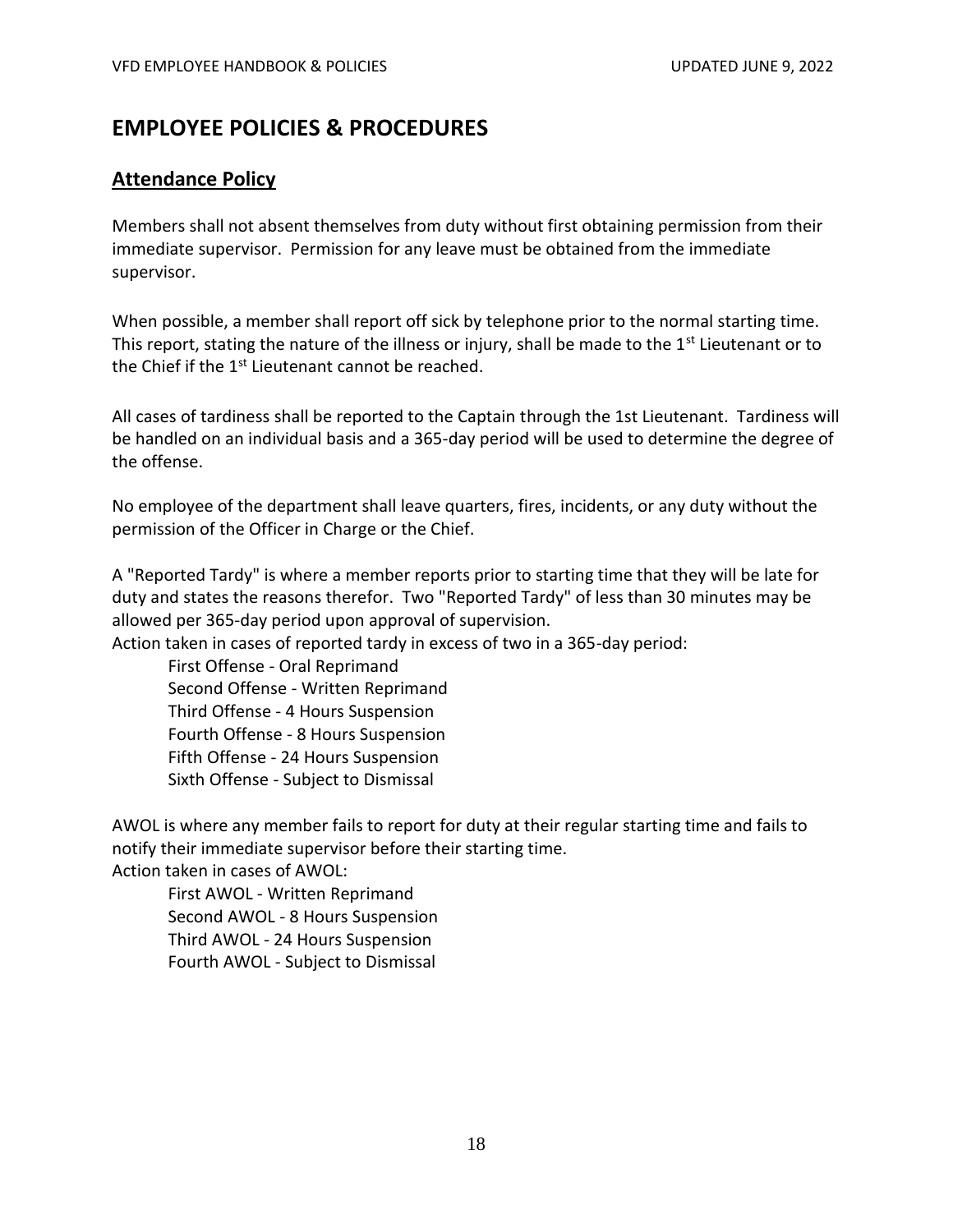## <span id="page-19-0"></span>**Complaint Policy**

In any complex operation, problems or differences of opinion regarding work matters will occasionally arise between employees and their supervisors, fellow employees, or the Valley Fire District in general. Employees are encouraged to raise serious concerns internally so that Valley Fire District can address and correct inappropriate conduct and actions. Complaints can be brought to any of the officers, who will notify the Chief of the complaint.

For complaints of discrimination or harassment, such complaints will be kept as confidential as possible while still allowing for a prompt and thorough investigation.

Complaints should either be made in writing, or if received verbally, be written down by the recipient and forwarded to the Chief for review and response. A written response to all complaints will be made to the person making the complaint as soon as practicable, depending on the severity of the complaint. This written complaint and the Chief's response will be sent to the Clerk to be filed and retained.

If after 3 days, the Chief or other officer in his absence has not responded to the person making the complaint, the complainant should notify the Clerk (valleyfireclerk@yahoo.com) who will notify the Fire Board.

#### *Protection of Whistleblowers*

The department prohibits retaliation against any employee who in good faith reports an ethics violation, a suspected violation of law, such as a complaint of discrimination/harassment, suspected fraud, or suspected violation of any regulation or policy governing the operations of the department. An employee who retaliates against someone who has reported a violation in good faith is subject to discipline up to and including termination of employment.

Anyone filing a written complaint concerning a violation or suspected violation must be acting in good faith and have reasonable grounds for believing the information disclosed indicates a violation. Any allegations that prove not to be substantiated and which prove to have been made maliciously or knowingly to be false will be viewed as a serious disciplinary offense.

See also Fraud Policy.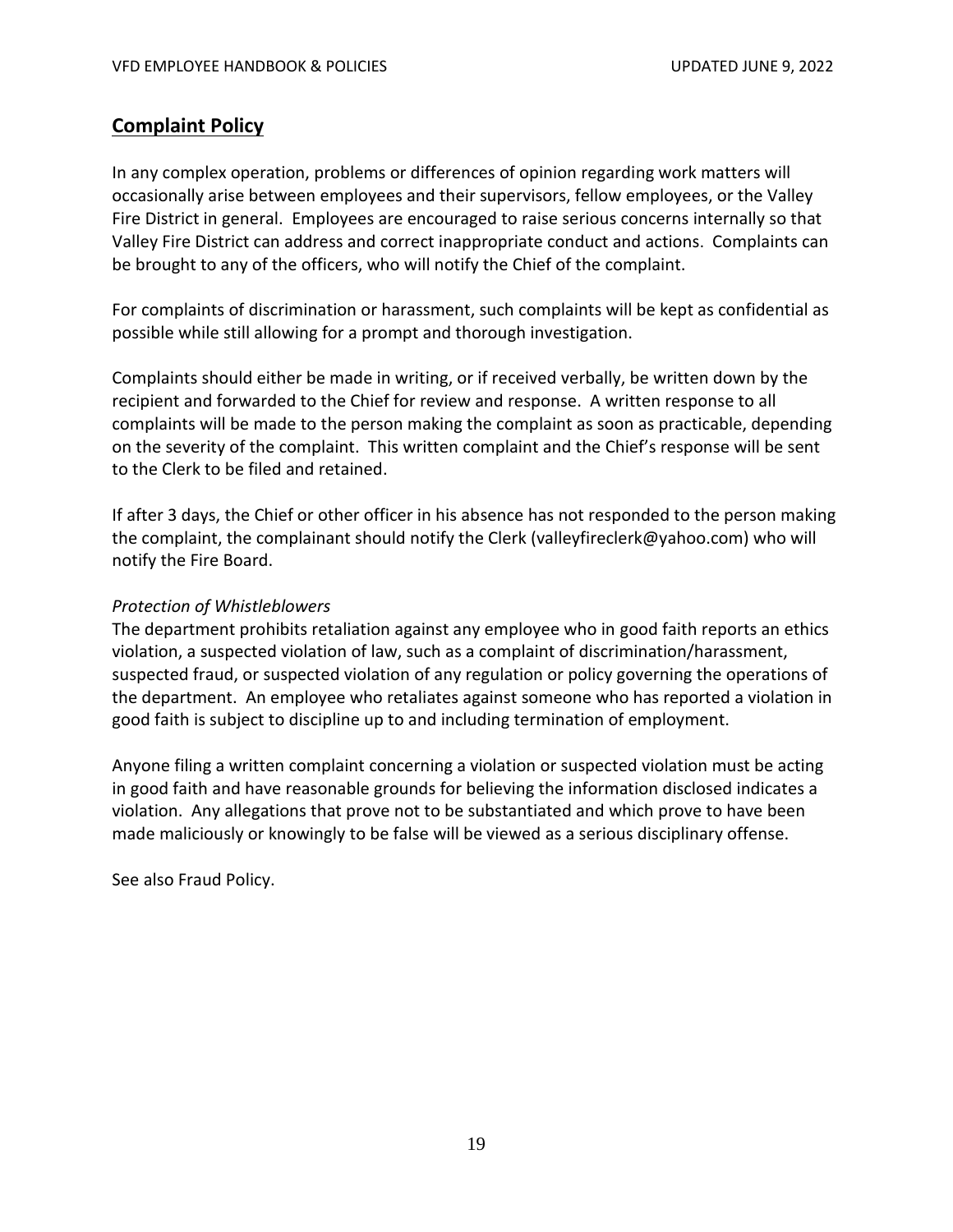## <span id="page-20-0"></span>**Disciplinary Policy**

#### **A. Certified Personnel**

"Certified Personnel" means all employees that hold a certification under former section 3303.07 of the Revised Code or section 4765.55 of the Revised Code evidencing satisfactory completion of a firefighter training program.

For the purpose of disciplinary procedures, a major offense is bribery, misfeasance, malfeasance, nonfeasance, misconduct in office, gross neglect of duty, gross immorality, habitual drunkenness, or failure to obey orders given by the proper authority. A minor offense is any other violation of the Rules and Regulations and SOG's of the Valley Fire District.

#### **1. Minor Offenses**

The Chief shall have the responsibility for all minor disciplinary procedures. All proposed disciplinary action in regard to minor offenses, must be initiated in writing with a copy to the Chief, Assistant Chief, Captain, the members of the Fire District Board, and the person charged with the offense. If disciplinary action is to be taken against a person, written notice of such action must be given to the person being disciplined within 72 hours of the time and date of the discovery of the occurrence. The person charged with the offense shall be entitled to present a statement, either in writing or verbally, to the Chief with respect to his/her position on the offense before any disciplinary action is taken. Such statement shall be presented within 72 hours of receipt of the notice of disciplinary action by the person charged with the offense.

The Chief shall impose the following disciplinary action for minor offenses:

First Offense – verbal warning Second Offense – written warning Third Offense – loss of privileges depending on offense

For the purpose of determining the number of accrued minor offenses, only those offenses committed within two (2) years of the current offense will be considered. A minor offense will be delete from the person's file two (2) years following the date of such offense. The Chief will notify the Board of employees who have reached a third offense.

Appeals of the Chief's decisions regarding minor offenses must be submitted to the Board in writing within 7 days. The board will respond within 45 days.

#### **2. Major Offenses**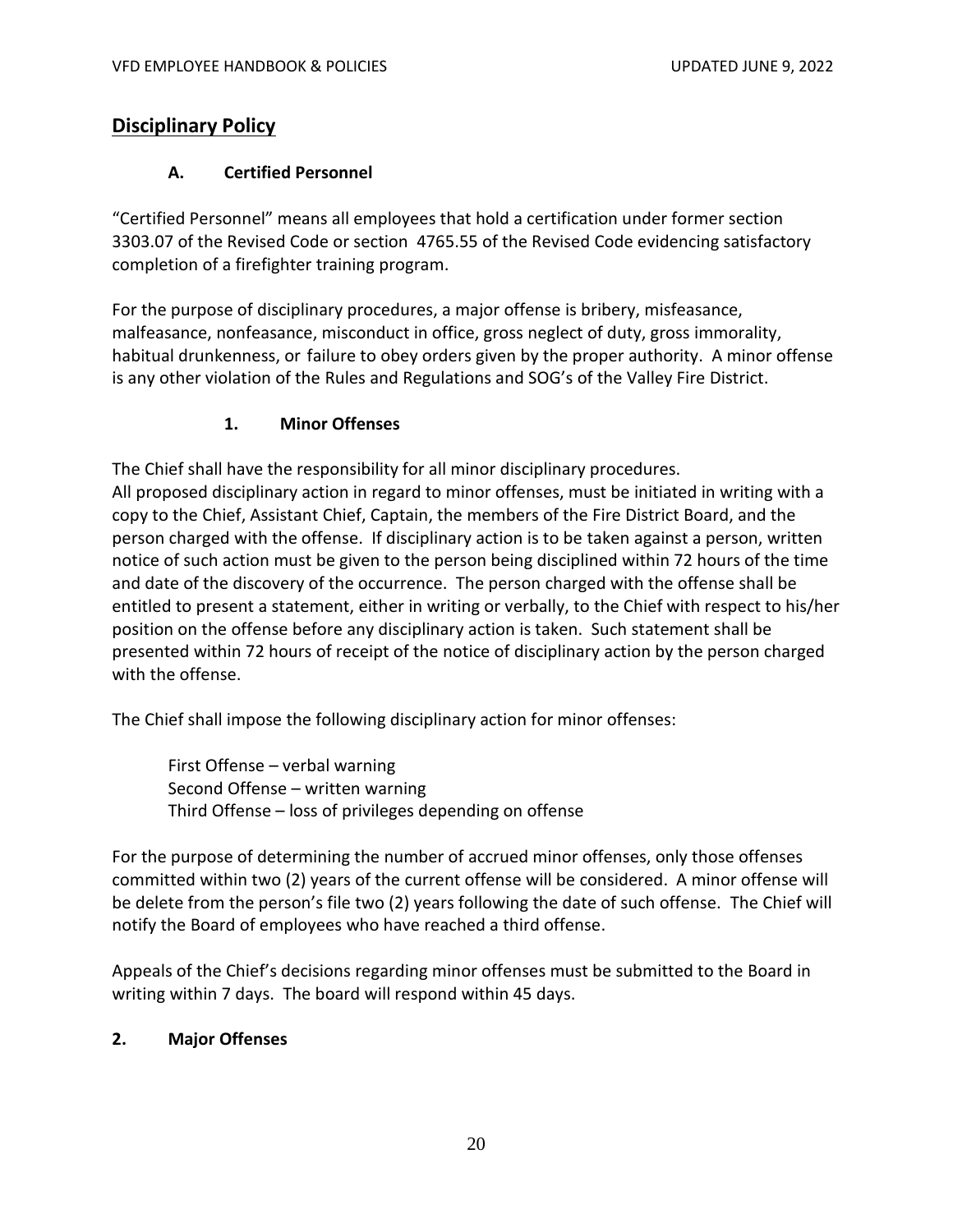In regard to major offenses that may result in removal from office, the Chief shall refer all major cases to the Fire Board who shall proceed in accordance with the procedures set forth in the Ohio Revised Code and applicable common law protections

Disciplinary action for removal or dismissal of Certified Personnel are subject to the provisions of Ohio Revised Code Section 505.38 and Ohio Revised Code Sections 733.35 to 733.39. To initiate removal proceedings, and for that purpose, the board shall designate the fire chief or a private citizen to investigate, conduct and prepare the necessary charges in conformity with the Ohio Revised Code.

In the case of the removal of the fire chief or any member of the fire district, an appeal may be had from the decision of the board to Summit County Court of Common Pleas to determine the sufficiency of the cause of removal. The appeal from the findings of the board shall be taken within ten days.

#### **B. Non-Certified Personnel**

Personnel that do not have a certification under former section 3303.07 of the Revised Code or section 4765.55 of the Revised Code evidencing satisfactory completion of a firefighter training program are at will employees and may be terminated at any time with or without cause.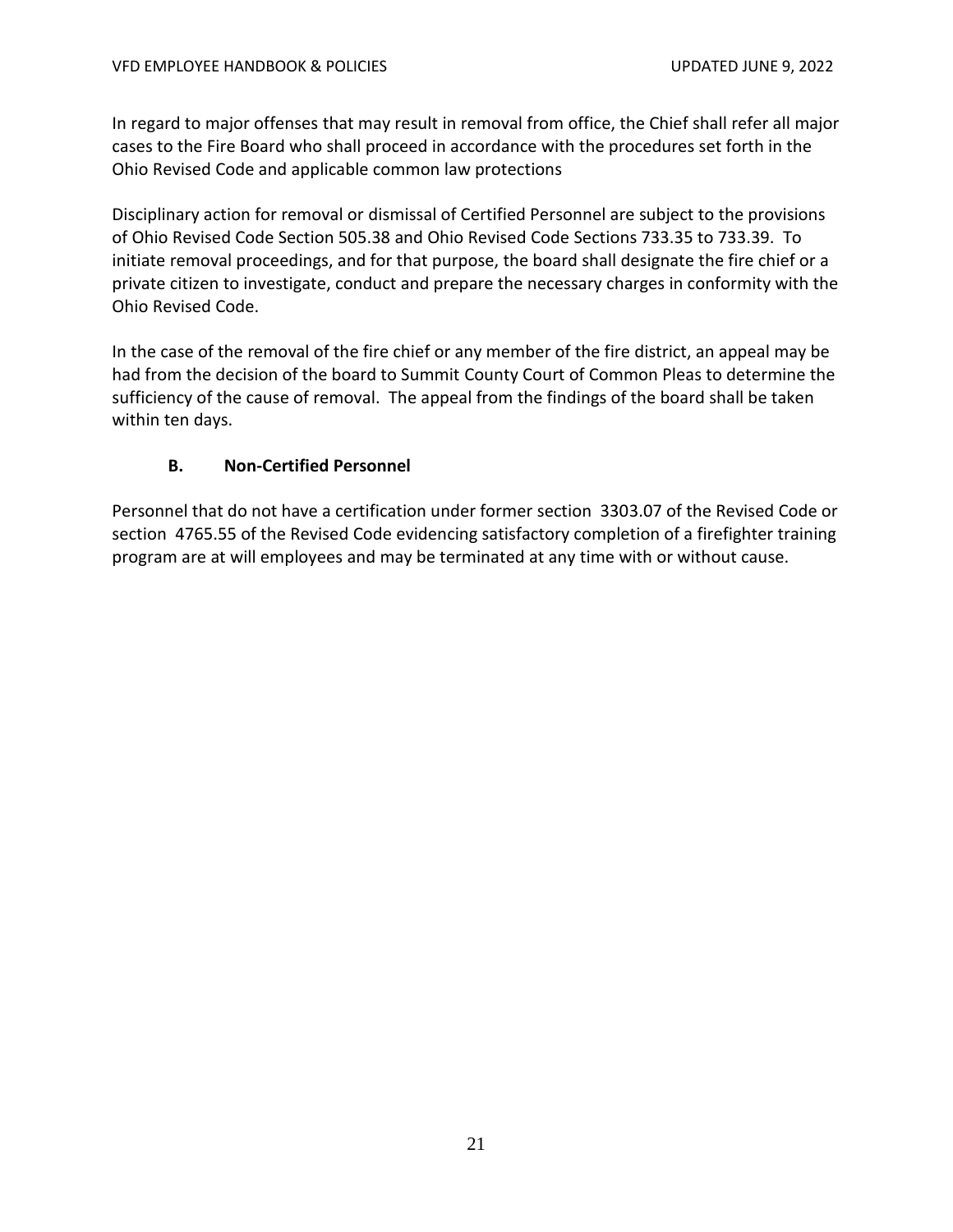## <span id="page-22-0"></span>**Dress Code and Grooming**

#### <span id="page-22-1"></span>*Uniform and Turnout Gear*

#### **Turnout Gear will be provided for each Firefighter**

Uniforms and fire clothes shall be kept clean and maintained in good repair.

#### **Class A Uniform:**

• Dress uniform that is worn by officers at events that require formal attire.

#### **Class B Uniform:**

- Pants: Dark blue uniform with black belt
	- $\circ$  Dark blue uniform shorts with black belt may be worn when temperatures exceed 70 degrees
- Shirt: Dark blue uniform
- T-Shirt: Blue Cotton/Poly blend
- Properly maintained black shoes.

#### **Training Uniform:**

• Department-assigned T-Shirts may be worn at training event.

#### <span id="page-22-2"></span>*Grooming*

While this policy does not cover all potential appearance and grooming issues, any extreme clothes, hairstyles, facial hair or jewelry are not permitted. Personnel are encouraged to use discretion in maintaining the professional image of the Department.

**1. The following guideline for hair standards** is based on the use of a protective hood. Both males and females must conceal all hair within a protective hood and still maintain proper fit of headgear and self-contained breathing apparatus face piece. Additionally, hair length must not interfere with providing emergency medical services. Caution must be taken to prevent member's hair from becoming contaminated by patient's bodily fluids or from contaminating a patient's injuries.

Hair Standard: Hair is to be neatly groomed and clean. It shall be cut, styled and worn in a conservative manner. Hair may be in a bun, ponytail or braided to accomplish the above criteria. The bulk or length of hair shall not interfere with the proper wearing of any department headgear or equipment.

Hair Coloring: Hair coloring must look natural. Unnatural hair coloring, such as green, purple, blue, bright red, etc., are not permitted. Hair pins, combs, or barrettes may be worn to meet the requirement of this standard. Personal Appearance and Dress Code.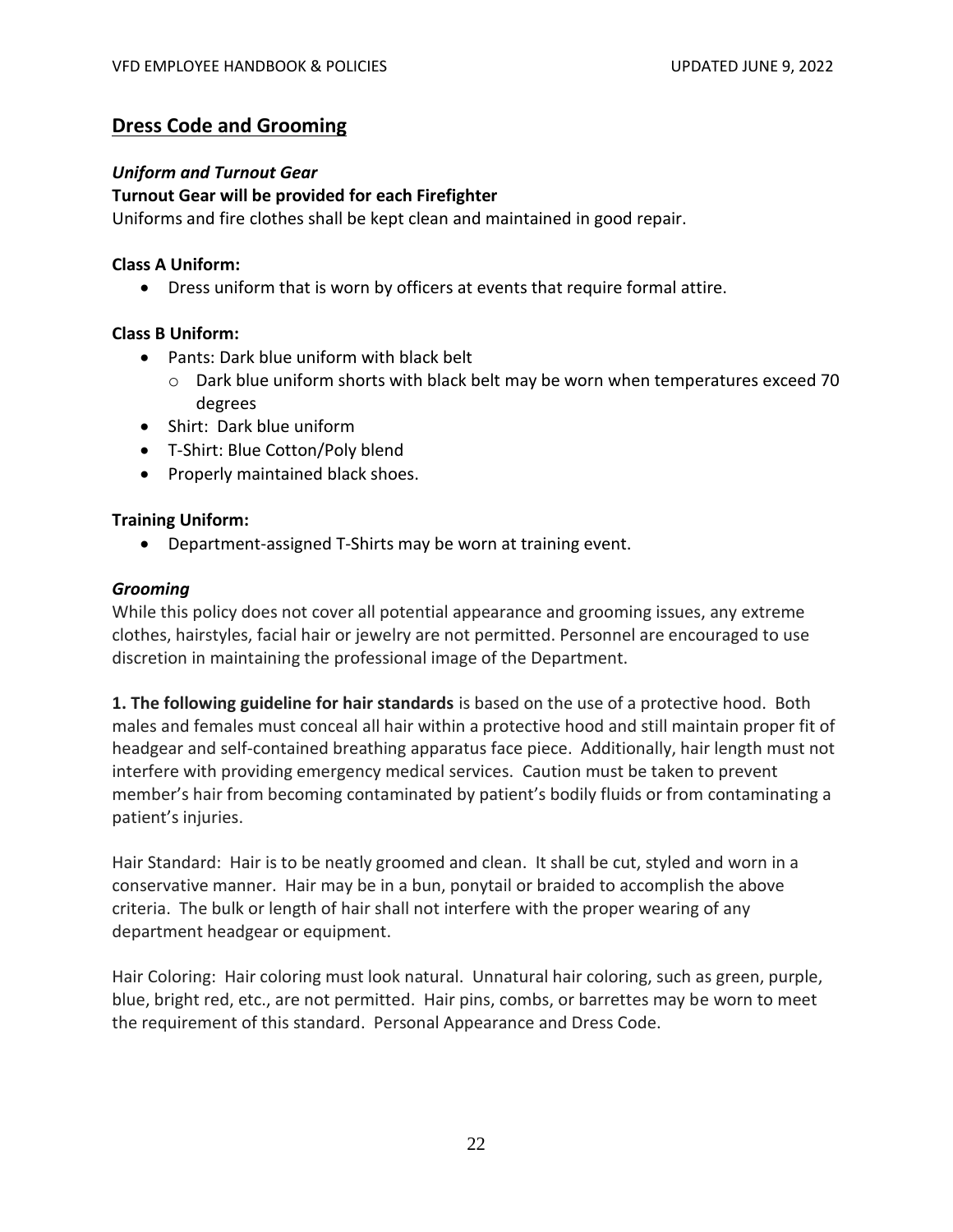Wigs and Hair Pieces: Wigs or hair pieces may be worn while on duty or in uniform for cosmetic reasons to cover natural baldness or physical disfigurement. If a wig or hair piece is worn, it must conform to this standard for natural hair and must not cause a safety hazard.

Facial Hair: No person shall report for work or be on duty with facial hair of sufficient length to potentially interfere with an individual's ability to maintain a safe mask seal with/while wearing a self-contained breathing apparatus.

Beards and Goatees: Beards and goatees are not permitted.

Sideburns: Sideburns must be neatly trimmed. Sideburns must not extend below the bottom of the ear lobe and must end with a clean shaven horizontal line. Sideburns shall not extend into the portion of the face which provides for the seal of the SCBA face piece. "Muttonchops," "Ships Captain," or similar grooming styles are not permitted.

Mustaches: Mustaches may be worn provided they are maintained in a neat, clean manner which presents a groomed appearance. The mustache must not interfere with the wearing of any fire equipment or SCBA and shall not expose the wearer to undue risk or hazard. Mustaches must not extend below the bottom of the lower lip.

**2. Jewelry:** A limited amount of jewelry may be worn while in uniform provided the items are discreet, do not expose the wearer to undue risk or hazard, and comply with the following guideline:

- Ear rings in the nose, eyebrows, lips, etc., are not permitted.
- Stud ear rings, one in each ear, is permitted while on duty and at the station.
- Necklaces or chains worn about the neck are permitted as long as they are concealed beneath the uniform shirt.
- Jewelry which is loose or protrudes and may catch in machinery or equipment may not be worn while in uniform.
- Visible piercing of the body, with the exception of that mentioned above, is prohibited and must be removed or covered prior to starting duty or conducting Fire Department business.

**3. Cosmetics:** Females may wear cosmetics such as eye shadow, blush, or powder as long as these items are used in moderation and worn in a conservative style.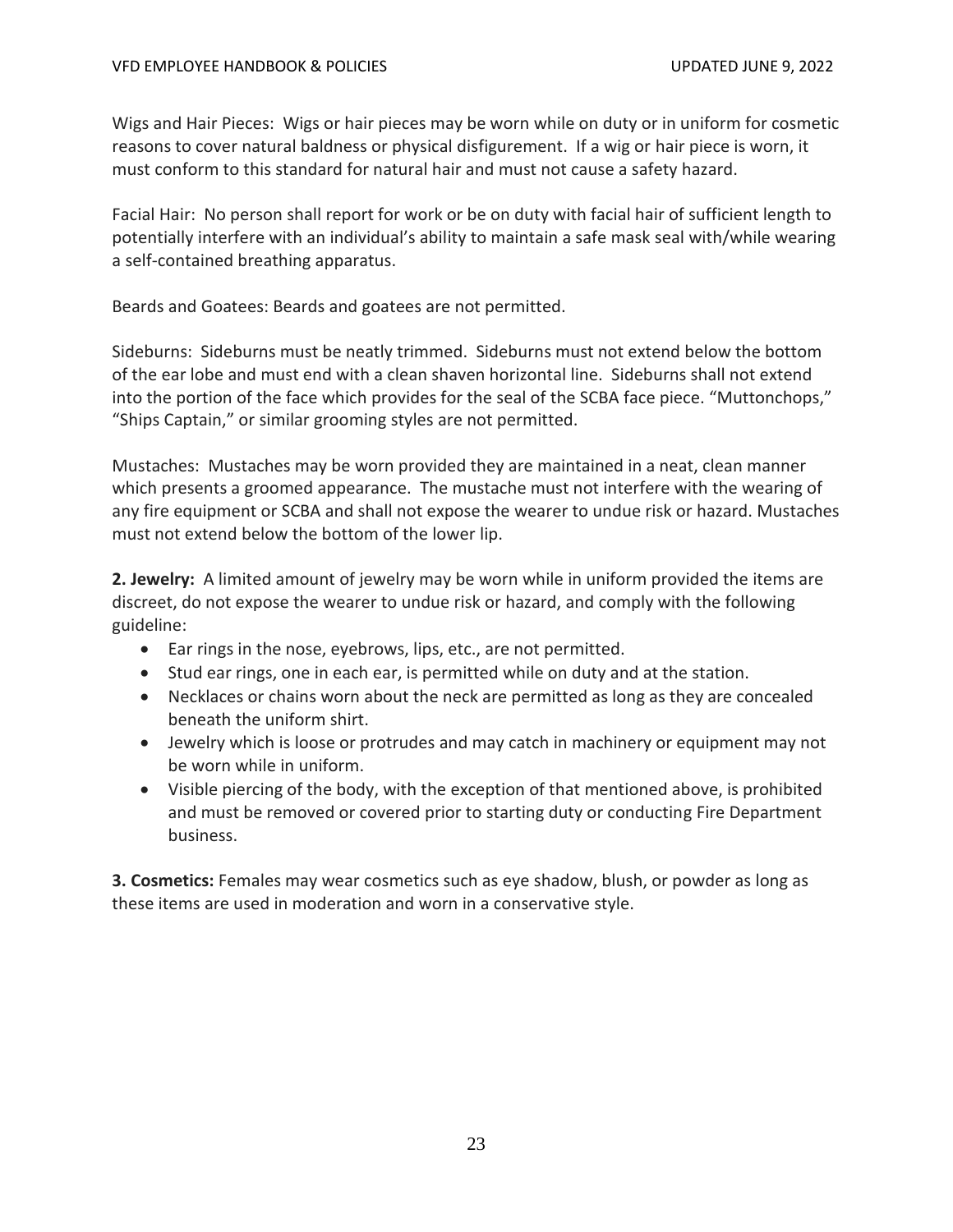## <span id="page-24-0"></span>**Drug, Alcohol & Tobacco Policy**

It is the policy of the department to provide a safe workplace and to establish programs promoting high standards of employee health. In keeping with this policy, the department's goal is to establish and maintain a Drug and Alcohol-Free Workplace.

- 1. Possession or use of alcohol or illegal drugs or being under the influence of alcohol, illegal drugs, and/or abused substances while on duty is prohibited.
- 2. It is the responsibility of employees undergoing prescribed medical treatment with a drug or controlled substance which may alter their physical or mental ability to inform the Chief. This information will be maintained in the strictest confidence. Any need for an accommodation will be considered pursuant to the Accommodation of Disabilities policy contained herein.
- 3. Employees who are experiencing alcohol, drug abuse, and/or substance abuse problems should confer with the Chief to seek rehabilitation treatment. All discussions with the Chief shall be maintained in the strictest confidence. No disciplinary action will be taken as a result of an employee voluntarily stepping forward to seek help. However, discipline will not be rescinded in cases where an employee's past conduct has warranted the imposition of disciplinary action prior to the employee' request for assistance.
- 4. The department has the right at any time to evaluate an employee's physical condition when there is evidence that it may be in question. Employees whose job behavior or performance are suspect will be required to submit to a physical examination for diagnostic testing and evaluation. Refusal to submit to such a physical examination will be treated as an admission that the employee is not fit for duty, and action will be taken as the department deems appropriate.
- 5. Employees will be requires to submit to a drug and/or alcohol test upon reasonable suspicion of use, possession, or intoxication in the workplace, as well as after a workplace accident resulting in injury or damage to property.
- 6. If such tests indicate that the employee is or has been under the influence, while on duty or off, of alcohol, illegal drugs, or any controlled substance for which they have not made a report pursuant to paragraph 3 of this Policy, the department will take disciplinary action against the employee as it deems appropriate.
- 7. In addition to disciplinary action, the department may require additional testing of any employee who continues in a position with the department. Additional random tests of the employee may be conducted for a period to be designated at the time discipline is imposed as a result of the initial positive test.
- 8. In addition to random testing and any discipline imposed as a result of a positive drug or alcohol test, the employee must, within a reasonable time, submit proof of the completion of an appropriate certified drug and/or alcohol rehabilitation treatment program.
- 9. No Alcohol is permitted in Fire District Buildings or Grounds without the approval of the Fire Board.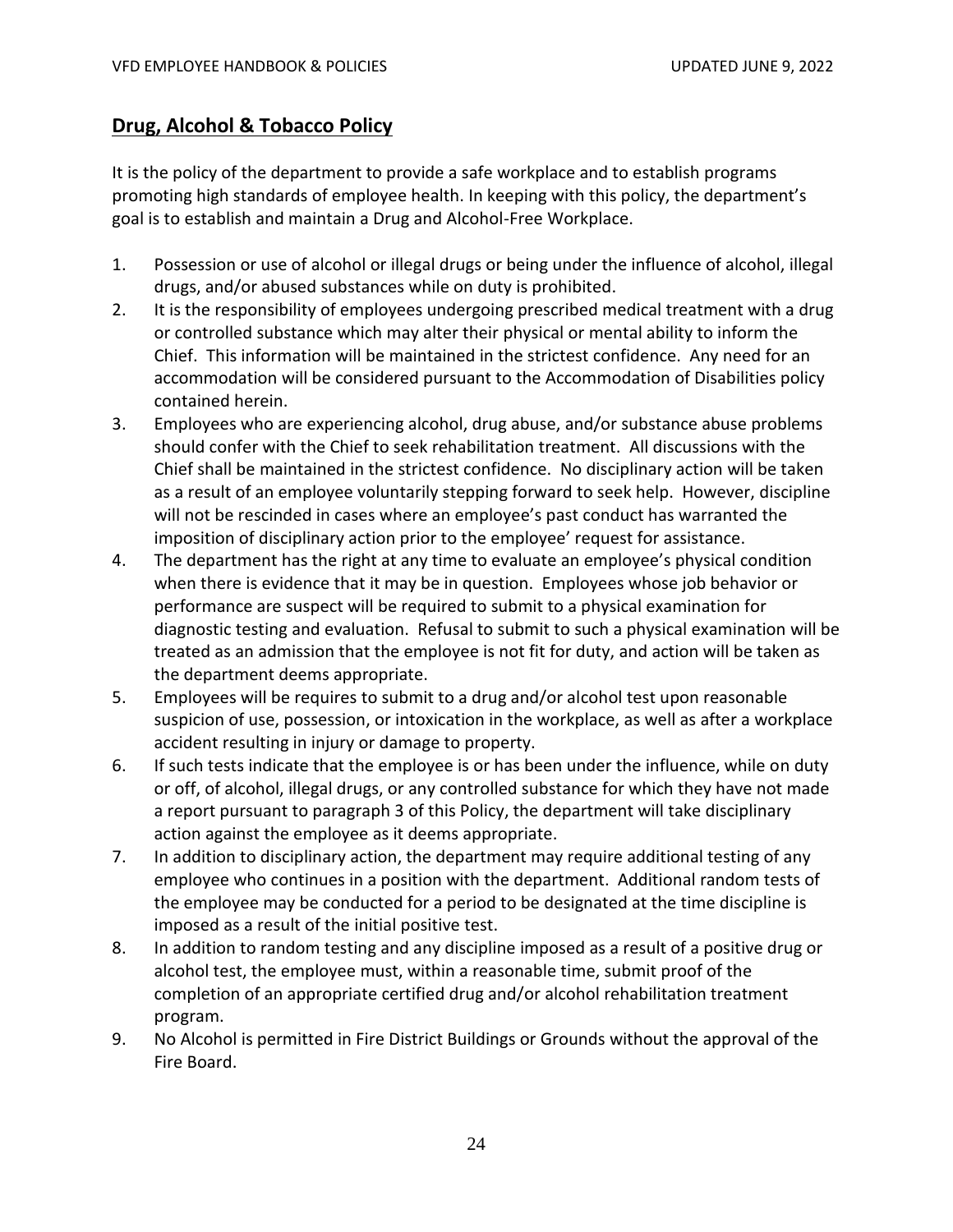## <span id="page-25-0"></span>*Tobacco Policy*

Use of any tobacco products is known to be a hazard to both life and property, and it is also hazardous to non-smokers. Tobacco products therefore, are prohibited in department buildings, property, and vehicles. This policy also applies to e-cigarettes.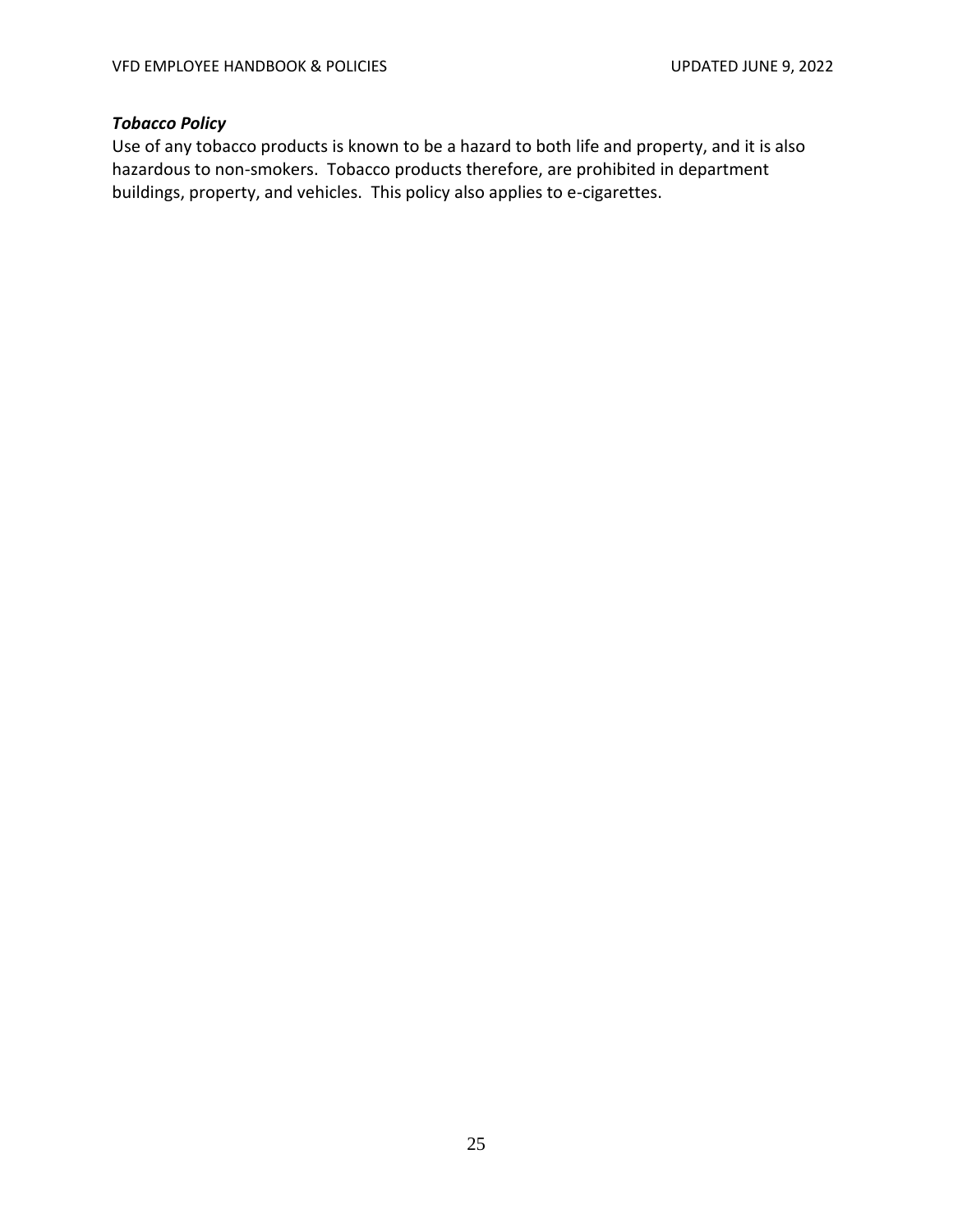## <span id="page-26-0"></span>**Equipment and Vehicle Policy**

- 1. Any and all firefighting and/or emergency equipment shall be approved by the Chief prior to its purchase or placing into service.
- 2. The driver of any apparatus shall be responsible for apparatus and all equipment and is to see that apparatus is back in service properly.
- 3. Apparatus shall not be out of service unless same has been reported to the officer in charge.
- 4. Personnel shall ride on the apparatus going to and returning from incidents or alarms, unless otherwise directed by the Officer in Charge (OIC).
- 5. Only members of the Valley Fire District are permitted to ride on any equipment unless otherwise authorized by the Chief or his/her designate.
- 6. No personnel shall be allowed to loan, sell, or give away any department property unless authorized by the Chief and Fire Board.
- 7. Sale or disposal of any department property shall be done in accordance with the Ohio Revised Code.
- 8. Vehicle purchases must be recommended by a committee of the officers and at least two other members appointed by the Board. Any interested board member can choose to be part of that committee.

## <span id="page-26-1"></span>**Equal Opportunity Policy**

All qualified applicants will receive consideration for employment without regard to race, color, religion, gender, sexual orientation, national origin, disability, age, ancestry, or veteran status.

## <span id="page-26-2"></span>**Fraud Reporting Policy**

If in the course of employment, an employee becomes aware of a violation of state or federal statutes, rules or regulations or the misuse of public resources, a written report identifying the violation or misuse may be filed with the Chief or members of the Board, who have the authority to investigate and correct the violation or misuse. See also Complaint Policy. In addition to, or instead of filing a written report with the Chief, a report may be filed by contacting one of the following:

Ohio Auditor of State's Office Special Investigations Unit 88 East Broad Street, P.O. Box 1140 Columbus, OH 43215

OR Call the Fraud Hotline 1-866-FRAUD OH (1-866-372-8364)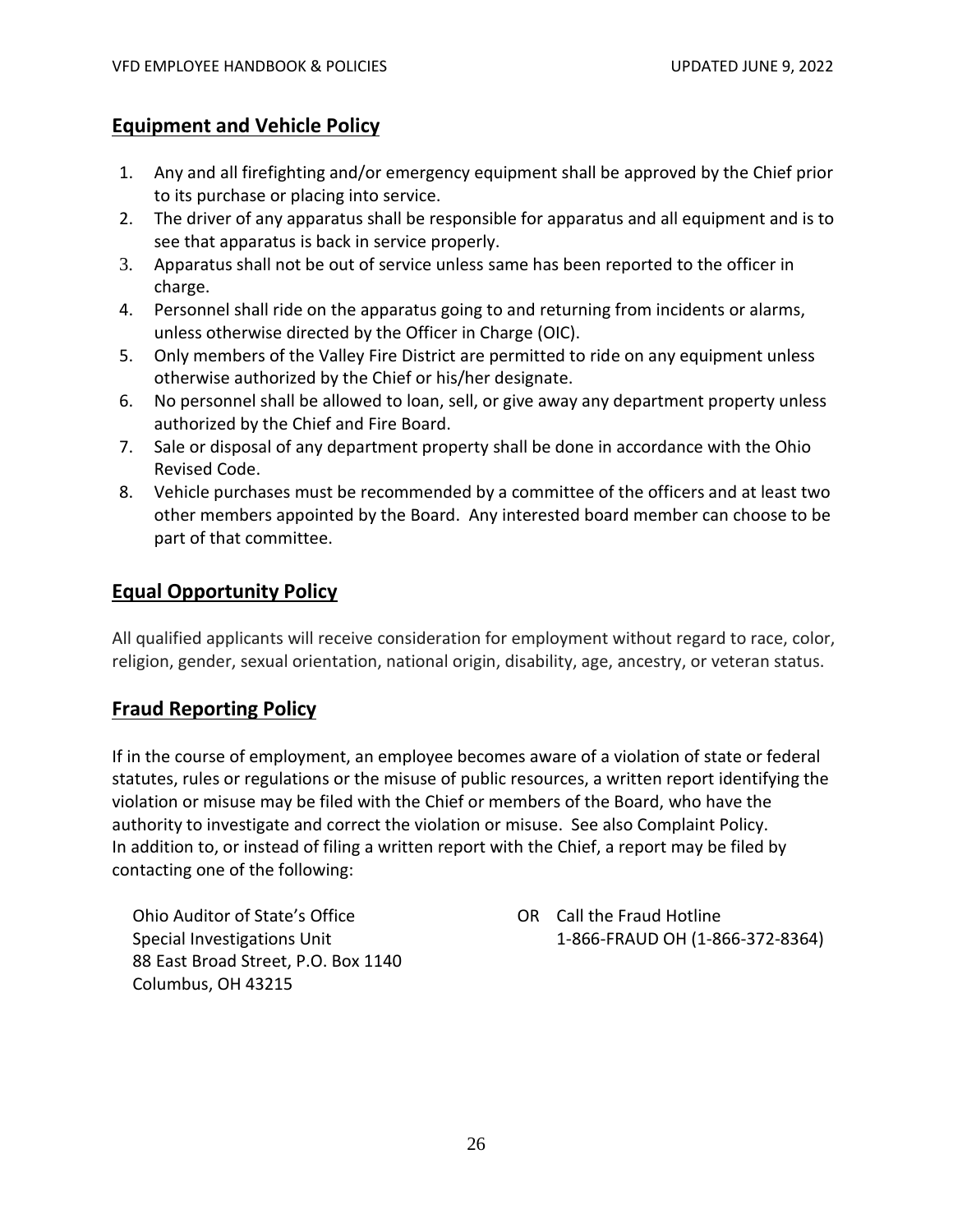## <span id="page-27-0"></span>**Harassment Policy**

The department is committed to maintaining a work environment that is free of harassment and discrimination based on a person's race, color, religion, gender, sexual orientation, national origin, disability, age, ancestry, or veteran status, consistent with applicable Ohio and Federal laws.

#### <span id="page-27-1"></span>*Sexual Harassment*

No employee may threaten or imply that another employee's submission to or rejection of sexual advances will in any way influence any decision about the employee's employment, advancement, duties, compensation, or other terms or conditions of employment.

No employee may subject another employee to any unwelcome physical conduct, such as touching, blocking, staring, sexual gestures, or making or displaying sexual drawings or photographs, (including having these items in personal lockers that can be observed by others), or unwelcome sexual propositions, slurs, insults, jokes, and other sexual comments.

#### <span id="page-27-2"></span>*Other Harassment or Discrimination*

No employee may harass another because of that person's race, color, religion, gender, sexual orientation, national origin, disability, age, ancestry, or veteran status. Examples of conduct prohibited by this Policy include using racial and ethnic slurs or jokes.

See the **Complaint Policy** above for information on making a complaint.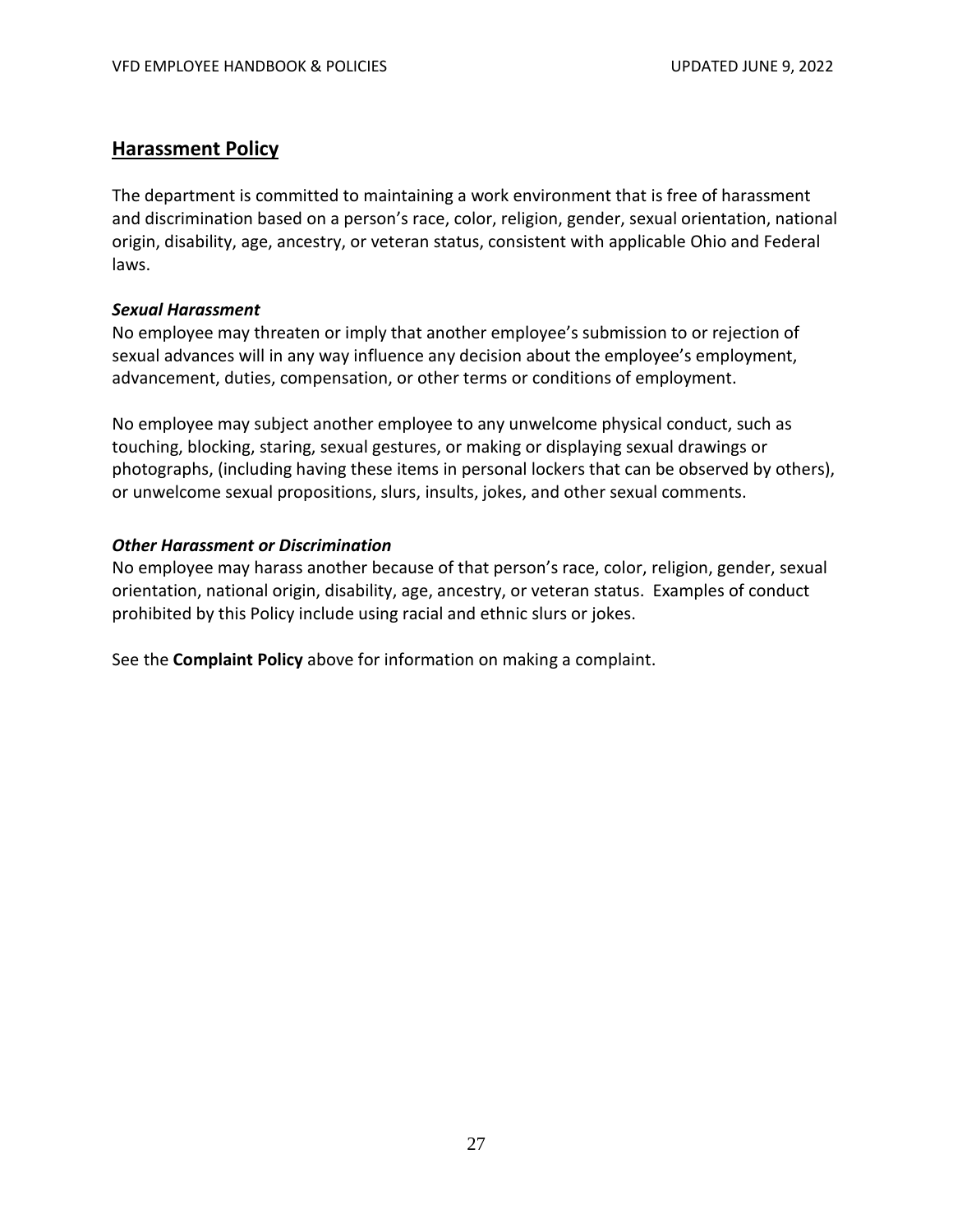#### <span id="page-28-0"></span>**HIPAA Policy**

#### VALLEY FIRE DISTRICT HIPAA COMPLIANCE POLICY AS REQUIRED AND ENFORCED THROUGH THE US DEPARTMENT OF HEALTH AND HUMAN SERVICES, OFFICE FOR CIVIL RIGHTS

"STANDARDS FOR PRIVACY OF INDIVIDUALLY IDENTIFIABLE HEALTH INFORMATION" 45 CFR PARTS 160 AND 164 EFFECTIVE: APRIL 14TH, 2003 Valley Fire District Notice of Privacy Practices IMPORTANT: THIS NOTICE DESCRIBES HOW MEDICAL INFORMATION ABOUT YOU MAY BE USED AND DISCLOSED AND HOW YOU CAN GET ACCESS TO THIS INFORMATION. PLEASE REVIEW IT CAREFULLY.

As an essential part of our commitment to you, Valley Fire District maintains the privacy of certain confidential health care information about you, known as Protected Health Information or PHI. We are required by law to protect your health care information and to provide you with the attached Notice of Privacy Practices.

The Notice outlines our legal duties and privacy practices respect to your PHI. It not only describes our privacy practices and your legal rights, but lets you know, among other things, how the Valley Fire District is permitted to use and disclose PHI about you, how you can access and copy that information, how you may request amendment of that information, and how you may request restrictions on our use and disclosure of your PHI. Valley Fire District is also required to abide by the terms of the version of this Notice currently in effect. In most situations we may use this information as described in this Notice without your permission, but there are some situations where we may use it only after we obtain your written authorization, if we are required by law to do so.

We respect your privacy, and treat all health care information about our patients with care under strict policies of confidentiality that all of our staff are committed to following at all times.

PLEASE READ THE ATTACHED DETAILED NOTICE. IF YOU HAVE ANY QUESTIONS ABOUT IT, PLEASE CONTACT, OUR PRIVACY OFFICER, AT 330-657-2292 -VALLEY FIRE DISTRICT, PENINSULA, OHIO.

THIS NOTICE DESCRIBES HOW MEDICAL INFORMATION ABOUT YOU MAY BE USED AND DISCLOSED AND HOW YOU CAN GET ACCESS TO THIS INFORMATION. PLEASE REVIEW IT CAREFULLY.

Purpose of this Notice: Valley Fire District is required by law to maintain the privacy of certain confidential health care information, known as Protected Health Information or PHI, and to provide you with a notice of our legal duties and privacy practices with respect to your PHI. This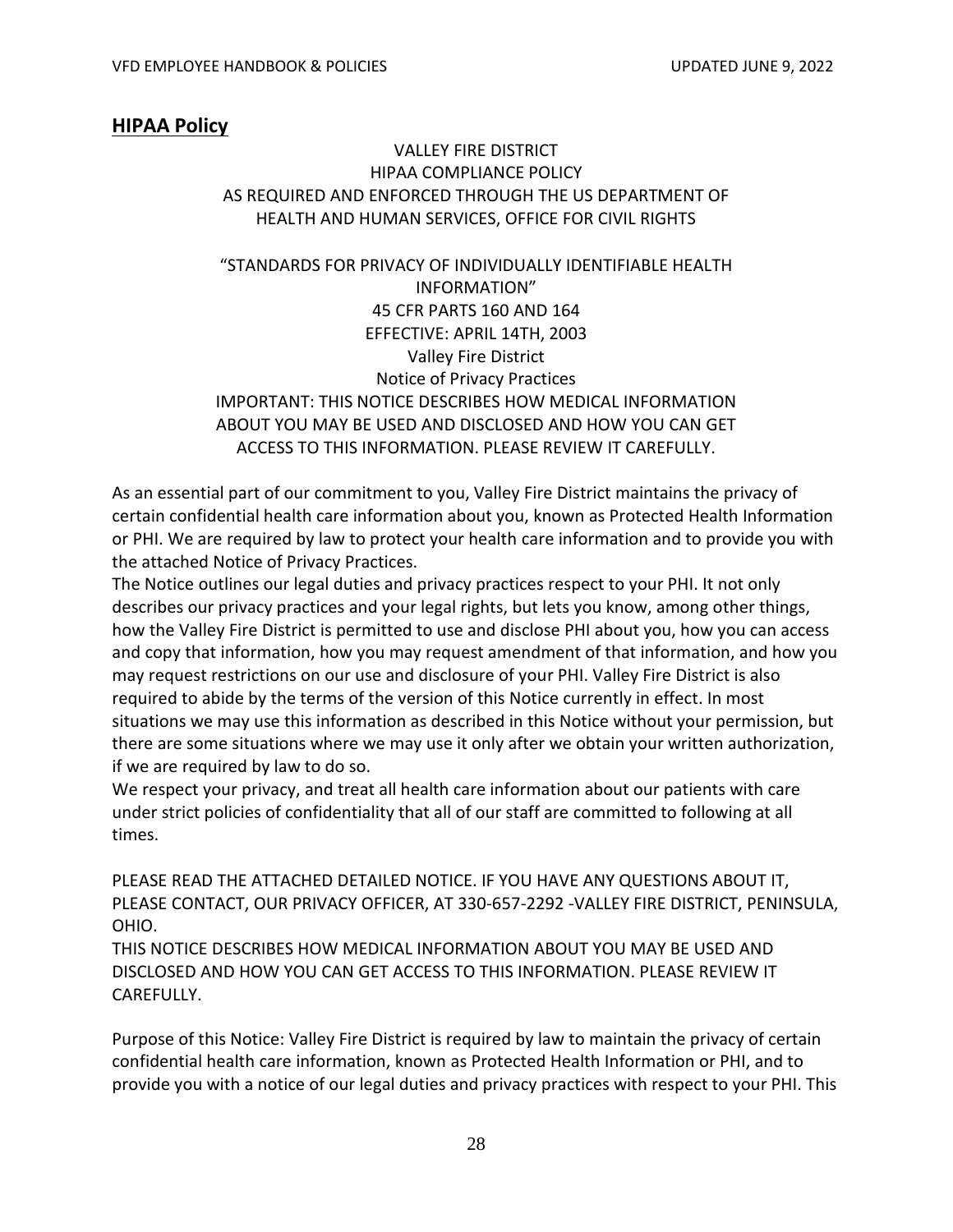Notice describes your legal rights, advises you of our privacy practices, and lets you know how Valley Fire District is permitted to use and disclose PHI about you.

Valley Fire District is also required to abide by the terms of the version of this Notice currently in effect. In most situations we may use this information as described in this Notice without your permission, but there are some situations where we may use it only after we obtain your written authorization, if we are required by law to do so.

#### **Uses and Disclosures of PHI:**

Valley Fire District may use PHI for the purposes of treatment, payment, and health care operations, in most cases without your written permission.

#### **Examples of our use of your PHI:**

For treatment. This includes such things as verbal and written information that we obtain about you and use pertaining to your medical condition and treatment provided to you by us and other medical personnel (including doctors and nurses who give orders to allow us to provide treatment to you). It also includes information we give to other health care personnel to whom we transfer your care and treatment, and includes transfer of PHI via radio or telephone to the hospital or dispatch center as well as providing the hospital with a copy of the written record we create in the course of providing you with treatment and transport.

For payment. This includes any activities we must undertake in order to get reimbursed for the services we provide to you, including such things as organizing your PHI and submitting bills to insurance companies (either directly or through a third-party billing company), management of billed claims for services rendered,

medical necessity determinations and reviews, utilization review, and collection of outstanding accounts. For health care operations. This includes quality assurance activities, licensing, and training programs to ensure that our personnel meet our standards of care and follow established policies and procedures, obtaining legal and financial services, conducting business planning, processing grievances and complaints, creating reports that do not individually identify you for data collection purposes, fundraising, and certain marketing activities.

Reminders for Scheduled Transports and Information on Other Services. We may also contact you to provide you with a reminder of any scheduled appointments for non-emergency ambulance and medical transportation, or for other information about alternative services we provide or other health-related benefits and services that may be of interest to you. Use and Disclosure of PHI Without Your Authorization. Valley Fire District is permitted to use PHI without your written authorization, or opportunity to object in certain situations, including:

For Valley Fire District's use in treating you or in obtaining payment for services provided to you or in other health care operations;

For the treatment activities of another health care provider;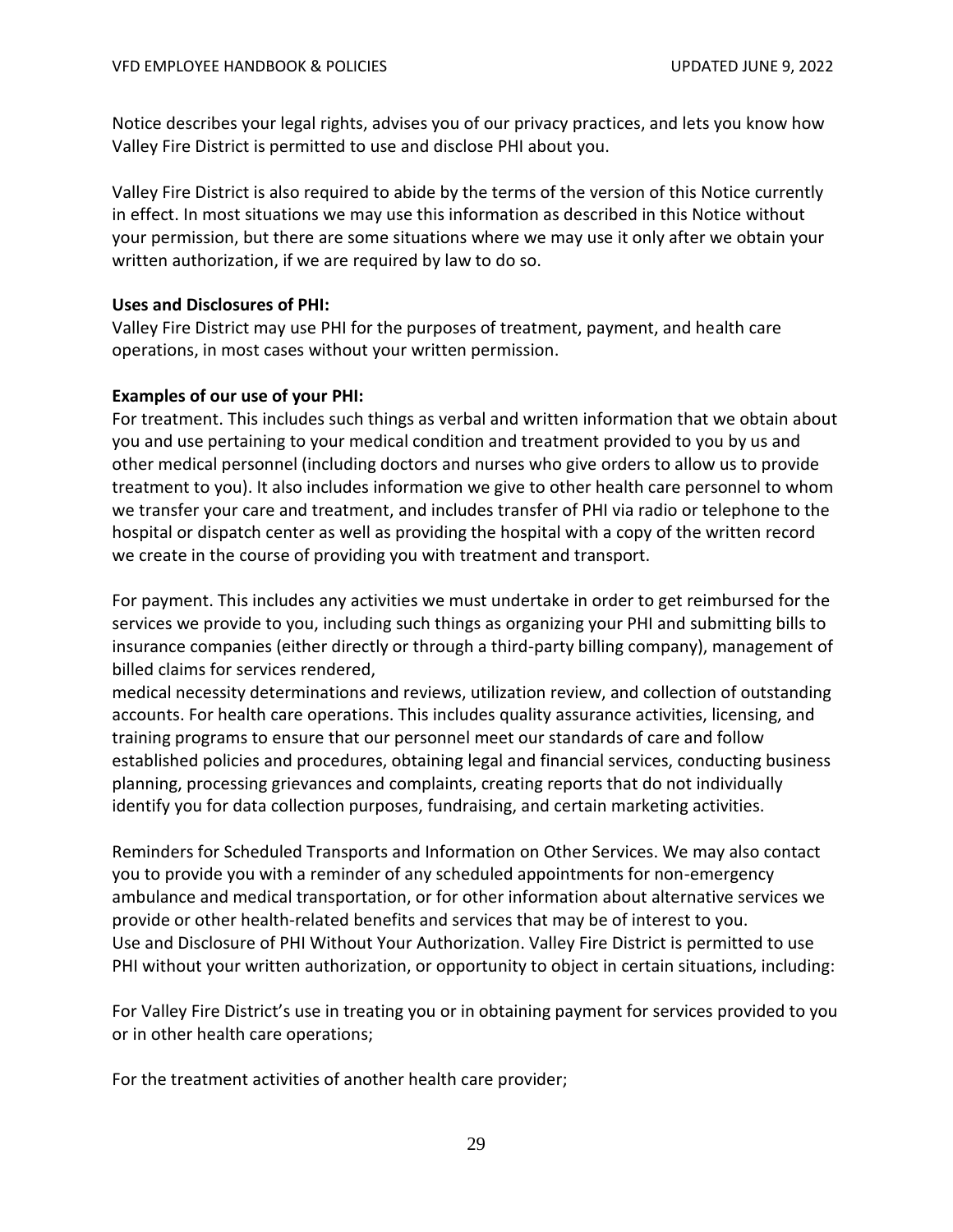To another health care provider or entity for the payment activities of the provider or entity that receives the information (such as your hospital or insurance company);

To another health care provider (such as the hospital to which you are transported) for the health care operations activities of the entity that receives the information as long as the entity receiving the information has or has had a relationship with you and the PHI pertains to that relationship;

For health care fraud and abuse detection or for activities related to compliance with the law.

To a family member, other relative, or close personal friend or other individual involved in your care if we obtain your verbal agreement to do so or if we give you an opportunity to object to such a disclosure and you do not raise an objection. We may also disclose health information to your family, relatives, or friends if we infer from the circumstances that you would not object. For example, we may assume you agree to our disclosure of your personal health information to your spouse when your spouse has called the ambulance for you. In situations where you are not capable of objecting (because you are not present or due to your incapacity or medical emergency), we may, in our professional judgment, determine that a disclosure to your family member, relative, or friend is in your best interest. In that situation, we will disclose only health information relevant to that person's involvement in your care. For example, we may inform the person who accompanied

you in the ambulance that you have certain symptoms and we may give that person an update on your vital signs and treatment that is being administered by our ambulance crew;

To a public health authority in certain situations (such as reporting a birth, death or disease as required by law, as part of a public health investigation, to report child or adult abuse or neglect or domestic violence, to report adverse events such as product defects, or to notify a person about exposure to a possible communicable disease as required by law;

For health oversight activities including audits or government investigations, inspections, disciplinary proceedings, and other administrative or judicial actions undertaken by the government (or their contractors) by law to oversee the health care system;

For judicial and administrative proceedings as required by a court or administrative order, or in some cases in response to a subpoena or other legal process;

For law enforcement activities in limited situations, such as when there is a warrant for the request, or when the information is needed to locate a suspect or stop a crime; For military, national defense and security and other special government functions To avert a serious threat to the health and safety of a person or the public at large; For workers' compensation purposes, and in compliance with workers' compensation laws;

To coroners, medical examiners, and funeral directors for identifying a deceased person, determining cause of death, or carrying on their duties as authorized by law;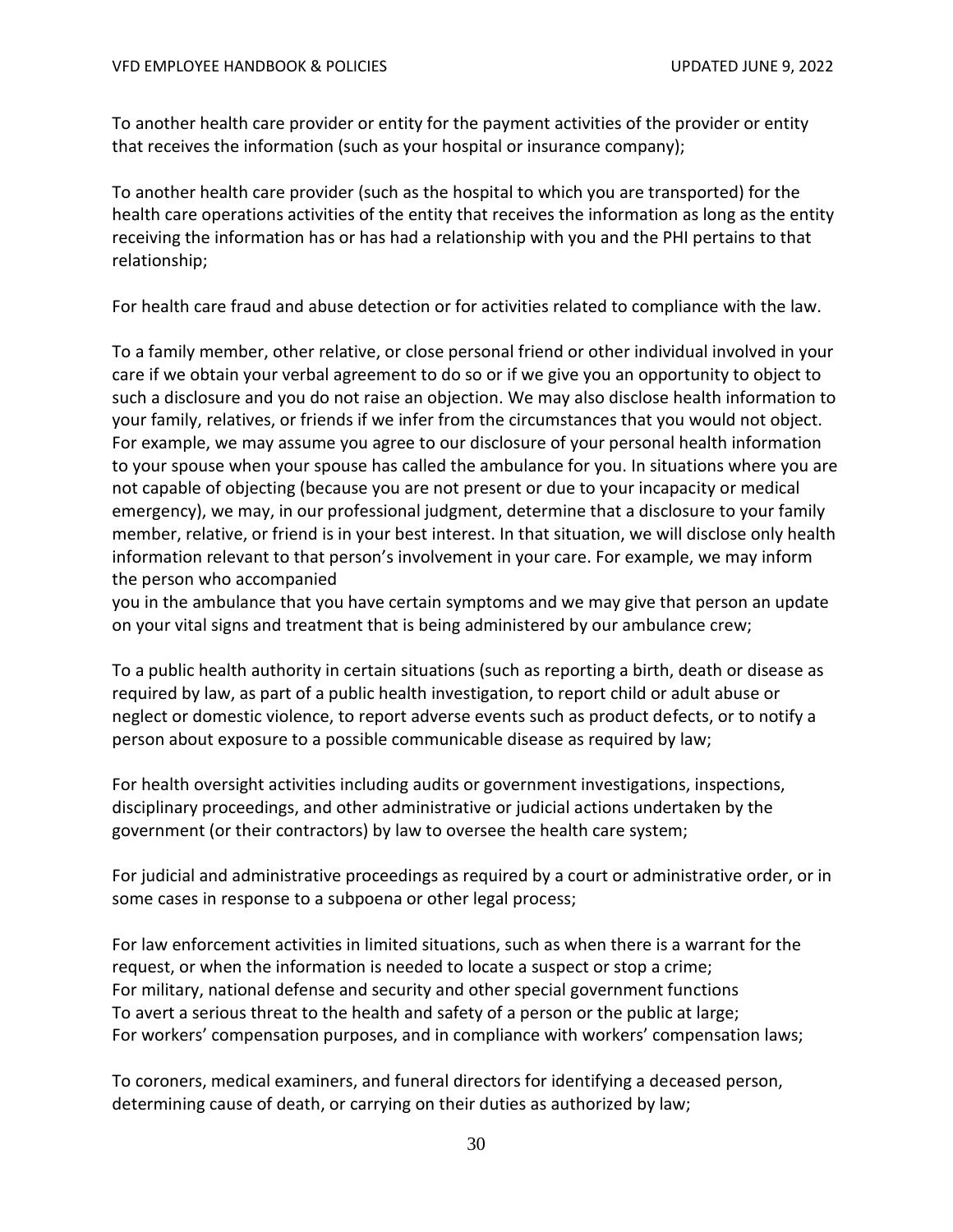If you are an organ donor, we may release health information to organizations that handle organ procurement or organ, eye or tissue transplantation or to an organ donation bank, as necessary to facilitate organ donation and transplantation;

For research projects, but this will be subject to strict oversight and approvals and health information will be released only when there is a minimal risk to your privacy and adequate safeguards are in place in accordance with the law;

We may use or disclose health information about you in a way that does not personally identify you or reveal who you are. Any other use or disclosure of PHI, other than those listed above will only be made with your written authorization, (the authorization must specifically identify the information we seek to use or disclose, as well as when and how we seek to use or disclose it). You may revoke your authorization at any time, in writing, except to the extent that we have already used or disclosed medical information in reliance on that authorization.

#### **Patient Rights**

As a patient, you have a number of rights with respect to the protection of your PHI, including:

The right to access, copy or inspect your PHI. This means you may come to our offices and inspect and copy most of the medical information about you that we maintain. We will normally provide you with access to this information within 30 days of your request. We may also charge you a reasonable fee for you to copy any medical information that you have the right to access. In limited circumstances, we may deny you access to your medical information, and you may appeal certain types of denials. We have available forms to request access to your PHI and we will provide a written response if we deny you access and let you know your appeal rights. If you wish to inspect and copy your medical information, you should contact the privacy officer listed at the end of this Notice.

The right to amend your PHI. You have the right to ask us to amend written medical information that we may have about you. We will generally amend your information within 60 days of your request and will notify you when we have amended the information. We are permitted by law to deny your request to amend your medical information only in certain circumstances, like when we believe the information you have asked us to amend is correct. If you wish to request that we amend the medical information that we have about you, you should contact the privacy officer listed at the end of this Notice.

The right to request an accounting of our use and disclosure of your PHI You may request an accounting from us of certain disclosures of your medical information that we have made in the last six years prior to the date of your request. We are not required to give you an accounting of information we have used or disclosed for purposes of treatment, payment or health care operations, or when we share your health information with our business associates, like our billing company or a medical facility from/to which we have transported you. We are also not required to give you an accounting of our uses of protected health information for which you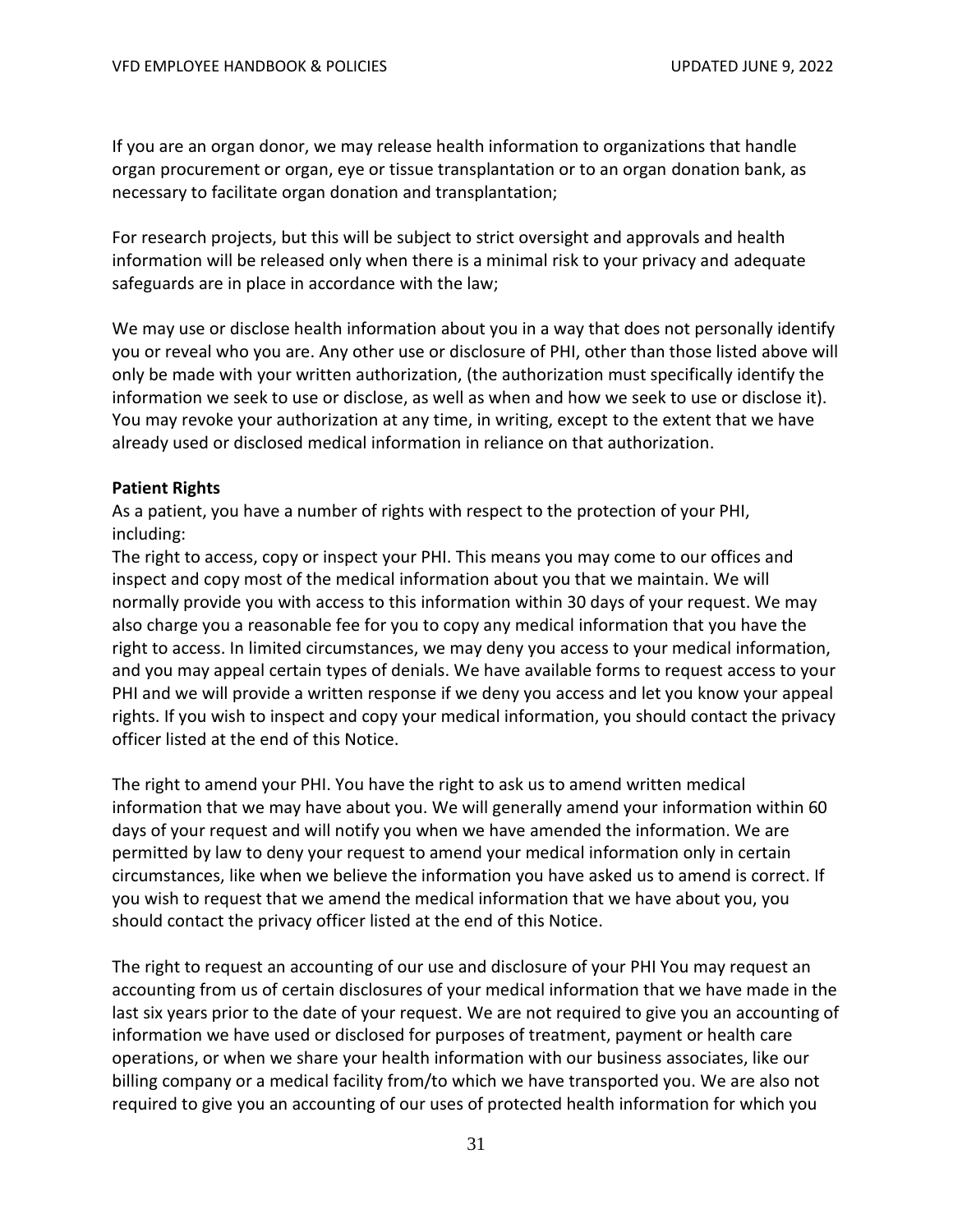have already given us written authorization. If you wish to request an accounting of the medical information about you that we have used or disclosed that is not exempted from the accounting requirement, you should contact the privacy officer listed at the end of this Notice.

The right to request that we restrict the uses and disclosures of your PHI. You have the right to request that we restrict how we use and disclose your medical information that we have about you for treatment, payment or health care operations, or to restrict the information that is provided to family, friends and other individuals involved in your health care. But if you request a restriction and the information you asked us to restrict needed to provide you with emergency treatment, then we may use the PHI or disclose the PHI to a health care provider to provide you with emergency treatment. Valley Fire District is not required to agree to any restrictions you request, but any restrictions agreed to by Valley Fire District are binding on Valley Fire District.

Internet, Electronic Mail, and the Right to Obtain Copy of Paper Notice on Request. If we maintain a web site, we will prominently post a copy of this Notice on our web site and make the Notice available electronically through the web site. If you allow us, we will forward you this Notice by electronic mail instead of on paper and you may always request a paper copy of the Notice.

#### **Revisions to the Notice:**

Valley Fire District reserves the right to change the terms of this Notice at any time, and the changes will be effective immediately and will apply to all protected health information that we maintain. Any material changes to the Notice will be promptly posted in our facilities and posted to our web site, if we maintain one. You can get a copy of the latest version of this Notice by contacting the Privacy Officer identified below.

#### **Your Legal Rights and Complaints:**

You also have the right to complain to us, or to the Secretary of the United States Department of Health and Human Services if you believe your privacy rights have been violated. You will not be retaliated against in any way for filing a complaint with us or to the government. Should you have any questions, comments or complaints you may direct all inquiries to the privacy officer listed at the end of this Notice. Individuals will not be retaliated against for filing a complaint. If you have any questions or if you wish to file a complaint or exercise any rights listed in this Notice, please contact:

#### **Privacy Officer**:

Catherine Anson or Charlie Riedel Valley Fire District P.O. Box 212 5287 Dogwood Dr Peninsula, Ohio 44264 Telephone number: 330/657-2292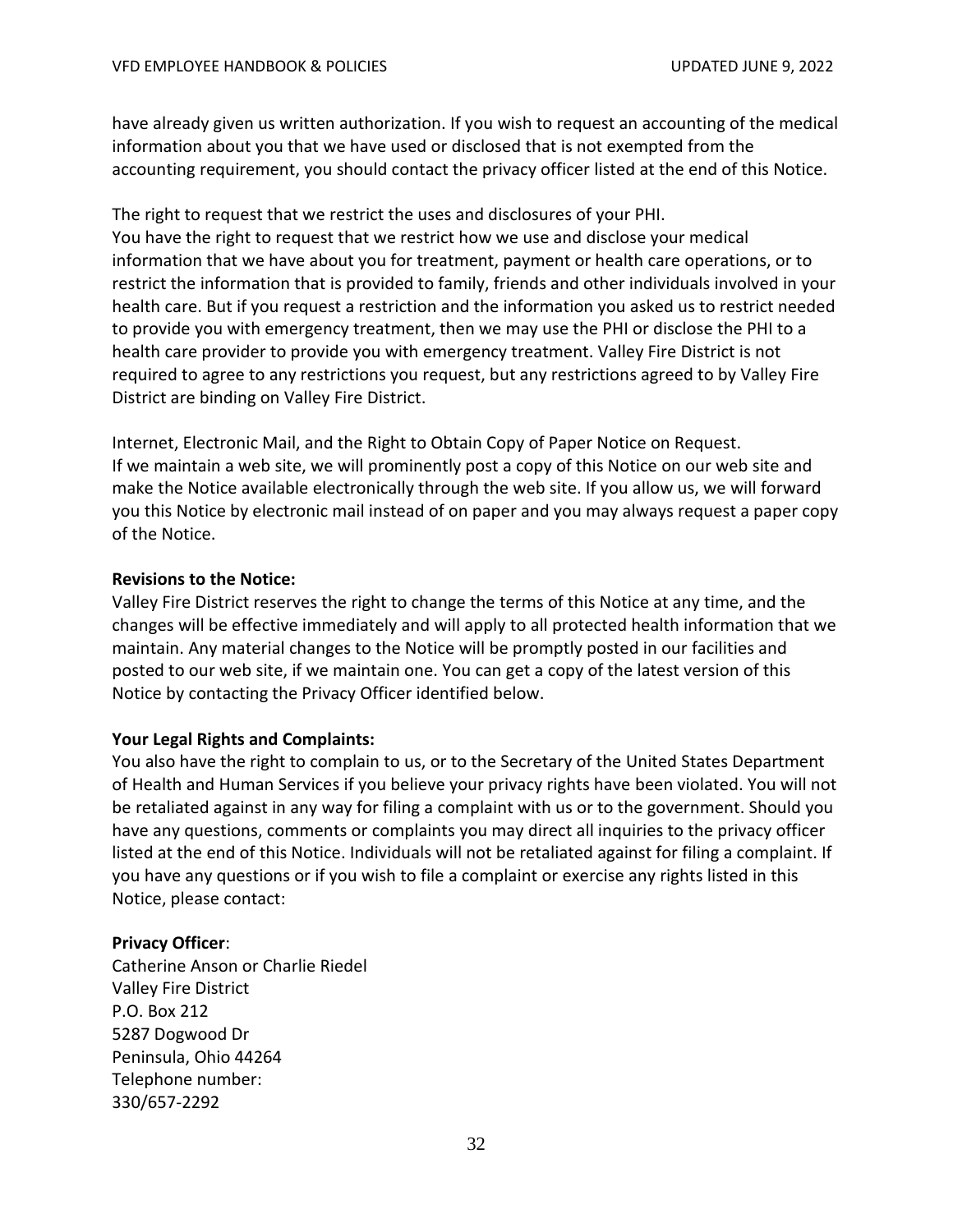| Effective Date of the Notice: April 14, 2003                                                                        |                                                                                                |  |
|---------------------------------------------------------------------------------------------------------------------|------------------------------------------------------------------------------------------------|--|
| Valley Fire District<br>Acknowledgment of Receipt of Notice of Privacy Practices<br>Privacy Practices on this date. | I hereby acknowledge that I have been provided with a copy of Valley Fire District's Notice of |  |
| Date ______________________                                                                                         |                                                                                                |  |
|                                                                                                                     |                                                                                                |  |
|                                                                                                                     |                                                                                                |  |
|                                                                                                                     |                                                                                                |  |
| City____________________________                                                                                    |                                                                                                |  |
| State                                                                                                               | Zip Code______________________                                                                 |  |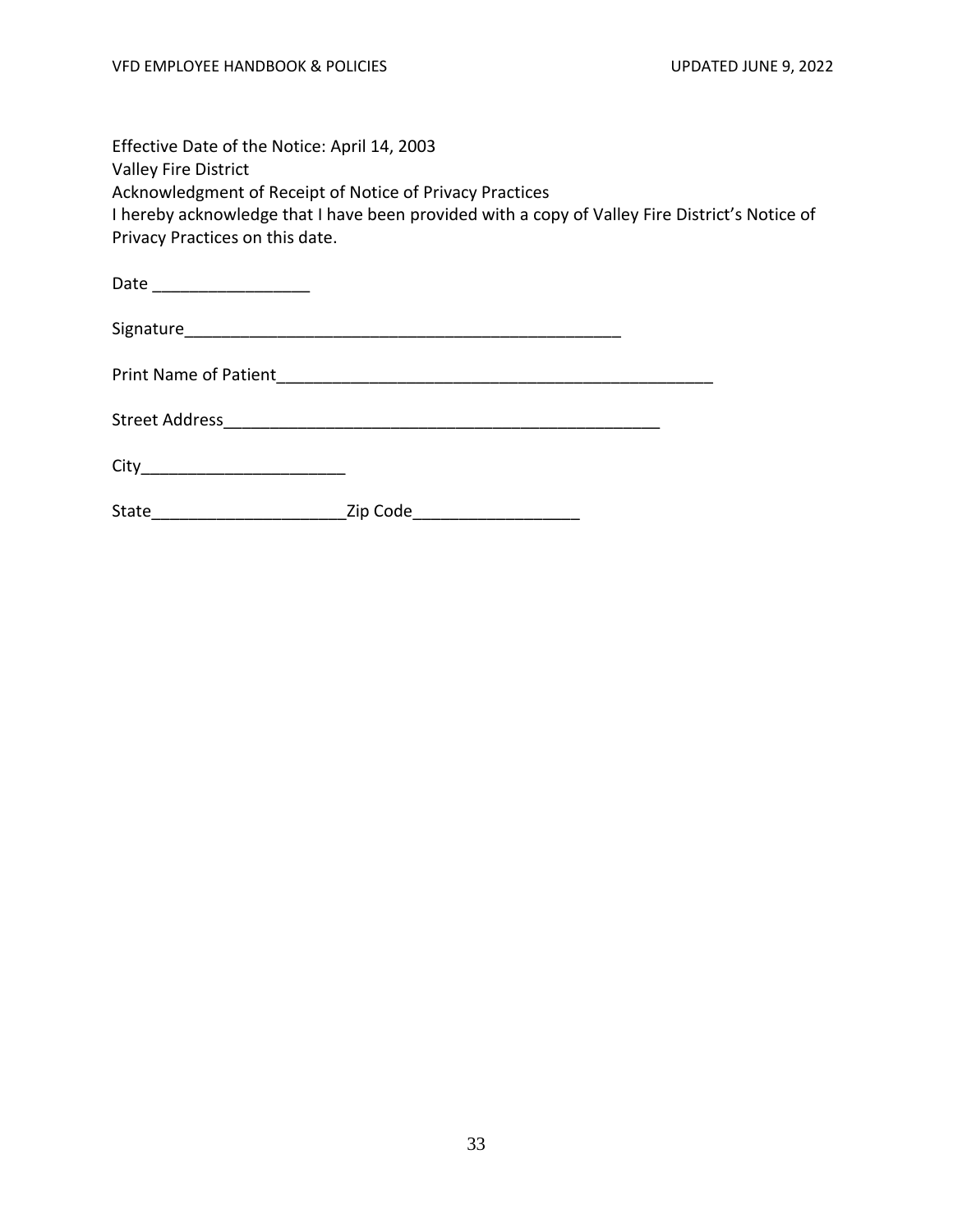## <span id="page-34-0"></span>**Accommodation of Disabilities**

If you have a disability which affects your ability to perform your job duties, please contact your supervisor to discuss any appropriate reasonable accommodations we may make for you to safely and effectively perform the essential functions of your job. A statement from your physician describing the extent of your disability and limitations will usually be necessary in order for us to consider whether an accommodation can be made. The District will engage in a good faith interactive process with the employee when an accommodation is requested.

## <span id="page-34-1"></span>**Leave of Absence**

Except in cases of emergencies, a request for an unpaid leave of absence must be made at least ten (10) days in advance of the next regularly scheduled board meeting. All requests for an unpaid leave of absence must be submitted to the Chief in writing. The Chief will forward the request with a recommendation for review and consideration by the Board. In deciding whether to grant an unpaid leave of absence for employees, the Board will take into consideration the employee's length of employment with the department, job performance, reason for requesting the leave, the recommendation of the Chief, the needs of the department, and any other factors they determine are relevant for its consideration of the leave request. Leave shall not exceed on year.

If granted, all department equipment shall be returned at the start of leave. It is the responsibility of the individual requesting leave to maintain current certifications as to their Employment status.

#### <span id="page-34-2"></span>*Leave of Absence – Pregnancy*

Upon being informed by a physician that the member is pregnant, the member must contact the Chief indicating the expected date of delivery. In addition, a short memo indicating the expected date of delivery shall be completed and sent to the Chief. Given the nature of the job, the leave or a re-assignment of duties shall be determined in accordance with best medical practices. When granted, all department equipment shall be returned at the start of leave. It is the responsibility of the individual requesting leave to maintain current certifications as to their Employment status.

#### <span id="page-34-3"></span>*Military Leave*

Employees who are members of the military may have the right to leave for periods of service and/or reinstatement after completion of same. If the need for leave arises, please contact the Board of Trustees for more information as to any rights you may have under the Uniformed Services Employment and Reemployment Rights Act ("USERRA").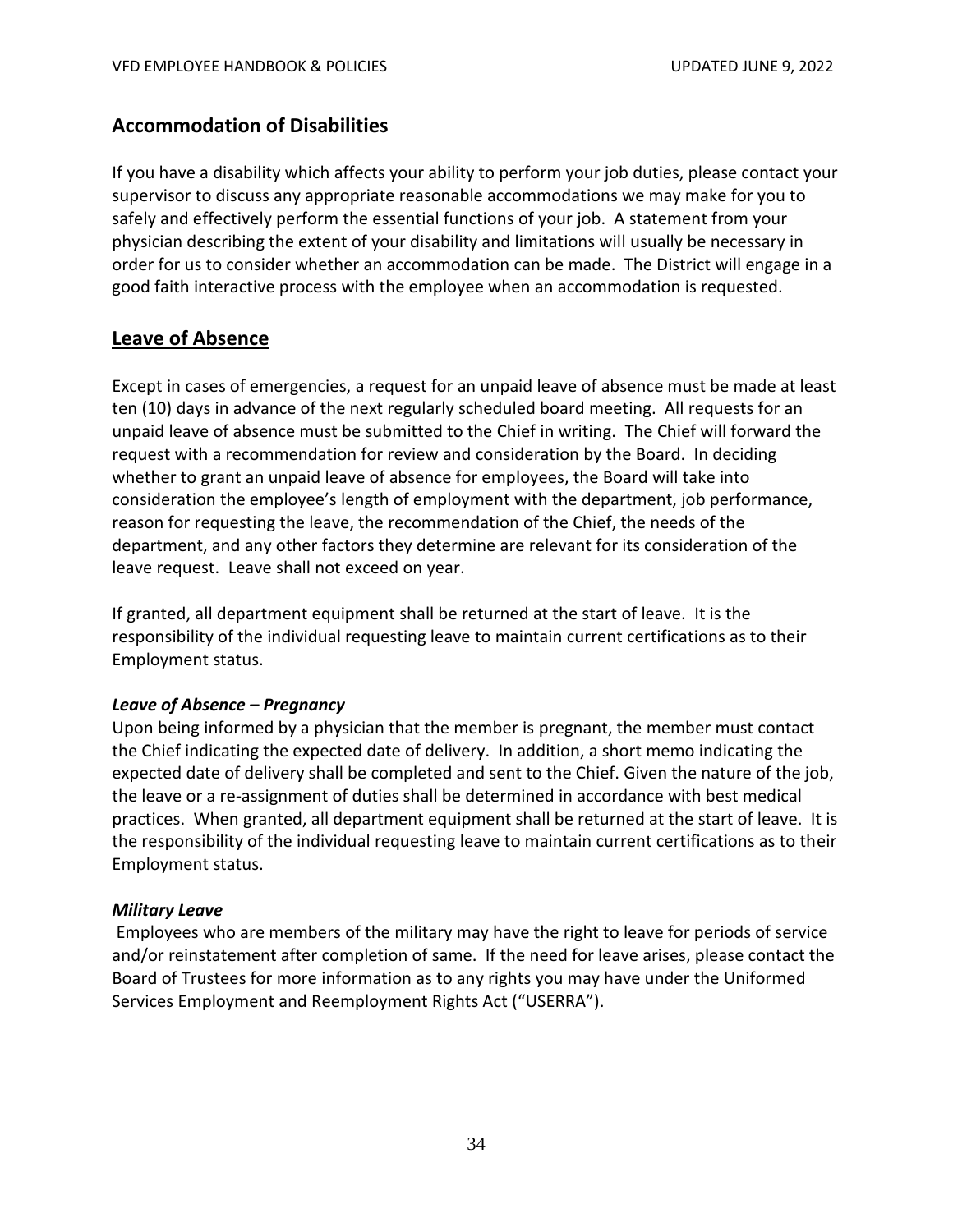## <span id="page-35-0"></span>**Pay Period and Payments**

Pay periods for officers and personnel are four weeks (28 days) in length. Officers are paid on a salary basis for officer duties, and hourly for shift work, training and emergency runs. Personnel are paid for hours worked on shift, and a minimum of two-hour increments for emergency runs except for time that overlaps other paid hours, and hourly for department supplied training. All employees will be paid via direct deposit unless approved by the Board.

#### **Overtime**

Officers or personnel who work more than 212 hours a four week pay period will be paid time and a half for any hours worked over the 212. This consists of all hours actually worked including officer duties, shifts, emergency runs, and training. No overtime is to be worked without prior permission from the Board.

#### **Reporting of Hours**

All officers and personnel are required to track and accurately report all hours worked. Officers are required to track and report all hours spent performing officer duties. This is necessary to ensure that all officers and personnel are correctly paid.

#### <span id="page-35-1"></span>*Holiday Pay*

Holidays are determined by the Board on an annual basis. Hours worked on holidays are paid at two times the rate. Additional holiday pay is not counted as hours for purposes of overtime.

#### <span id="page-35-2"></span>*Garnishments, Attachments & Judgments*

Under certain legal procedures known as garnishments, levies, judgments, etc., the department is compelled by law to take action. If your wages are attached, we are required by law to withhold from your earnings and pay to your creditor a specified amount each payday until the debt is settled. If you have any creditor problems or anticipate legal action resulting from indebtedness, it is a good idea to talk it over with your supervisor without delay.

## <span id="page-35-3"></span>**Probationary Period**

This procedure is to enable new appointees a time to acclimate themselves to policies and procedures established by the Valley Fire District.

Probation for firefighter and EMS candidates is 12 months from date of appointment. Within that period, the candidate must complete the appropriate certification course as established by the State of Ohio. Both must be completed within the first 24 months of employment.

Thirty days before the expiration of the probationary period, a written evaluation will be submitted by the Captain to the Chief for his/her recommendation. This evaluation shall include, where applicable, observations and comments by officers in charge of shifts to which the personnel has been assigned.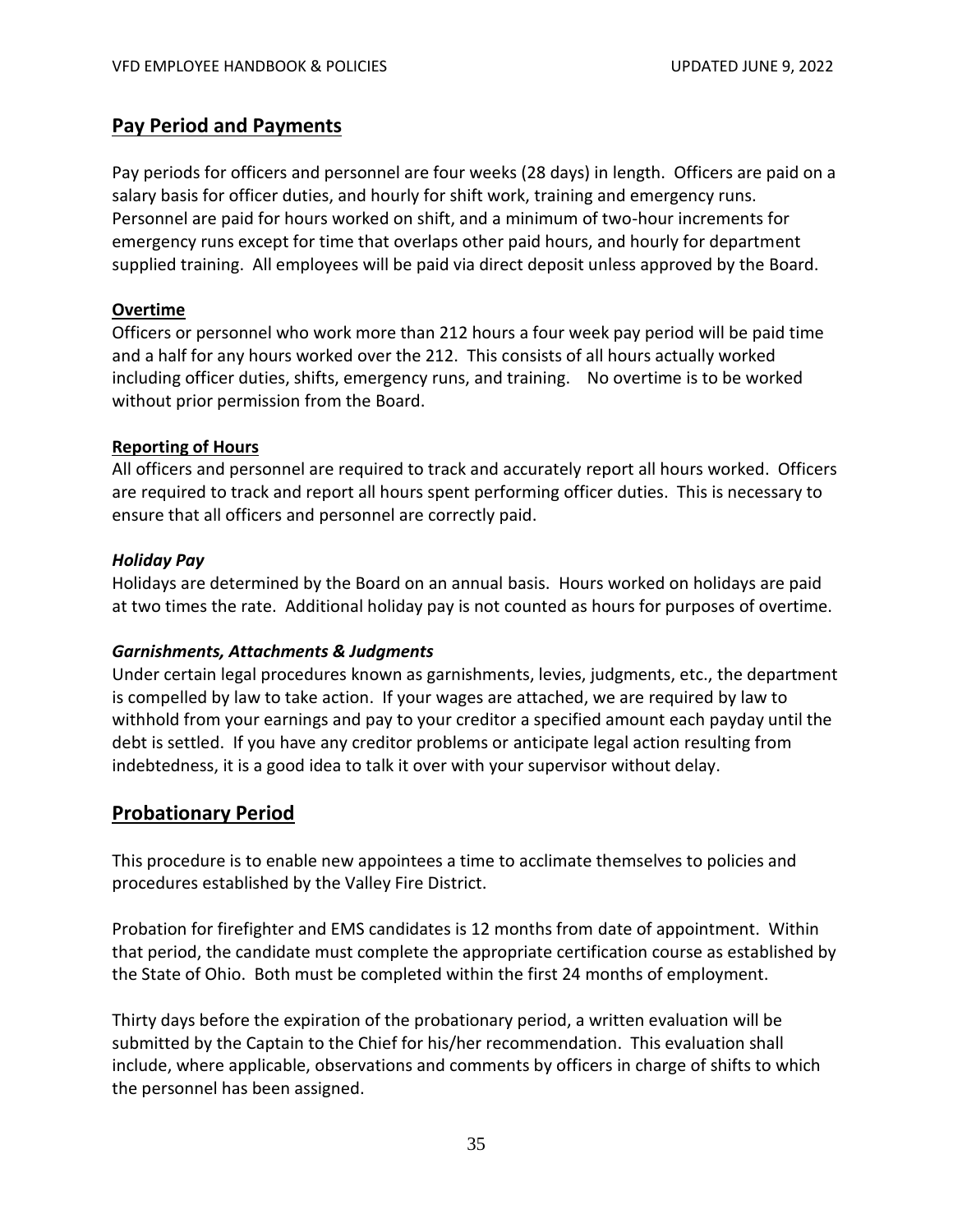Probation for officers is 12 months from date of appointment. The Chief shall evaluate the officer and submit a recommendation to the Board.

Successful completion of the probationary period does not guarantee continued employment for any specific length of time.

#### <span id="page-36-0"></span>**Technology Usage Policy**

The Valley Fire District is committed to the appropriate use of new technologies to provide efficient and effective service to the public. The continued growth of computer technology has been an invaluable tool in providing excellent public service.

While we understand the value of such technology, we also understand concerns and issued raised when information is released that violates privacy concerns or portrays this organization to the public in an illegal or negative manner (intentional or unintentional). Therefore, no information, videos or pictures gathered while on department business (this includes emergency calls, meetings, drills, details, trainings or anything obtained on organization property or at organization functions) may be shared or posted in any format without the approval and written consent of the Chief.

The Valley Fire District owns the rights to all data and files in any owned computer, network, cell phone or other information system. The department also reserves the right to monitor electronic mail messages (including personal/private/instant messaging systems) and their content, as well as any and all use of the Internet and of computer equipment used to create, view, or access e-mail and Internet content. Members must be aware that the electronic messages sent and received using department equipment are not private and are subject to viewing, downloading, inspection, release, and archiving by department officers at all times. The department has the right to inspect any and all files stored in private areas of the network or on individual computers or storage media in order to assure compliance with policy and state and federal laws.

The Valley Fire district computers, network and Internet access must not be used for illegal purposes including infringement of intellectual property rights. This includes accessing, copying or downloading any media, files, music, movies, etc. in violation of the law.

Department equipment (such as computers, radios, telephones, cell phones) shall only be used for department business. Use of Department computers, network and printers for the official business of Valley Firefighters Inc. is permitted.

Inappropriate use of instant technology including texting or use of social media while on department business may result in disciplinary actions, up to and including termination.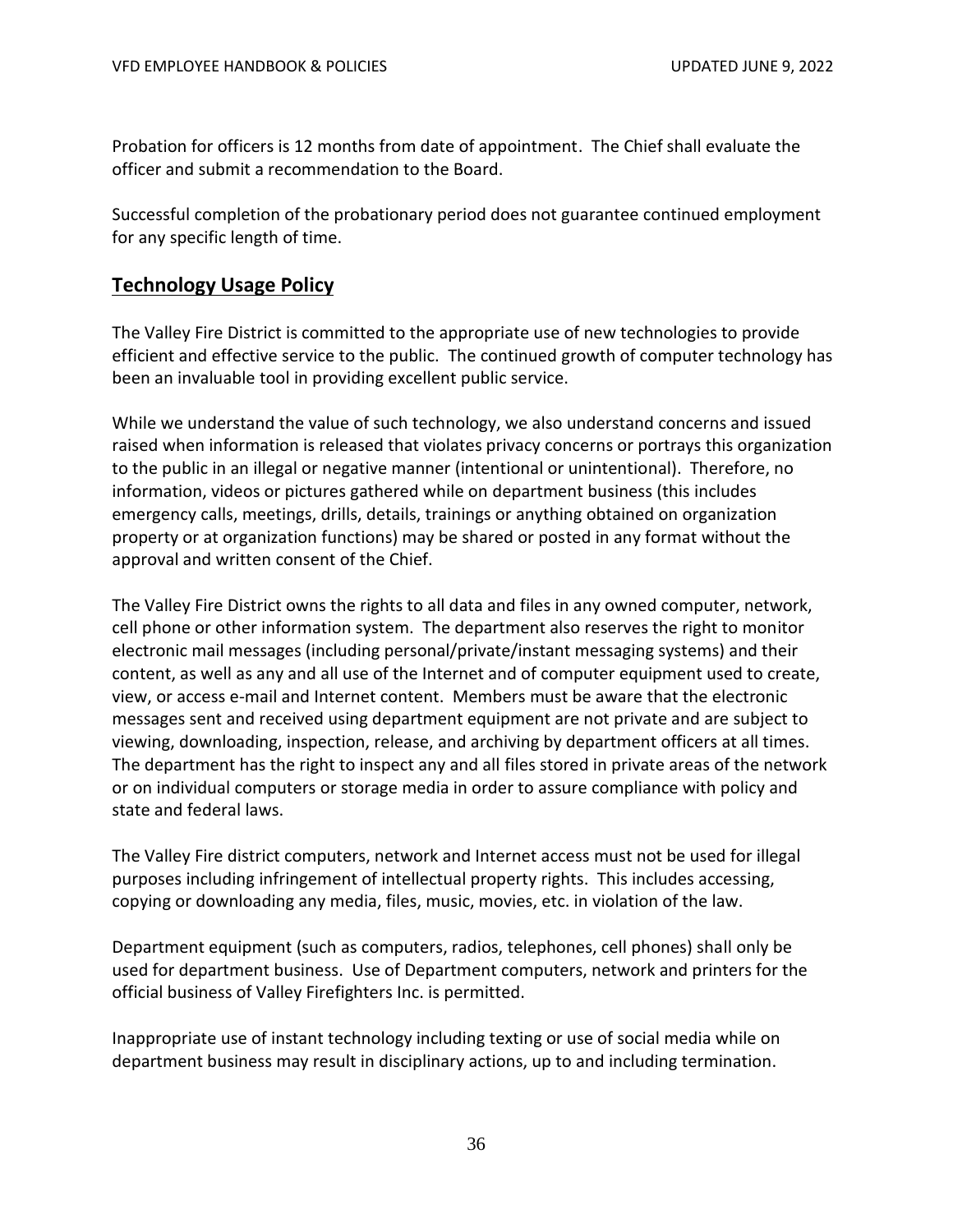# <span id="page-37-0"></span>**Vehicle and Equipment Use**

Use of fire district property, including vehicles, must be approved in advance by the Fire District Board. This does not include use of emergency vehicles in the line of duty.

Fire district-owned vehicles should be used in place of private vehicles whenever practical, and travelers are encouraged to carpool to the same function.

Employees who drive on fire district business in private or fire district-owned vehicles must provide proof of a valid driver's license and allow the fire district to periodically check their record of traffic violations such as DUI and reckless operation.

Employees who drive their private cars on fire district business must be prepared to show proof of liability insurance under a policy that complies with Ohio/Revised Code Section 4509.51.

If a fire district employee is involved in a motor vehicle accident while on Valley Fire business, a Police report shall be filed. All accidents and damage to property shall be reported to the Fire Board.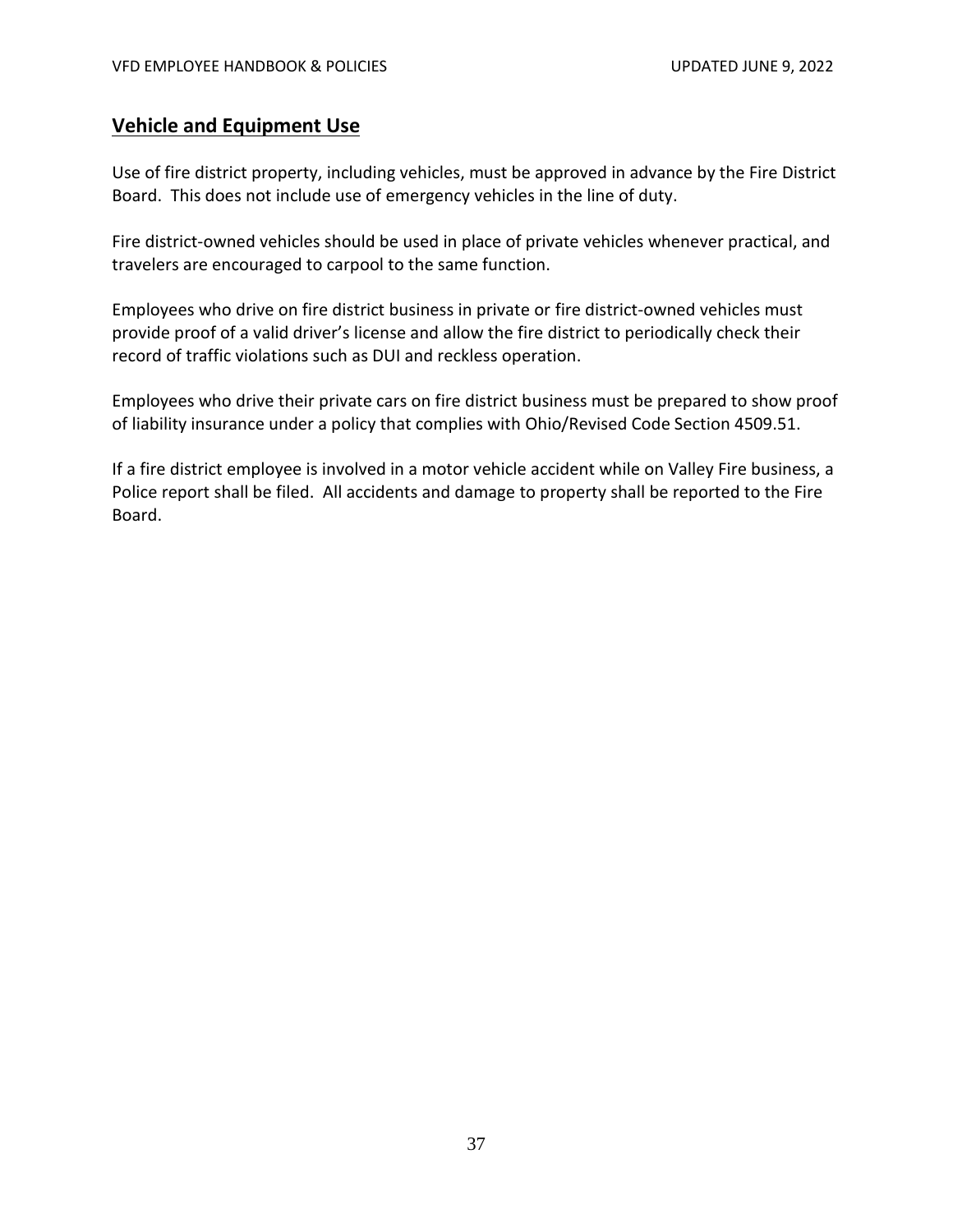## <span id="page-38-0"></span>**Workplace Accident Policy**

It is expected that all employees will exercise caution to protect themselves as well as their fellow workers from injury. Employees injured on the job must report the injury immediately to their immediate supervisor and fill out an injury report within 3 days. An employee's failure to promptly report an injury in the workplace may result in disciplinary action against the employee. Employees who witness an injury to an employee or visitor must also promptly complete an injury report. The Chief will provide information to the Clerk to process the paperwork.

All employees are covered by Ohio's Workers' Compensation Act. If you are injured in the course of your employment, this incident will be considered an industrial accident and will be processed under Ohio's Workers' Compensation laws.

Employees can return to work upon submitting permission from a doctor and at the discretion of the Chief.

## <span id="page-38-1"></span>**CODES OF CONDUCT**

## <span id="page-38-2"></span>**Code of Conduct – All Employees**

The Valley Fire District has a substantial interest in ensuring that its employees exemplify the department as committed to the safety of its employees and the general public. Listed below are the expectations of proper conduct along with prohibited behavior. The lists below are not intended to be all inclusive and the Department reserves the right to impose disciplinary action of its choosing arising from other behavior and situations not listed below as it deems appropriate.

#### <span id="page-38-3"></span>*Expectations:*

Conduct which reflects a standard of excellence and safety is expected. Employees SHALL:

- 1. Exert their greatest energy, best judgment, and ability in doing their duty under any and all circumstances.
- 2. Be responsible for their own good judgment or skill to prevent any neglect or failure of duty which may cause unnecessary loss of life, limb, or property.
- 3. Promptly help in removing all persons from danger with the least possible injury to life, limb, and property.
- 4. Endeavor to detect incendiaries, in case of a fire of suspicious origin and without delay notify their superior officer of any facts they may have learned.
- 5. Not publicly express an opinion on any case in which the department is involved or the circumstances surrounding the case. They shall act quietly and carefully with a view to obtaining proper and reliable evidence in every case and shall prevent the removal or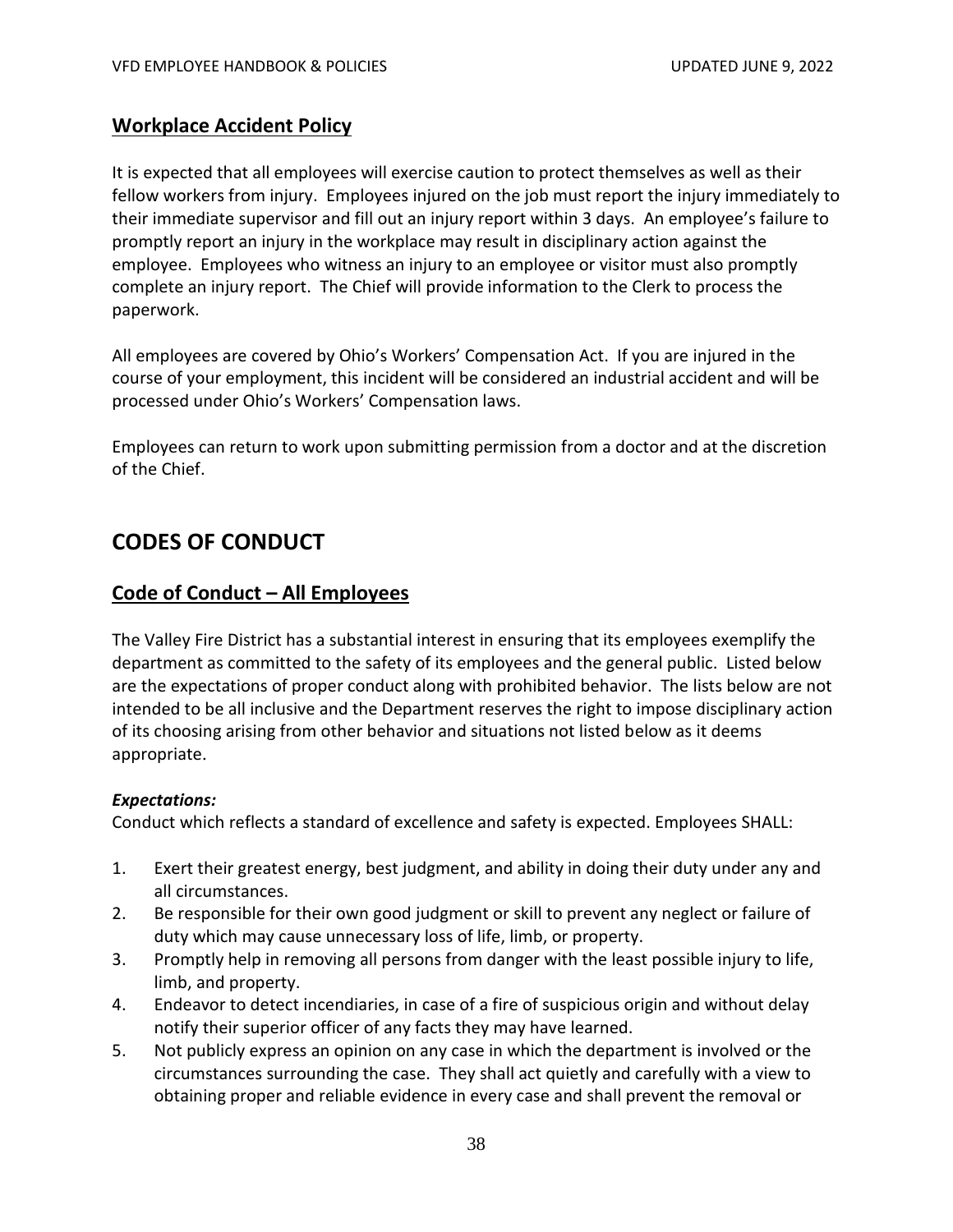unnecessary disturbances of articles of suspicious nature, except by the direction of proper authorities.

- 6. Endeavor to detect, obtain, and preserve evidence to convict persons bringing or sending false alarms.
- 7. Endeavor to know the location of all streets and accepted water supply area in the department. This shall include familiarization of all available reference materials pertaining to street and water locations.
- 8. Always be respectful to their superiors, equals, and citizens and courteous to subordinates.
- 9. When under orders and receives an additional order from another superior, advise that officer of their first order and by whom it was issued to be guided by the first officer's instructions.
- 10. Perform such other duties as required by their superior officers and by the rules and regulation and order of the department.
- 11. Promptly report to their superior officer or the person authorized to receive such reports, any information they may have as to the obstruction of streets, defective pavements, streets, dangerous buildings, leaky hydrants, or any other information pertinent to the department.
- 12. Endeavor to detect and obtain evidence to convict persons bringing or sending false alarms of fire or other emergencies.

#### <span id="page-39-0"></span>*Prohibitions:*

Conduct which demonstrates a gross disregard for the safety of the public, and/or local, state, or federal law, whether it occurs while on or off-duty in unacceptable. Employees SHALL NOT:

- 1. Participate in illegal behavior.
- 2. Be in violation of employee requirements or policy as listed above.
- 3. Publicly use indecent, profane, or harsh language while on duty or in uniform.
- 4. Engage in conduct detrimental to the good order of the department including being a party to any immoral or indecent conduct while on or off duty.
- 5. Remove any property from public or private property, i.e. from a fire or emergency scene, that is not associated with or necessary for the proper investigation of a fire or emergency situation.
- 6. Provide, distribute, submit, use, or fail to report knowledge of any falsified documents or documents containing misrepresentations, including but not limited to reports, personnel information, and documents prepared for other outside agencies.
- 7. Accept personal rewards of presents of any kind for services rendered without the expressed permission of the Chief or invite, solicit, or request contributions, subscriptions, or donation for any cause without the expressed permission of the Chief.
- 8. Use his/her uniform or association with the department to indirect or direct personal gain.
- 9. Lend his/her name to or use his/her photograph in his/her official capacity in any written or printed article or advertisement, without first obtaining the approval of the Chief.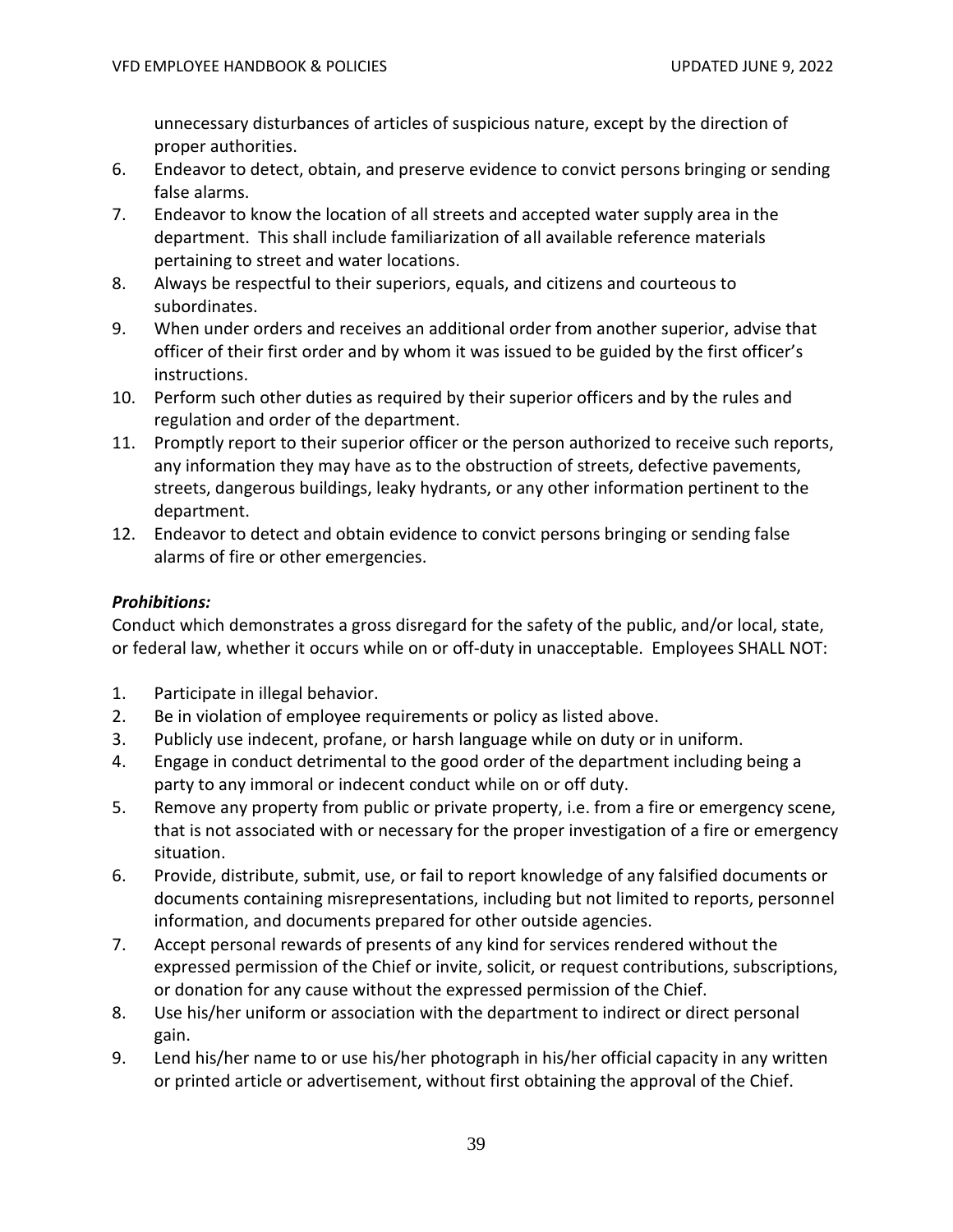- 10. Use official letterhead, envelopes, or stationary except for the transition of official business of the department.
- 11. Use the department name, logo, or emblem without the expressed approval of the Chief.
- 12. Recommend, in his/her capacity as an employee of the department, a commercial vendor or fire service product.
- 13. Place any decorations or advertisements on department property without the permission of the Fire Board.
- 14. Engage in altercations under any circumstances while on duty.
- 15. Text message while driving on department business.
- 16. Display cowardice or shirk responsibility while on duty.
- 17. Sleep or recline in a position that would indicate sleeping during daytime working hours without permission of an officer.
- 18. Leave quarters, fire grounds, or any other duty without permission of their superior officer.
- 19. Be guilty of any conduct unbecoming to other personnel or of any conduct in any manner prejudicial to the good reputation or order of discipline of the department.

## <span id="page-40-0"></span>**Code of Conduct – Officers**

All employees of the Valley Fire District are expected to abide by a general code of conduct (see Code of Conduct for Employees below). Listed here is an additional code of conduct specifically for officers.

- 1. Officers of the department shall be just, dignified, and firm in their dealings with subordinates, being careful to refrain from violent, abusive, or immoderate language in giving orders and directions, as well as in conversations with them. They shall make certain that all rules, regulations, and orders are carried out and obeyed and shall promptly report with well sustained charges, any violations of said rules, regulations, or orders.
- 2. When orders pertaining to department affairs are released from the Chief's Office, those responsible for the carrying out of such orders shall maintain a proper respect for the same. If, at any time, any officer of the department is in disagreement with any order, he/she may express their concerns to the Chief, and due respect will be given. See Complaint Policy.
- 3. All written inter-departmental communications shall be made through the proper channels defined by the chain of command. Communications to a subordinate shall pass in reverse order. No intervening officer shall suppress such communications.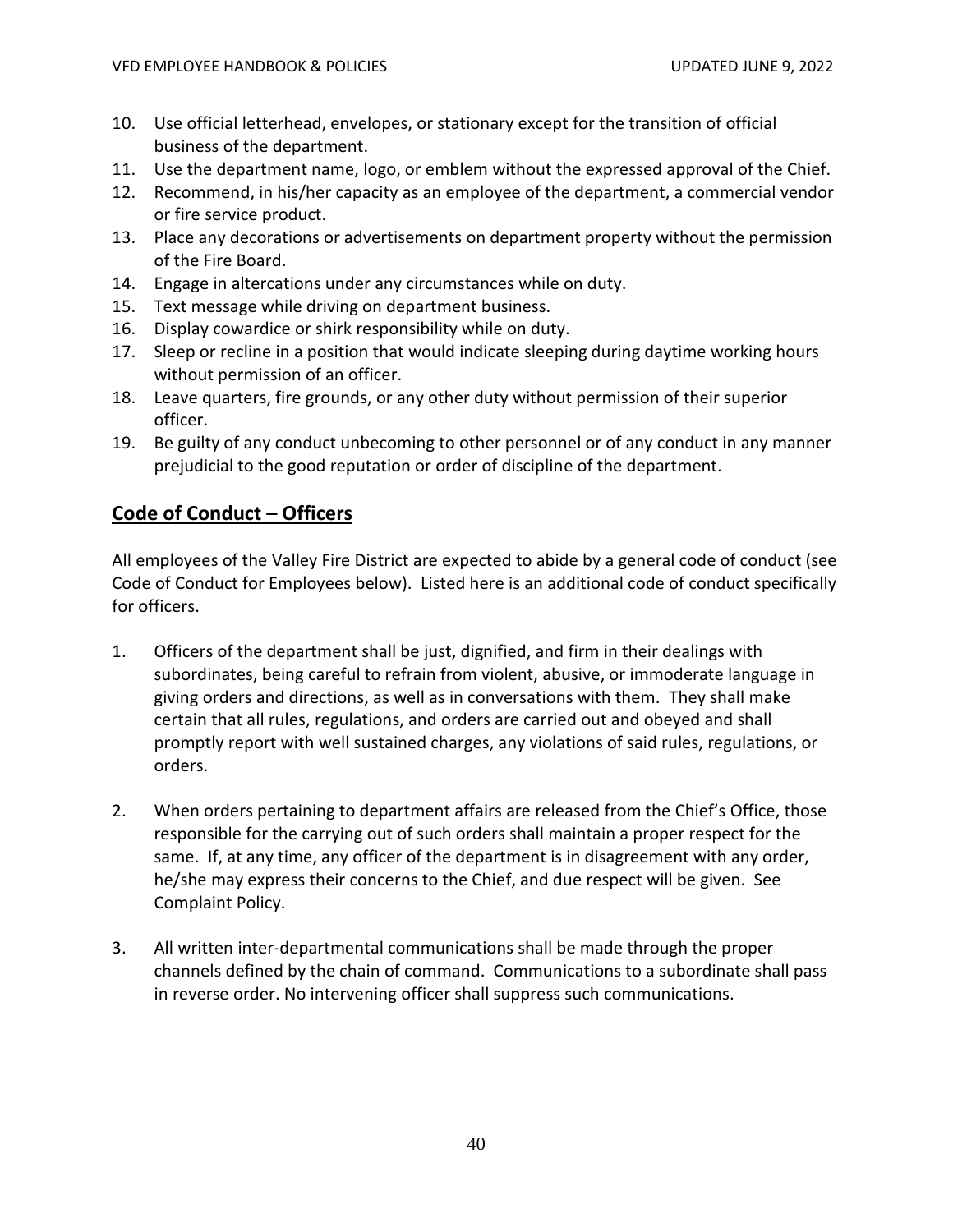## <span id="page-41-0"></span>**Travel and Expense Reimbursement Policy**

Valley Fire District will reimburse employees for authorized expenses incurred for fire district business while on the job. You should check with your supervisor before incurring any out-ofpocket expenses.

Outside Training: Prior approval for all seminars/conferences is required. An itemized report of expense, including all receipts, shall be submitted to the fire district trustees for approval of reimbursement.

Meals: Reasonable costs for meals shall be reimbursed up to \$50 per day. Employees shall provide receipts for meal reimbursements. These charges cannot include tips or alcohol.

Mileage: Personal automobile mileage shall be reimbursed at the prevailing Internal Revenue Service (IRS) rate.

Parking: Valley Fire District will reimburse all parking costs for the employee's automobile, whether personal or rental, while on Fire District business.

Rental Cars: The employee will be permitted to rent an automobile at the seminar/conference site, provided reasonable justification can be given for the use of a rental car. All rental cars shall be pre-approved by the Fire Board trustees.

Reimbursement: Expense reports shall be submitted to the Chief for review before submitting to the Fire Board trustees for reimbursement.

## <span id="page-41-1"></span>**Cellular Telephone Use**

Fire District issued cellular telephones are intended for official business use. While occasional personal use is permitted, it must be reasonable and it must be clearly incidental to business use. Employees must reimburse the Fire District for any costs associated with personal use of Fire District issued telephones.

Cellular telephones shall be issued only to those employees with a demonstrated need for these types of communication and shall be requested by authorized personnel within departments.

For use of Fire District issued cellular telephones the following rules of use shall apply:

- 1. Employees must reimburse the Fire District for any costs associated with personal use. Personal use must be clearly incidental to business use. Personal use with associated charges must be reported to supervisors.
- 2. Employees must safeguard any telephone in their possession.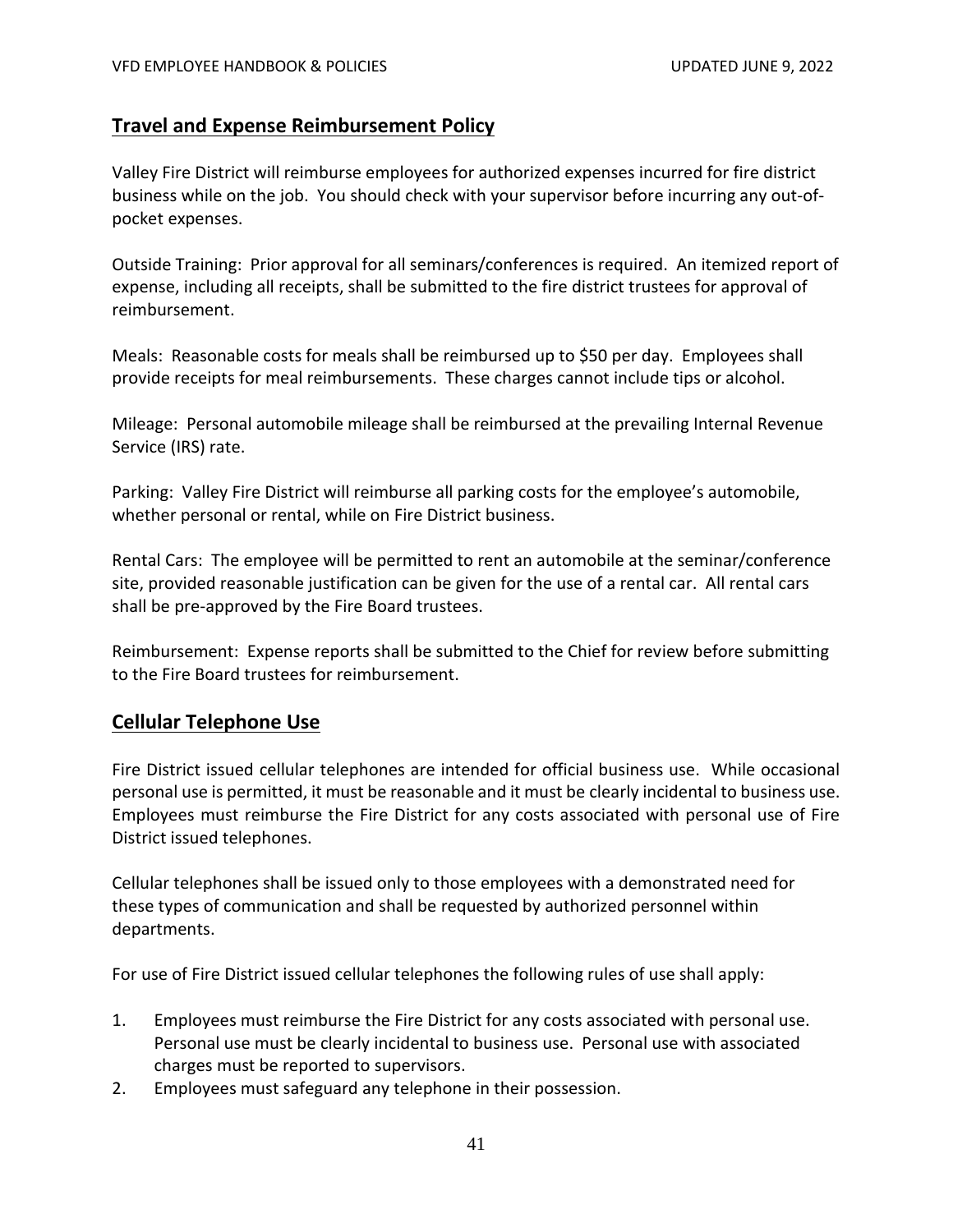- 3. The loss of any telephone shall be reported to the employee's supervisor immediately. If theft is suspected, the police should also be notified immediately.
- 4. Employees shall exercise extreme caution when driving and talking on a cellular telephone. Unless utilizing a "hands free" speakerphone option, employees should stop their vehicle as soon as safely possible, to use the cellular phone. This applies to all phones, personal or Fire District issued phones.
- 5. When an employee no longer has a demonstrated need for the cellular telephone, or when the employee terminates employment with the Fire District, he/she shall return the cellular telephone to his/her department.
- 6. Any employee who exceeds their monthly-allotted minutes and/or package dollar amount shall be subject to an audit of the telephone usage to determine whether or not the employee is liable for said charges.

## <span id="page-42-0"></span>**Credit Card Policy**

Valley Fire District credit cards can only be used when accounts are not set up with a vendor or in the event of an emergency, that is, for the efficient acquisition of goods or services solely for the benefit of the operation of the Valley Fire District. Credit cards cannot be used to make cash withdrawals, as stated in the Auditor of State Bulletin 2016-004. Remember sales tax could become your responsibility if you select a credit card to pay for your supplies or services. If you use a card, keep all itemized receipts and give them to the clerk (fiscal officer) as soon as possible, including charges for hotels, gas.

#### **Authorization and Liability**

The fire district authorizes an officer, employee, or appointee of the fire district to use a credit card held by the board of fire district trustees to pay for work related expenses. The debt incurred as a result of the use of a credit card shall be paid from moneys appropriated by the board of fire district trustees for such expenses. The officer, employee or appointee shall be liable in person and upon any official bond the officer, employee or appointee has given to the fire district for the unauthorized use of a credit card held by the board of fire district trustees. The Summit County Prosecuting Attorney shall recover the amount of any unauthorized expenses incurred by the officer, employee or appointee by civil action in any court of appropriate jurisdiction.

Any officer, employee or appointee who is authorized to use a credit card held by the Board of Fire District Trustees and who suspects the loss, theft or possibility of unauthorized use of the credit card shall notify the Chief of the suspected loss, theft or possible unauthorized use immediately. Misuse of a credit card held by the Board of Fire District Trustees by an officer, employee or appointee of a fire district is a violation of section 2913.21 of the Ohio Revised code.

Any purchases and/or expenditures made without prior purchase order approval may be the responsibility of the employee.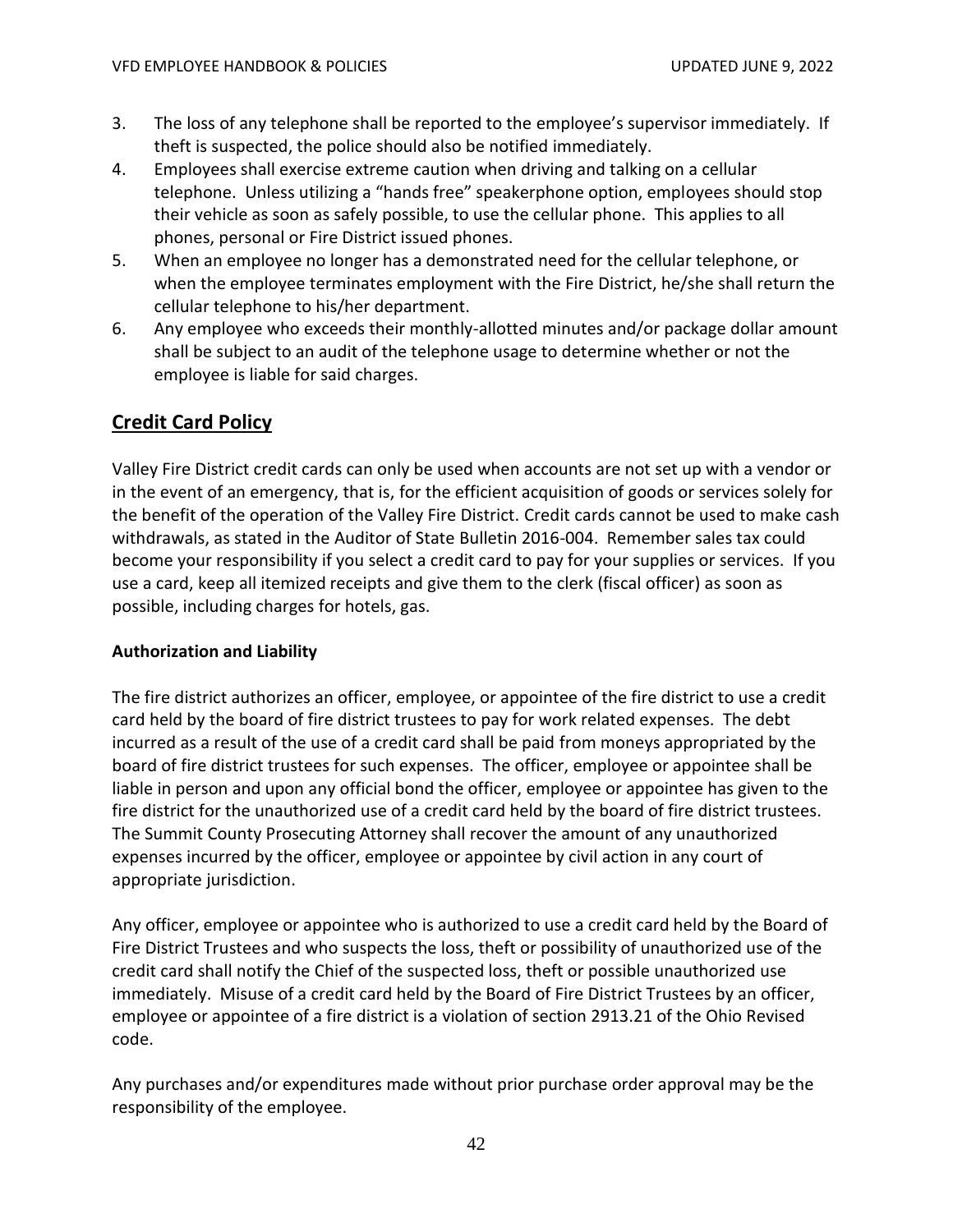Each employee who is authorized to use a Valley Fire District credit card will receive a copy of the credit card policy and will be required to sign off indicating their receipt and acceptance of the policy.

Updated: November 19, 2018

I have reviewed the Valley Fire District's Credit Card Policy and agree to abide by the policy.

SIGNATURE DATE

#### <span id="page-43-0"></span>**Identity Theft Policy**

- I. Purpose and Overview.
	- A. The purpose of this Policy/Procedure ("Policy") is to assure that Valley Fire District maintains compliance with the requirements regarding the prevention, detection and mitigation of identity theft as set forth in the federal regulations known as the "Red Flag Rules." The program initially shall be under the management of the duly appointed members of the Valley Fire District Fire Board.
		- 1. "Identity Theft" means a fraud committed or attempted using the identifying information of another person without authority. This includes "Medical Identity Theft," i.e., Identity Theft committed for the purpose of obtaining medical services, such as the use of another person's insurance card or number. Although Medical Identity Theft may occur without the knowledge of the individual whose medical identity is stolen, in some cases the use of an individual's medical identity may occur with the knowledge and complicity of that individual.
- II. Identification of Red Flags
	- A. A "Red Flag" is a pattern, practice or specific activity that indicates the possible existence of Identity Theft. In other words, a Red Flag is a warning sign regarding the possibility of Identity Theft.
	- B. Valley Fire District has identified the following situations as Red Flags that should alert staff to the possibility of Identity Theft: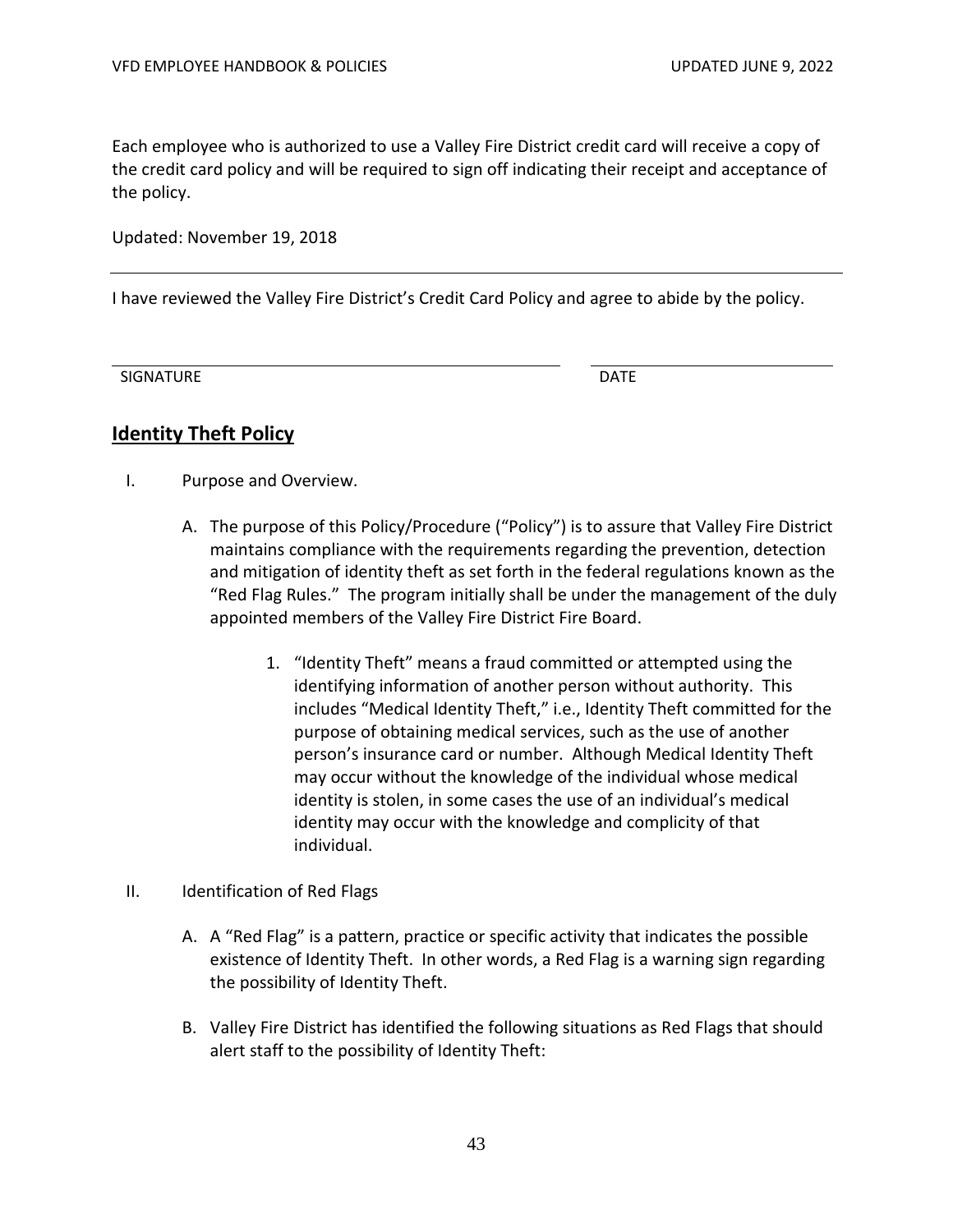- 1. A patient submits a driver's license, insurance card or other identifying information that appears to be altered or forged;
- 2. The Chief of the Fire District shall be its Compliance Officer for the purposes of the Red Flag rules.
- 3. Information on one form of identification submitted by a patient is inconsistent with information on another form of identification, or with information obtained from other sources such as the receiving facility.
- 4. A patient has an insurance member number but no insurance card;
- 5. The patient refuses to provide identifying information or documents.
- C. Valley Fire District shall update the foregoing list of Red Flags as part of its annual update of the Program.
- D. All Valley Fire District personnel have an affirmative obligation to be vigilant for any evidence of a Red Flag and to notify their immediate supervisor, or the Program Compliance Officer, to report the Red Flag.
- III. Responding to Red Flags
	- A. When a Red Flag is detected, the Valley Fire Compliance Officer shall investigate the situation, as necessary, to determine whether there is a material risk that identity theft has occurred or whether there is a benign explanation for the Red Flag. The investigation shall be documented in accordance with Valley Fire District Incident Reporting Policy. If it appears that Identity Theft has not occurred, Valley Fire District may determine that no further action is necessary.
	- B. Valley Fire District shall respond with the degree of risk posed by the Red Flag. If the Red Flag indicates the possible existence of Identity Theft, Valley Fire District will notify its billing agent, Life Force Management.
	- C. Life Force Management, the billing agent for Valley Fire District, has in place an Identity Theft Prevention and Notification Program that has been approved by Valley Fire District.
	- D. Upon notifying Life Force Management in writing of suspected Identity Theft, Life Force Management will implement their Notification Program.

#### **Adopted July 14, 2009, updated November 19, 2018.**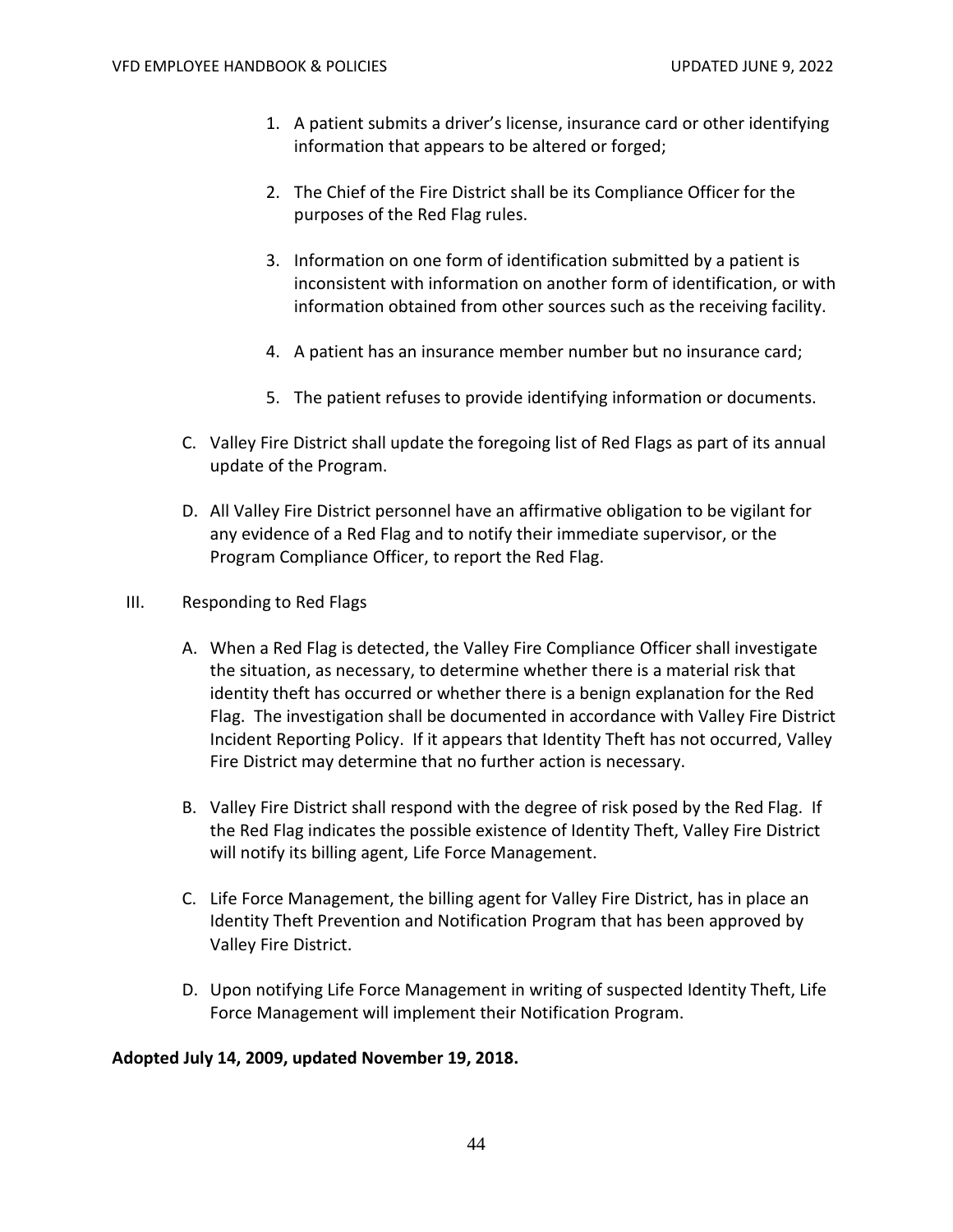## <span id="page-45-0"></span>**Approval of Purchase Orders**

Per Valley Fire District Board resolution 20170220-09, the Clerk can be the only signatory on purchase orders under \$2,500, but with all purchase orders to continue to be listed on the agenda.

Voting: Anderson: Yes, Schneider: Yes, Slocum: Yes

## <span id="page-45-1"></span>**Resident Policy Soft Billing**

March 14, 2006

**Motion** by Miller, second by Anderson to change the billing—anyone who is not a resident of the Village of Peninsula or Boston Township, but uses the EMS or fire service will be billed for that service.

Voting: Anderson: Yes, Miller: Yes.

April 8, 2008

**Motion** by Anderson, seconded by Puchalsky, to implement soft billing for residents effective June 1, 2008. Residents with no insurance will not be billed and any residual due after an insurance payment will not be billed to residents.

Voting: Anderson: Yes, Padrutt: Yes, Puchalsky: Yes.

#### <span id="page-45-2"></span>**Public Records Policy**

#### **Introduction:**

It is the policy of Valley Fire District in Summit County that openness leads to a better informed citizenry, which leads to more transparent government and sounder public policy. It is our policy to strictly adhere to the state's Public Records Act as well as other state and federal laws.

The Public Records Act evolved from the principle that Ohio's citizens are entitled to access the records of their government. We agree that to advance that principle, the Public Records Act should be interpreted liberally in favor of disclosure.

#### **Section 1. Public records**

Under Ohio law, a public office may only create records that are necessary for the adequate and proper documentation of the organization, functions, policies, decisions, procedures and essential transactions of the agency for the protection of the legal and financial rights of the state and persons directly affected by the agency's activities. (R.C. 149.40).

In accordance with the Ohio Revised Code and court rulings, "records" are defined as those items that meet all of the following: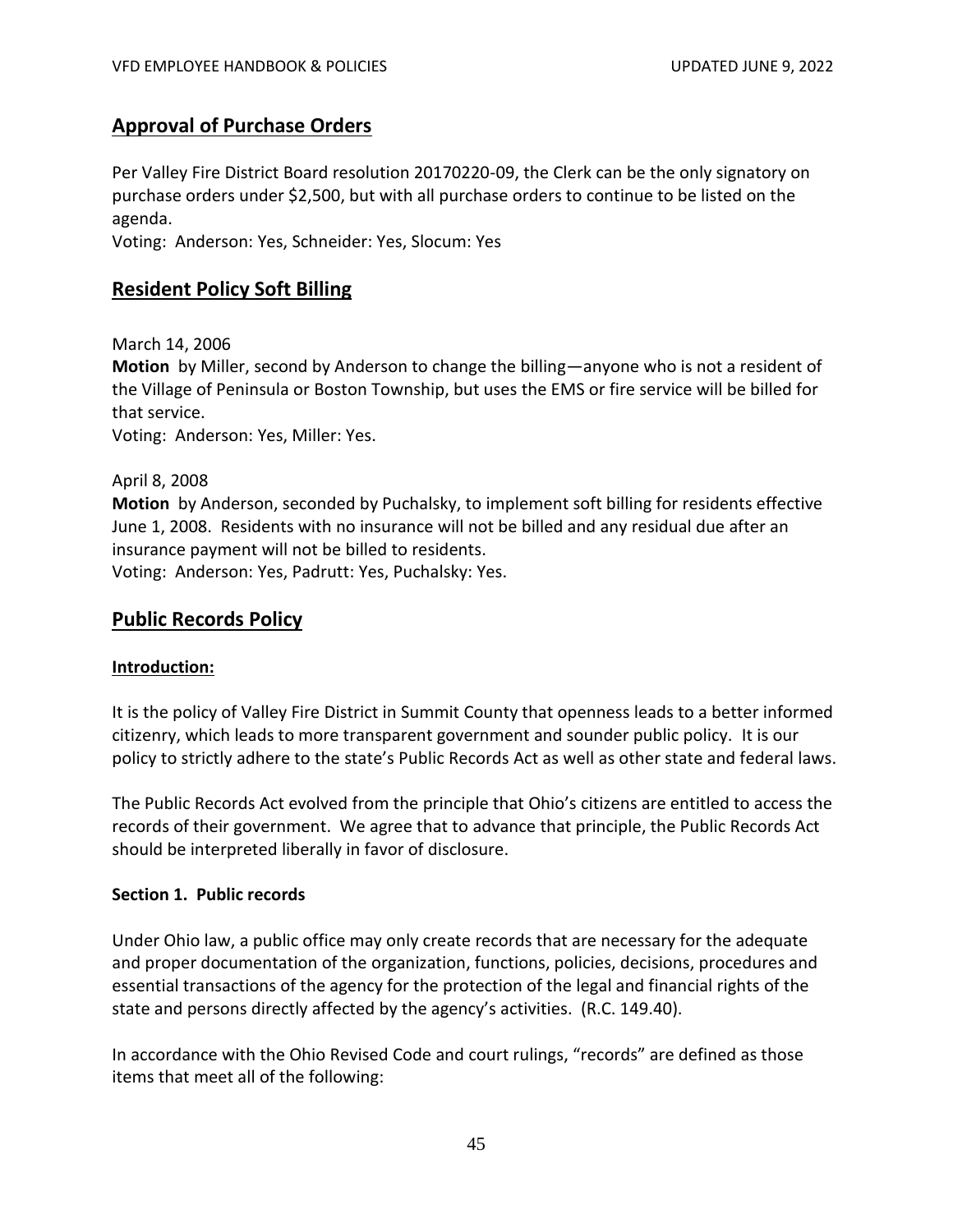- 1. any document, device, or item, regardless of physical form or characteristic, including an electronic record (which includes but is not limited to e-mail or other record created, generated, sent, communicated, received, or stored by electronic means);
- 2. that is created or received by, or coming under the jurisdiction of a public office; and
- 3. that documents the organization, functions, policies, decisions, procedures, operations, or other activities of the office. (R.C. 149.011(G)).

The determination of whether a specific item constitutes a "record" will depend on the facts and circumstances surrounding the particular item requested. Furthermore, a public office is not required to create new records to respond to a public

records request, even if it is only a matter of compiling information from existing records.

#### **Section 1.1**

It is the policy of Valley Fire District in Summit County that, as required by Ohio law, records will be organized and maintained so that they are made available for inspection to any person at all reasonable times during regular business hours. (R.C. 149.43 (B)(2).

Copies will be made available upon request within a reasonable period of time. (R.C. 149.43(B)(1)).

A current record retention schedule will be readily available to the public upon request. (R.C. 149.43(B)(2)).

#### **Section 1.2**

Not all of Valley Fire District's records are "public records." Certain records are exempt from the Public Records Act. Exempt records include records: (1) the release of which is *prohibited*  by state or federal law, or 2) that are subject to an express exception set forth in Ohio's Public Records Act, which may be released only if Valley Fire District decides to waive the express exception.

Examples of records, the release of which is *prohibited* by state or federal law, include, but are not limited to, the following:

Attorney-client privileged information;

Records of a Certified Public Accountant or public accountant in the performance of an audit of a public office (R.C. 4701.19(B));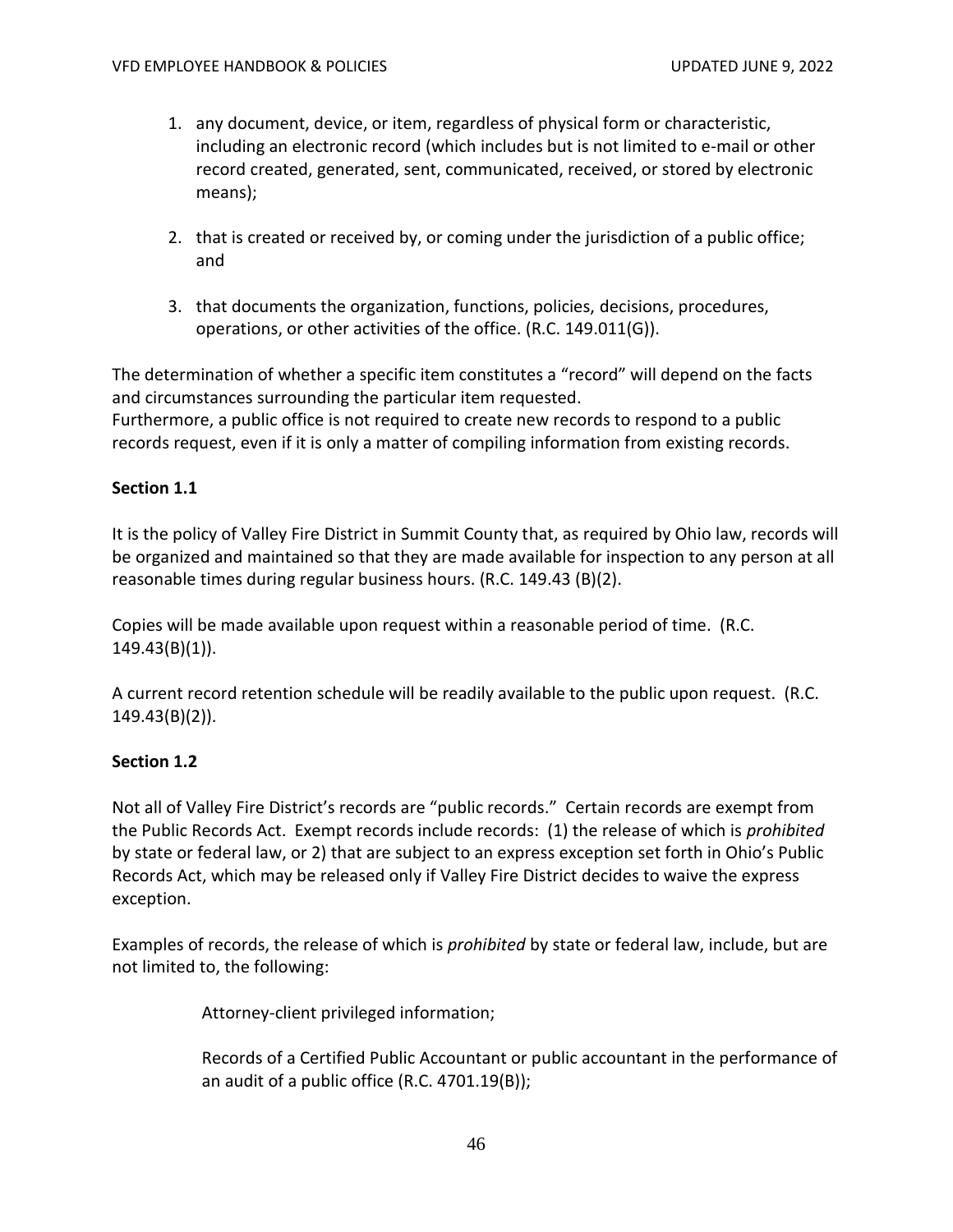Federal tax returns (26 U.S.C. 6103(a));

Certain criminal background information and other law enforcement information (34 U.S.C. 10231);

Records that have been sealed pursuant to a statutorily authorized court order (*i.e.* R.C. 2953.52);

Peace officer's home address during the pendency of a criminal case in which the officer is a witness or arresting officer (R.C. 2921.24(A)); and

Employees' and their family members records that were created for purposes of the Family Medical Leave Act or the Americans with Disabilities Act (29 CFR 825.500(g) and 1630.14(c)(1)).

Examples of records that are subject to an express exception set forth in Ohio's Public Records Act, which may be released only if Valley Fire District decides to waive the express exception include, but are not limited to, the following:

> Peace Officer, firefighter, EMT, prosecutor, assistant prosecutor, , or corrections officer, Residential and Familial Information (R.C. 149.43(A)(1)(p));

Medical Records, which includes records that pertain to a patient's medical history, diagnosis, prognosis, or medical condition and that were general and maintained in the process of medical treatment (R.C.  $149.43(A)(1)(a)$  and R.C  $149.43(A)(3)$ );

Trial preparation records, which include records that contain information that was specifically compiled in reasonable anticipation of, or in defense of, a civil or criminal action or proceeding (R.C. 149.43(A)(1)(g) and R.C. 149.43(A)(4)); and

Confidential law enforcement investigatory records, which includes records that pertain to a law enforcement matter of a criminal, quasi-criminal, civil, or administrative nature and that, if released, would create a high probability of disclosing any of the following (1) the identity of an uncharged suspect, (2) the identity of a confidential source, (3) specific confidential investigatory techniques or procedures; (4) specific investigative work product; or (5) information that would endanger the life or physical safety of law enforcement personnel, a crime victim, a witness, or confidential source (R.C. 149.43(A)(h) and R.C. 149.43(A)(2)).

The exemptions to the Public Records Act will be narrowly construed by this office in the favor of disclosure. This office may seek a legal review prior to determining whether or not an exception applies.

#### **Section 2. Record requests**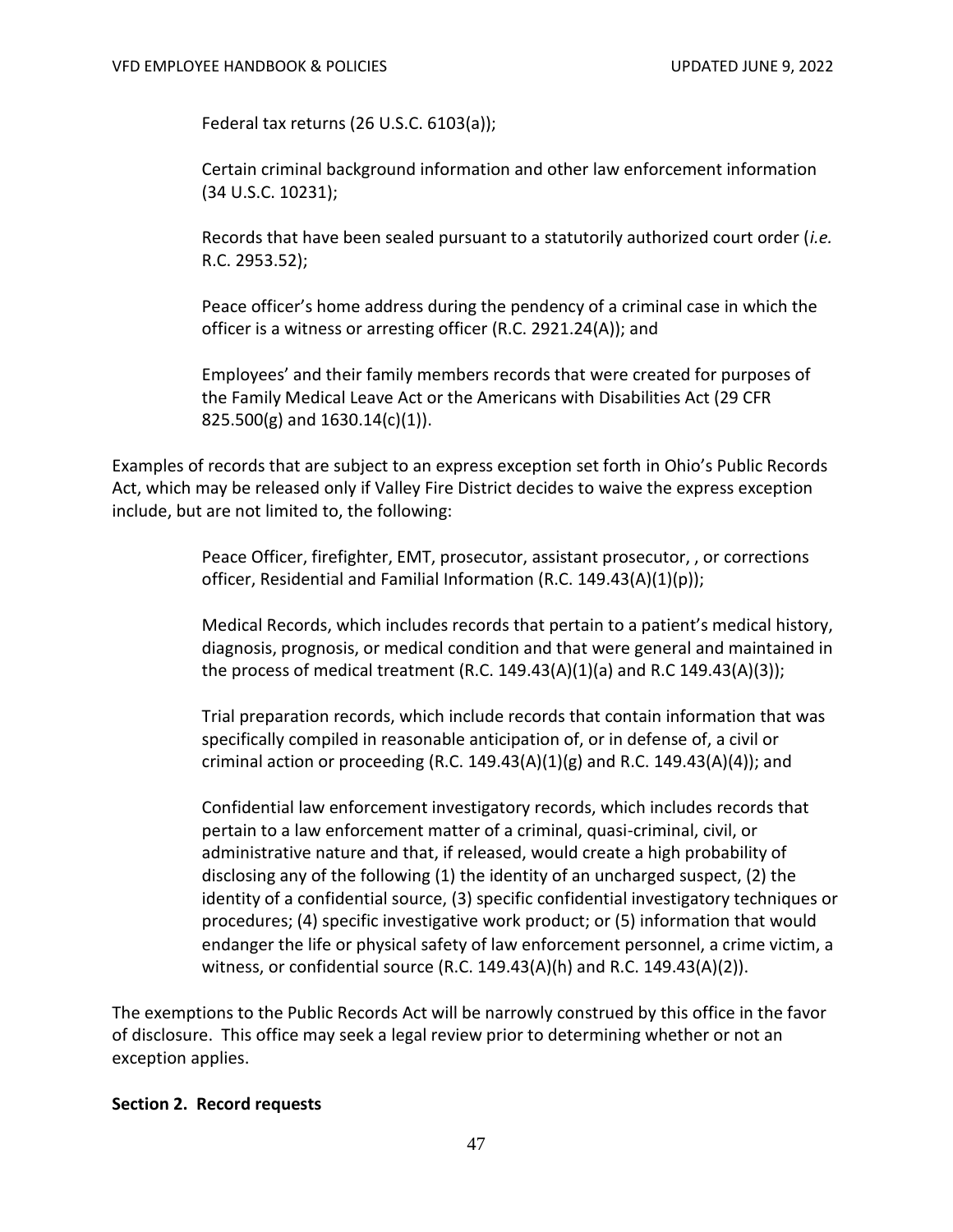Each request for public records should be evaluated for a response using the following guidelines:

## **Section 2.1**

Although no specific language is required to make a request, the requester must at least identify the records requested with sufficient clarity to allow this office to identify, retrieve, and review the records. If a requester makes an ambiguous or overly broad request or has difficulty in making a request for copies or inspection of public records such that this office cannot reasonably identify what public records are being requested, then this office may deny the request. In such case, this office will provide the requester with an opportunity to revise the request by informing him/her of the manner in which records are maintained by the office and accessed in the ordinary course of this office's duties. (R.C. 149.43(B)(2)).

#### **Section 2.2**

The requester does not have to put a records request in writing, and does not have to provide his/her identity or the intended use of the requested public record. However, the records custodian may ask for a written request and may ask for the requestor's identity and/or intended use of the information requested if (1) it would benefit the requestor by helping the public office identify, locate or deliver the records being sought, and (2) the requestor is informed that a written request and the requestor's identity and intended use of the information requested are not required. (R.C. 149.43(B)(5)).

#### **Section 2.21**

This office will permit a requester to choose to have the public record duplicated upon paper, upon the same medium which this office keeps it, or upon any other medium which this office determines that it reasonably can be duplicated as an integral part of the normal operations of this office. This office is not required to allow the requester to make the copies of the public record. (R.C. 149.43 (B)(6)).

#### **Section 2.3**

Public records should be available for inspection at all reasonable times during regular business hours. Public records should be made available for inspection promptly. (R.C. 149.43(B)(1). To the extent that an office may operate 24-hours-a-day, the records of that office will be made available for inspection during normal administrative hours.

Copies of public records should be made available within a reasonable period of time. (R.C. 149.43(B)(1)).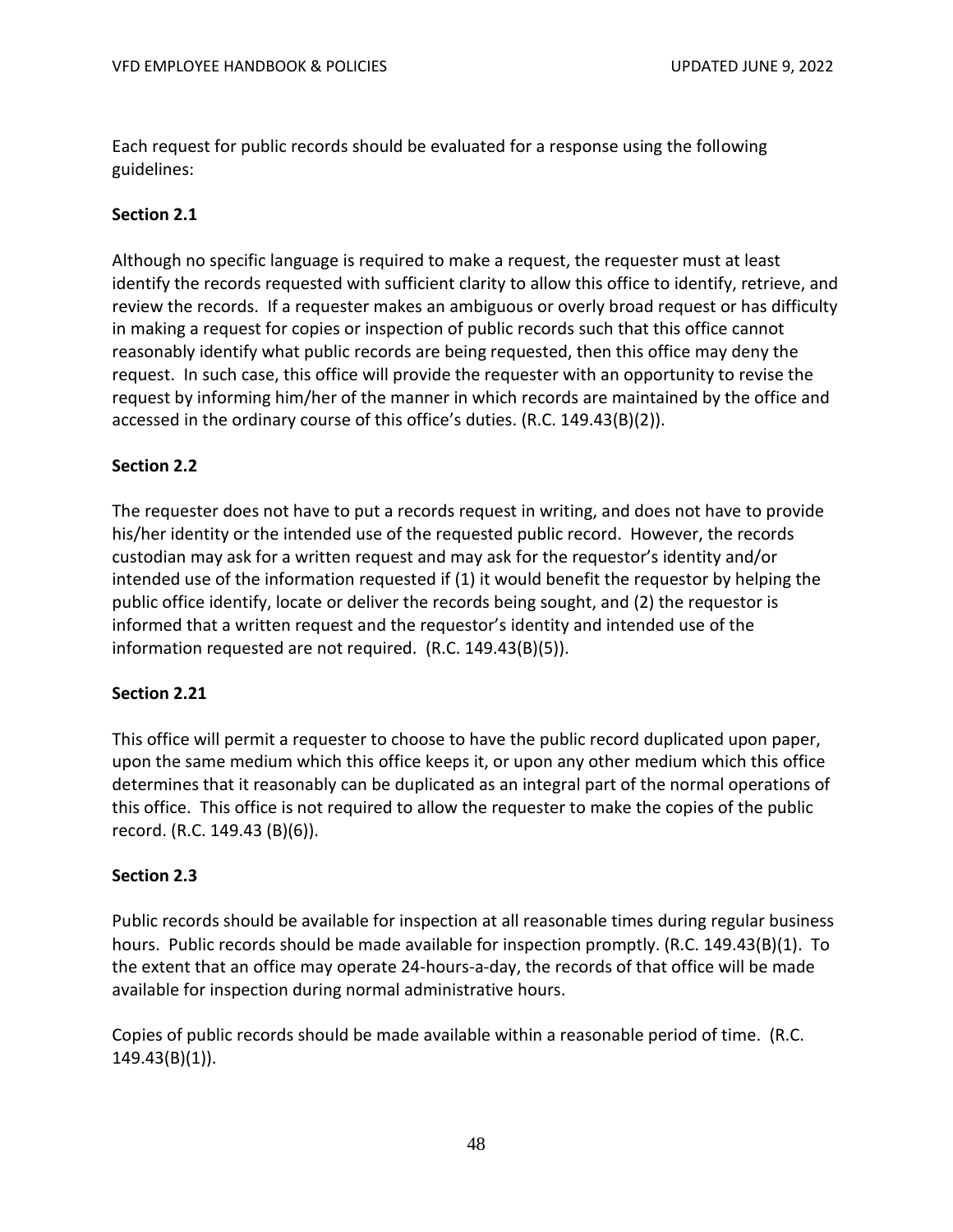The determination of the terms "prompt" and "reasonable" take into account the volume of records requested; the proximity of the location where the records are stored; and the necessity of any legal review of the records requested.

#### **Section 2.4**

Each request should be evaluated for an estimated length of time required to gather the records. Routine requests for the records should be satisfied immediately if feasible to do so. Routine requests include but are not limited to, meeting minutes (both in draft and final form), resolutions, budgets, etc.

#### **Section 2.5**

Upon request, this office will provide copies of public records to a requester by United States mail or by any other delivery means or transmission that this office deems reasonable. (R.C. 149.43(B)(7)).

This office will limit to ten the number of copies of public records provided per month to a requester by United States Mail, unless the requester certifies in writing that he/she does not intend to use or forward the requested records, or the information contained in them, for commercial purposes. The word "commercial" should be narrowly construed and does not include reporting or gathering news, reporting or gathering information to assist citizen oversight or understanding of the operation or activities of government, or nonprofit educational research. (R.C. 149.43(B)(7)).

#### **Section 2.6**

By Ohio law, this office is not required to permit a person who is incarcerated pursuant to a criminal conviction or a juvenile adjudication to inspect or to obtain a copy of any public record concerning a criminal investigation or prosecution or concerning what would be a criminal investigation if the subject of the investigation or prosecution were an adult, unless the judge who imposed the sentence or made the adjudication with respect to the person, or the judge's successor in office, finds that the information sought in the public record is necessary to support what appears to be a justifiable claim of the person. R.C. 149.43(B)(8).

#### **Section 2.7**

This office, in response to a written request made and signed by a journalist, which must include the journalist's name and title and the name and address of the journalist's employer and which states that the disclosure of the information sought would be in the public interest, will provide the address of the actual personal residence of anyone employed by this office as a peace officer, firefighter, EMT, prosecutor, assistant prosecutor, or corrections officer and if such employee's spouse, former spouse, or child is employed by a public office, the name and address of that public office. (R.C. 149.43(B)(9)).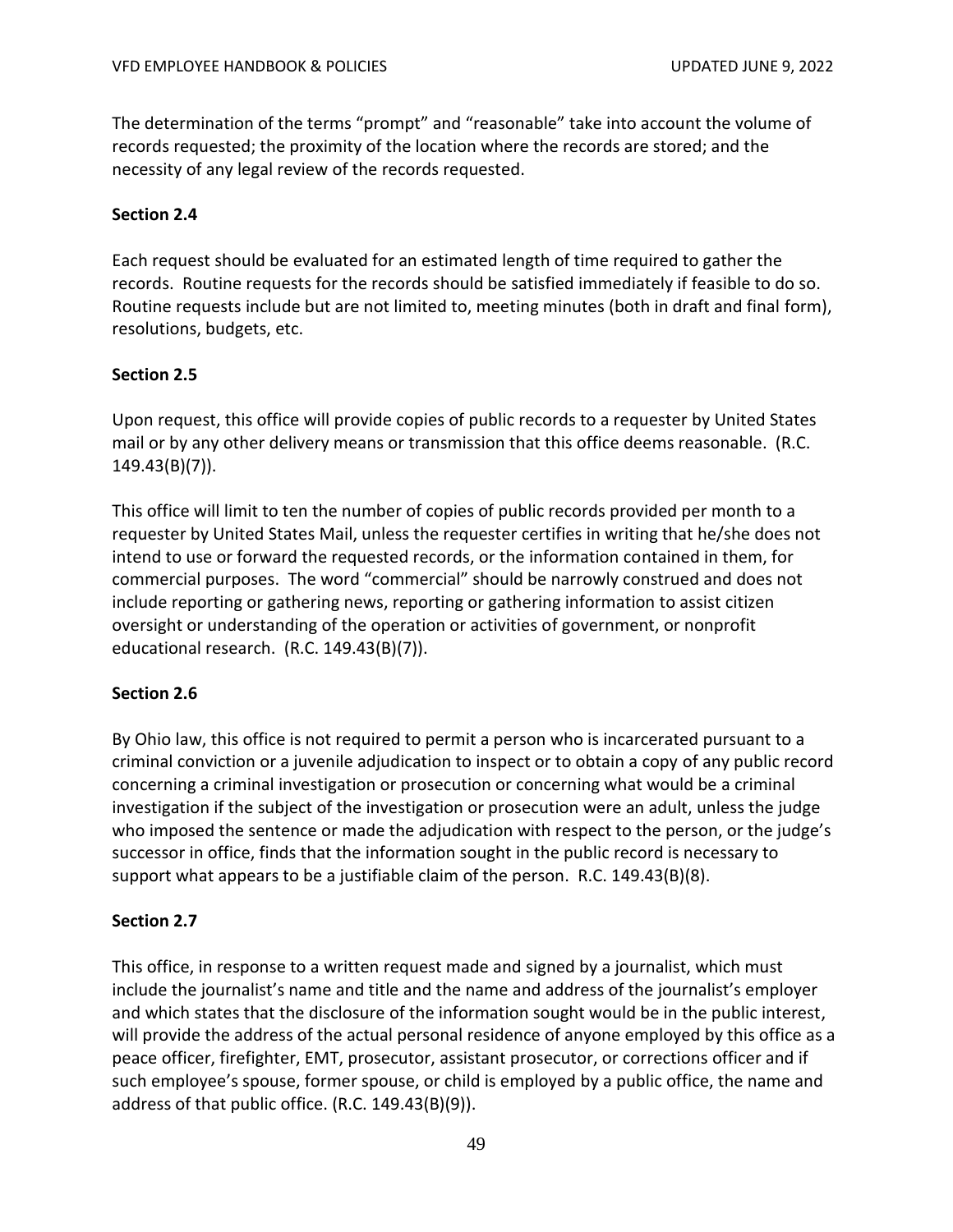#### **Section 2.8**

Any denial of public records requested, in part or in whole, should include an explanation, including legal authority, as to why the request was denied. If the initial request was provided in writing, the explanation for denial will be provided to the requester in writing. (R.C. 149.43(B)(3)).

If portions of a record are public and portions are exempt, the exempt portions should be redacted and the rest released. If there are redactions, the office will notify the requester of any redaction or make the redaction plainly visible. Each redaction should be accompanied by a supporting explanation, including legal authority, as to why the redaction was made. (R.C. 149.43(B)(1)).

#### **Section 2.9**

This office has no duty to provide records acquired after a request for records is complete.

#### **Section 3**

Those seeking public records should be charged only the actual cost of making copies, unless the cost is otherwise set by statute. (R.C. 149.43(B)(1)).

This office has no duty to provide copies of public records free of charge to someone who indicates an inability or unwillingness to pay for them.

#### **Section 3.1**

The charge for paper copies is five cents per page.

#### **Section 3.2**

This office may require a requester to pay in advance the cost involved in providing the copy of the public record, as requested. (R.C. 149.43(B)(6)).

#### **Section 3.3**

Upon request, this office will provide copies of public records to a requester by United States mail, or by any other delivery means or transmission that this office deems reasonable. This office may require such a requester to pay in advance the cost of postage or costs incurred for other supplies used in the mailing, delivery, or transmission. (R.C. 149.43(B)(7)).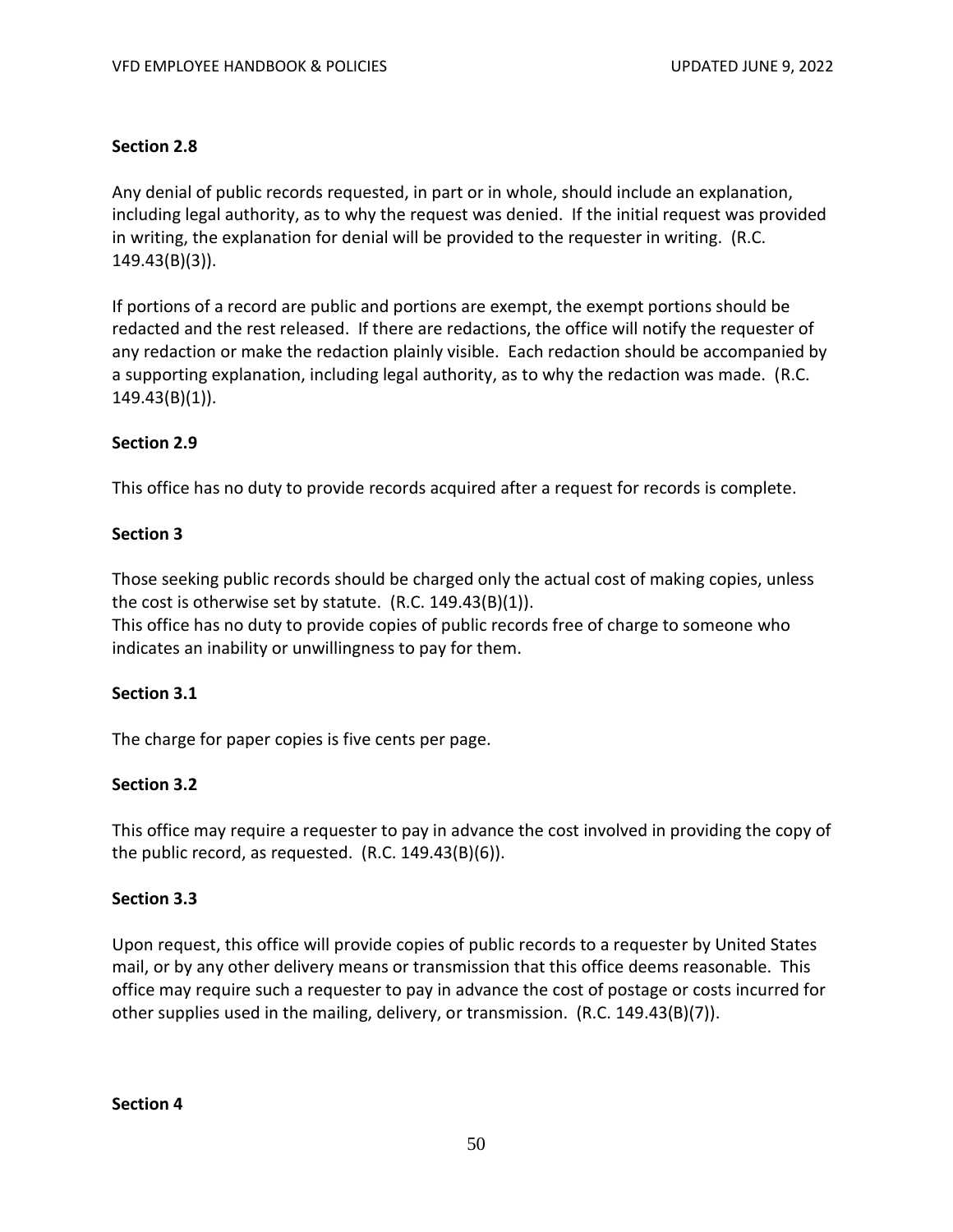This office recognizes the legal and non-legal consequences of failure to properly respond to a public records request. In addition to the distrust in government that failure to comply may cause, this office's failure to comply with a request may result in the requester commencing a mandamus action against this office in either the court of common pleas, in the court of appeals, or in the Supreme Court of Ohio. The court may order this office to comply with the Public Records Act, as well as order this office to pay statutory damages of one hundred dollars for each business day (beginning with the day the requester files the mandamus action) during which this public office failed to comply (up to a maximum of one thousand dollars), as well as court costs and the requester's reasonable attorney fees.

| Date              | Action       | Comment |
|-------------------|--------------|---------|
| November 19, 2018 | Major update |         |
|                   |              |         |
|                   |              |         |
|                   |              |         |
|                   |              |         |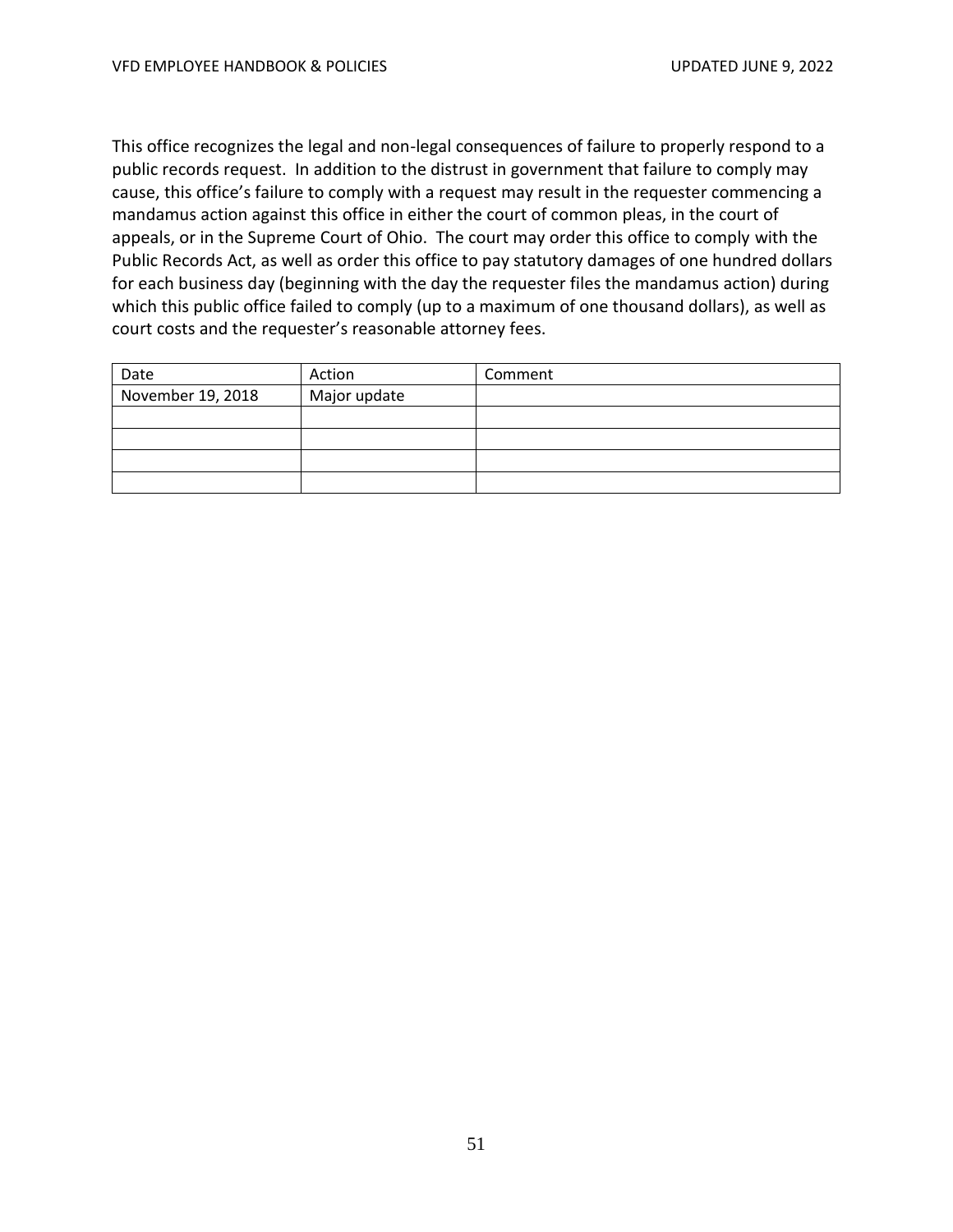## <span id="page-52-0"></span>**Ohio Ethics Laws**

Each public entity of the state of Ohio is required to provide a copy of the Ohio Ethics Law to all of the officials and employees associated with the entity. Additionally, each employee must sign a statement acknowledging receipt of a copy of the law.

The Ohio Ethics Law was originally enacted in 1973 to promote confidence in government. The Law:

- Established a code of conduct making it illegal for public officials and employees to take official action if they have certain conflicts of interest;
- Provides for the filing of financial disclosure statements by many public officials, and for public inspection of those statements;
- Establishes procedures by which citizens may participate in the enforcement of the law; and
- Created three agencies to administer the law: (a) the Ohio Ethics Commission; (b) the Joint Legislative Ethics Committee; and (c) the Supreme Court Board of Commissioners on Grievances and Discipline.

The Ohio Ethics Law contains provisions restricting conflicts of interest that involve nepotism, post-employment, representation, influence-peddling, confidentiality, and supplemental compensation. Among other restrictions, the law provides that each public official and employee is prohibited from:

- 1. Authorizing or using his/her position to secure authorization of a contract for himself/herself, a family member, or a business associate;
- 2. Authorizing or using his/her position to secure the authorization of the investment of public funds in any kind of security to benefit himself/herself, a family member, or a business associate;
- 3. Receiving any benefit from a contract entered into by his/her entity;
- 4. Hiring or securing any contract benefits for his/her spouse, parent, grandparent, child, grandchild, or sibling, or any other relatives living with him/her
- 5. Soliciting or accepting substantial and improper things of value, including gifts, travel, meals, lodging
- 6. Participating in matters where something of value will result for the public official or employee himself/herself, his/her family, his/her business associate, or others with whom the public servant has a close tie that could impair his/her objectivity;
- 7. Disclosing or using information deemed confidential by law; and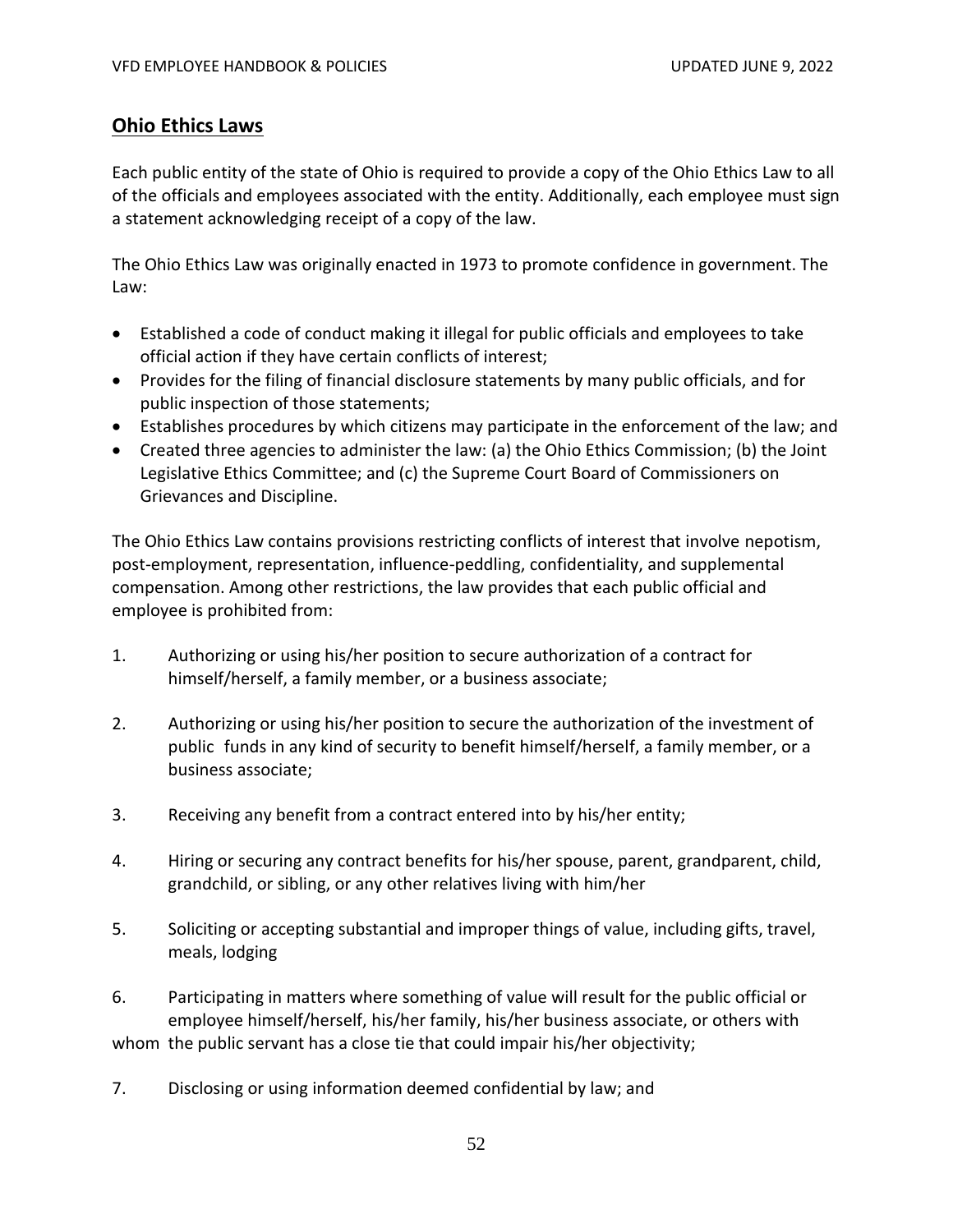8. Representing parties before any public agency in a matter in which he/she was involved as a public servant, both during and for one year after leaving public service.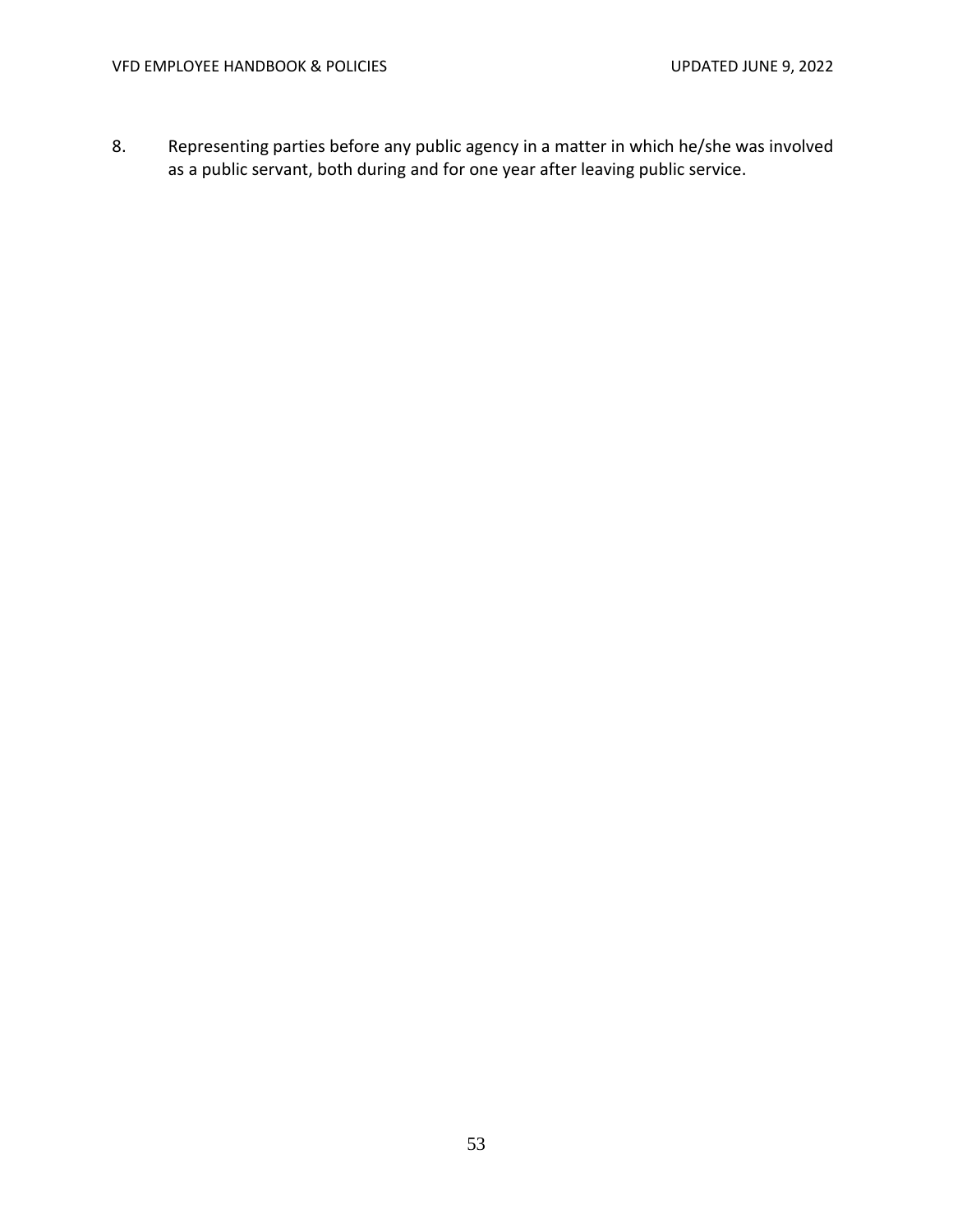## <span id="page-54-0"></span>**Social Media Policy**

#### **I. PURPOSE**

The purpose of this policy is to make employees and other persons who use Valley Fire District technology aware of their responsibilities when using social media. Employees should be aware of the potential consequences of violating this policy whether on or off duty. The purpose of this policy is also to protect the interests of the District, the privacy of employees, and protect private information about members of the public served by Valley Fire District where applicable. This policy is also intended to ensure efficient use of employee time and to minimize distractions from an employee's assigned tasks and duties and to assist employees in making informed decisions concerning the appropriate use of social media. What is said online comes under close scrutiny by others, especially when a communication involves public employees. This policy is intended to protect employees from unintended consequences of inappropriate social media posts and protect the District from harm to its reputation that can result from such posts.

This policy also establishes that only authorized individuals are permitted to post on the District's official media sites or speak on behalf of the District when posting on social media.

#### **II. SCOPE**

This policy applies to all Valley Fire District employees (including but not limited to volunteer firefighters) whether on or off duty, regardless of using Valley Fire District or personal technology, and to any person using Valley Fire District equipment (phones, computers, networks, internet connections, etc.). For purposes of this policy, the term "Social Media" includes websites and applications that enable users to create and share content or participate in social networking.

Nothing in this policy should be construed as denying employees their civil or political liberties under the U.S. and State of Ohio Constitutions. Nothing in this policy is intended to interfere with any rights under the National Labor Relations Act.

## **III. OFFICIAL DISTRICT SOCIAL MEDIA ACCOUNTS**

- A. The establishment of any Valley Fire District social media account must be authorized by the Board. Any questions regarding District Social Media accounts should be directed to the Board.
- B. Posting on Valley Fire District Social Media sites may only be executed by authorized users, as determined by the Board ("Authorized Users").
- C. Annually, each officer shall provide the Board with a list of Authorized Users. Any changes in the status of an Authorized User must be coordinated with the Board.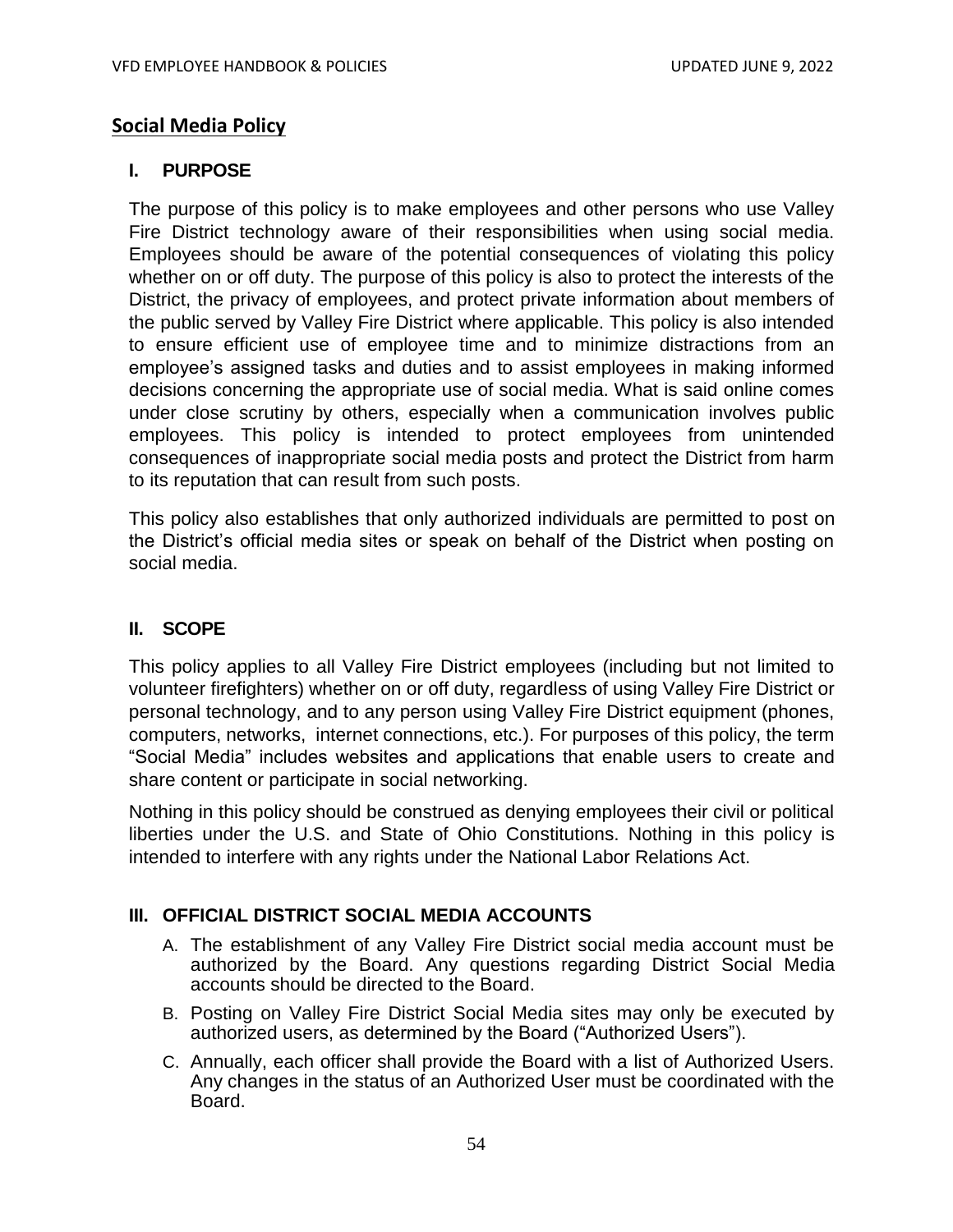- D. When using official Valley Fire District Social Media, Authorized Users shall comply with the commenting policy set forth in the attached Exhibit A.
- E. Employees who are responsible for maintaining and posting on any District approved Social Media site must have knowledge of the District's record retention obligations and comply with those obligations. In general, there are very limited circumstances in which content posted on Valley Fire District Social Media sites should be deleted by District employees.
- F. The Board should be consulted for further guidance prior to content being deleted other than in keeping with the policy described in Exhibit A.

#### **EXHIBIT A of the Social Media Policy Moderation of Third Party Content on District Social Media Sites**

The Valley Fire District uses a variety of social media platforms to inform the public about the latest news, activities, programs, projects, and events happening in the District and is intended to serve as a means of communication between the District and the public. Our goal is to share ideas and information with as many individuals as possible and our policy is to accept the majority of comments made to District social media pages. All comments posted to any of the District's social media sites will be monitored. Comments should be related to the posted topic for the District's social media page or post. The District's social media accounts are not meant for comments that do not directly relate to the purpose or topic of the social media website or for service requests. Social media platforms utilized by the District shall not contain any of the following, and the District reserves the right to remove or hide comments containing any of the following elements as soon as possible:

- Contains profane language or obscene content
- Contains sensitive personal information (medical information, social security numbers, etc.)
- Conducts or encourages illegal activity
- Promotes, fosters or perpetuates discrimination on the basis of age, race, color, creed, religion, national origin, ancestry, disability, marital status, familial status, sex, gender identity or expression, sexual orientation, or military status
- Threatens, harasses, or is a personal attack against any individual
- Incites or promotes violence
- Defames any individual, group or organization
- Contains information that reasonably could compromise individual or public safety
- Unsolicited business proposals or endorsements/promotion of commercial services, products, or entities
- Directly promotes or opposes a candidate for political office

Appeals regarding the removal or hiding of any comments containing the above elements can be submitted to the Board. A lack of response shall be considered a denial of an appeal. Notwithstanding the foregoing, the District is not obligated to take such actions, and the District disclaims any and all responsibility and liability for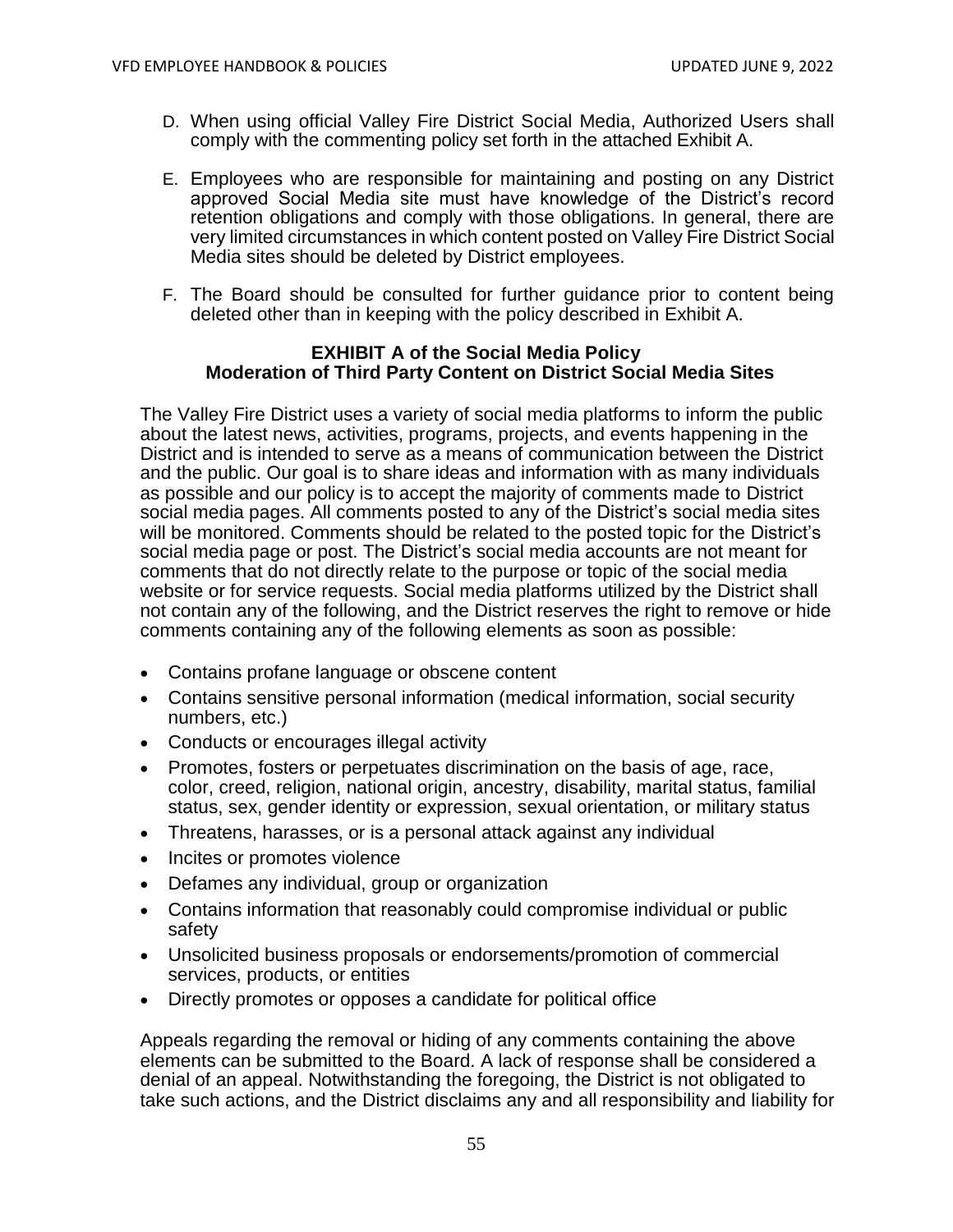materials that the District deems inappropriate for posting which cannot be removed or hidden in an expeditious and otherwise timely manner.

A comment posted by a member of the public on a District social media site is the opinion of the commentator or poster only, and the posting of a comment does not imply endorsement of, or agreement by, the District, nor do such comments necessarily reflect the opinions or policies of the District. The District neither guarantees the authenticity, accuracy, appropriateness nor security of external links, websites, or content linked thereto. Any content posted to this site is subject to public disclosure.

This comment policy is subject to amendment or modification at any time.

#### **IV. SOCIAL MEDIA USAGE AT WORK**

- A. Social Media use shall not interfere with the performance of job duties.
- B. No person shall use District-issued electronics (desktops, laptops, cell phones, etc.) to post, view, or engage with Social Media unless they are an Authorized User or the usage is specifically permitted as a part of that person's job duties.
- C. Authorized Users are expected to comply with "Terms of Use" of social media platforms.

#### **V. PROHIBITED CONDUCT**

- A. Prohibited conduct for both on-duty and off-duty conduct as applicable, is set forth below. This includes, but is not limited to the following behavior on Social Media:
	- 1) Disclosure of confidential information, proprietary information, and/or information that is prohibited from release by law.
	- 2) The use of an employee's or any Valley Fire District email address to register on social media or other online tools utilized for personal use.
	- 3) Sharing content that is sexual, obscene, violent, or pornographic in nature, in connection with any reference to the District or the individual's employment with the District.
	- 4) Conduct or encourage illegal activity.
	- 5) Promote, foster or perpetuate discrimination on the basis of age, race, color, creed, religion, national origin, ancestry, disability, marital status, familial status, sex, gender identity or expression, sexual orientation, or military status.
	- 6) Threaten, intimidate, or harass any individual.
	- 7) Incite or promote violence.
	- 8) Defame any individual, group or organization.
	- 9) Share information or images that reasonably could compromise individual or public safety, or privacy rights.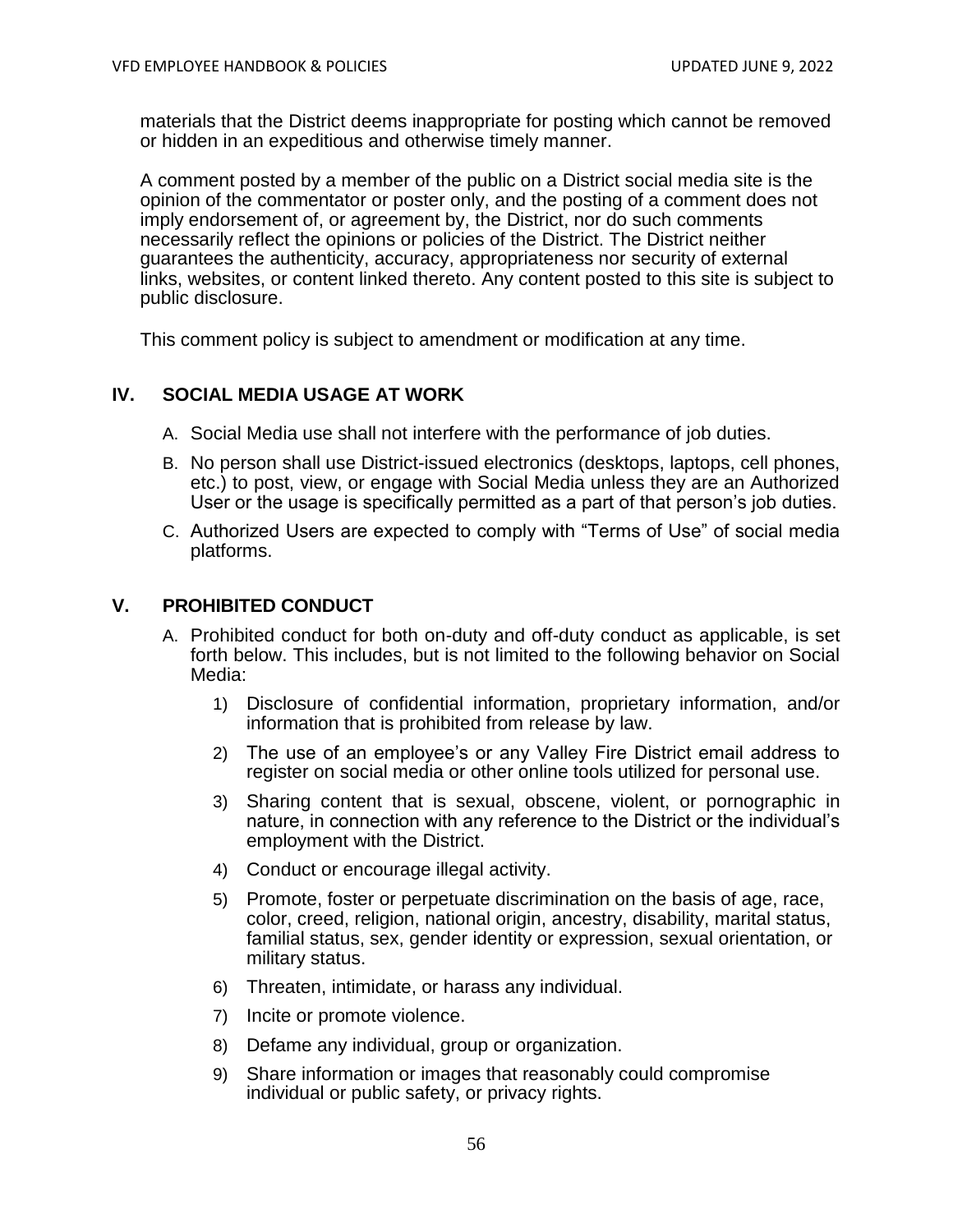- 10) Attribute personal statements, opinions, or beliefs to the Valley Fire District or do anything to give the false impression that the employee is representing the District in such personal statements.
- 11) Conduct public business or make official statements as a representative of the District via personal social media accounts (including private or direct messages), unless so authorized.
- 12) Retaliating for reporting a possible violation of this policy or for cooperating in an investigation.
- 13) Post statements or images that disrupt District operations.

#### **VI. ADVISEMENTS**

- A. Employees assume any and all risk associated with their off-duty personal/private blogging and use of social media. Remember, what is shared may be available permanently and publicly—even if you think you did not share it publicly or attempt to modify or delete it.
- B. Statements made on social media that affect the workplace may be investigated under any relevant District policy including, but not limited to, the use of District-owned property policy, anti-harassment/sexual harassment/non-discrimination policies, computer usage policy, and the equal employment opportunity policy.
- C. Work-related complaints are more likely to be resolved in the workplace than by posting on social media. The District encourages employees to follow the applicable internal complaint procedures rather than using Social Media to voice work-related complaints.
- D. If an employee can be easily identified with, or identifies himself or herself as, a Valley Fire District employee on a social media profile, the employee is encouraged to make clear that the views expressed on the account are their own and do not reflect the views of the Valley Fire District. However, the use of such a disclaimer does not prevent statements or posts from being the basis of disciplinary action. Employees are not absolved of their responsibility to comply with this policy simply by using such a disclaimer.
- E. Communications related to public business may meet the definition of a record under Ohio's Public Records Law (and therefore possibly be subject to review and release) even if the communication is on the employee's personal account.
- F. This policy may be amended from time to time.
- G. Employees are expected to comply with the law and all other District policies when using social media platforms.

#### **VII. CONSEQUENCES OF A POLICY VIOLATION**

Violation of this policy may subject the employee to disciplinary action up to and including termination.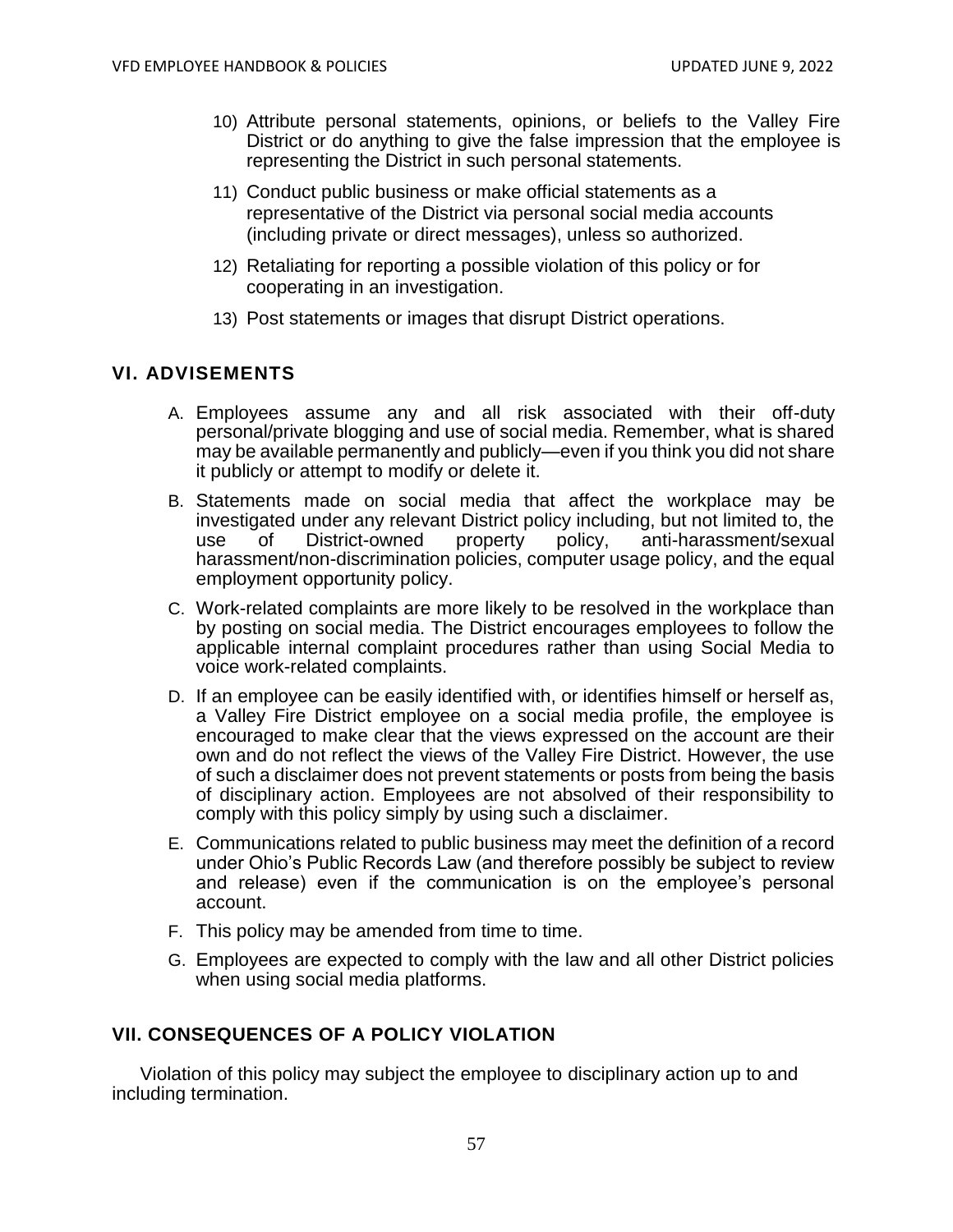Violations of law or other policies that occur through social media usage may also result in disciplinary action up to and including termination.

*Established: February 17, 2020*

*Last Updated: February 17, 2020*

\_\_\_\_\_\_\_\_\_\_\_\_\_\_\_\_\_\_\_\_\_\_\_\_\_\_\_\_\_

#### **VIII. ACKNOWLEDGMENT**

I hereby acknowledge that I have received, read, and understand the Valley Fire District Social Media Policy and its Exhibit A.

\_\_\_\_\_\_\_\_\_\_\_\_\_\_\_\_\_\_\_\_\_\_\_\_\_\_\_\_\_ \_\_\_\_\_\_\_\_\_\_\_\_\_\_\_\_\_

Signature Date

Print Name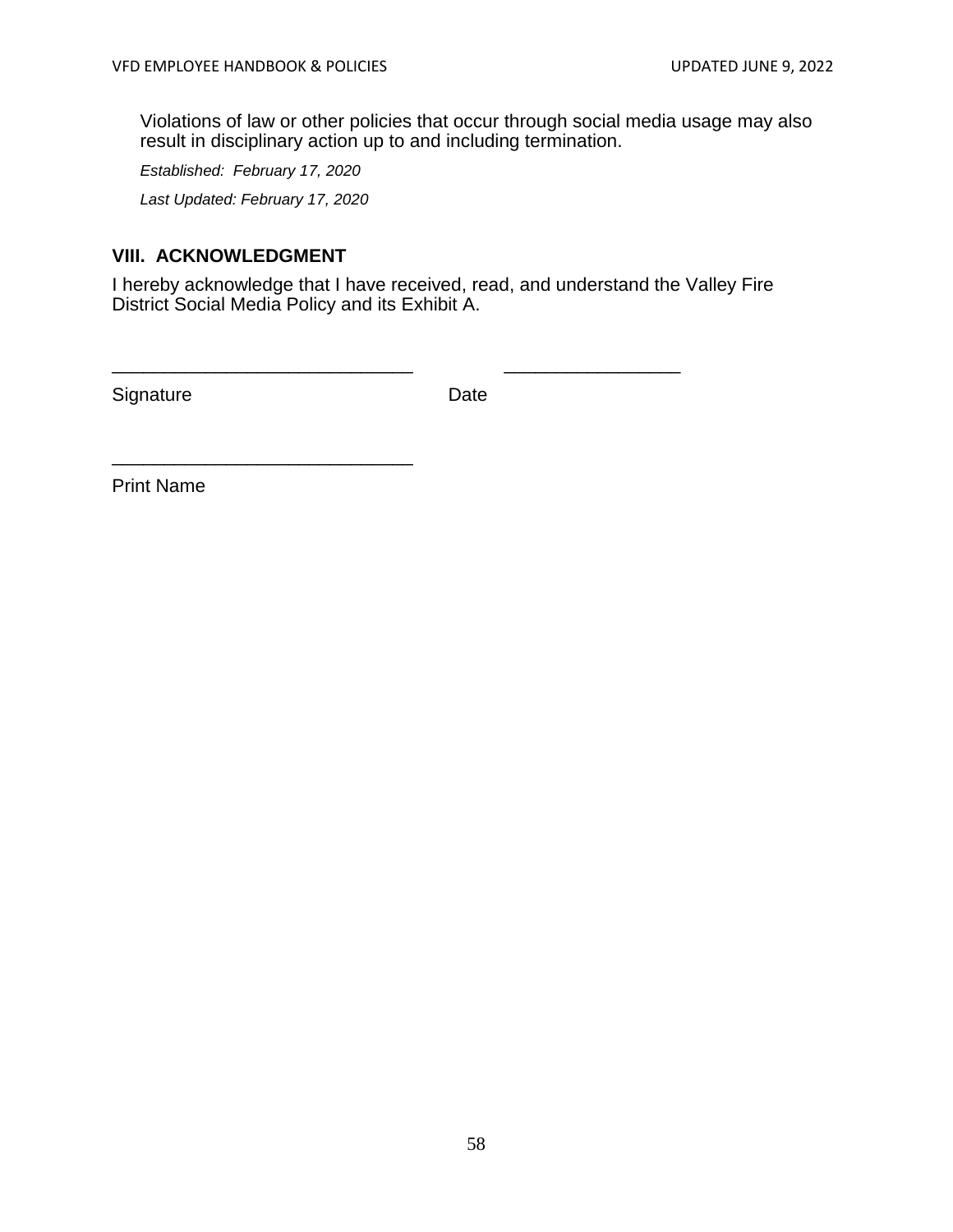## <span id="page-59-0"></span>**Fuel Inventory Policy**

Fuel pumps are installed at the Valley Fire District, 5287 Dogwood Drive, Peninsula, Ohio to disperse diesel or gasoline to District vehicles and to vehicles of other local government entities as agreed upon from time to time. Personal usage of fuel tanks is prohibited. All authorized users of the fuel pumps shall be provided with a copy of policy and procedures relating to Fuel Inventory.

#### **Fuel Purchase**

An assigned officer/s will be in charge of ordering fuel for the tanks.

#### **Restricted Access and Monitoring Usage**

Security cameras are set up to monitor the tanks. Tanks are filled through a locked valve accessible only to the fueling company. Using a cloud-based system, the District shall keep a list of authorized users and authorized vehicles to restrict access to the fuel pumps. Pin numbers will be supplied to users to activate the pumps. The District will periodically monitor fuel usage per vehicle to protect against unauthorized use of fuel. Any anomalies shall be investigated.

#### **Fuel Inventory Tracking**

The District shall maintain detailed records of fuel usage to ensure that fuel is only used for an appropriate departmental purpose. Pertinent information should include user name, vehicle, odometer reading, date and time, and gallons pumped.

#### **Fuel Inventory Reconciliation**

The District shall periodically reconcile fuel on hand to fuel inventory records, beginning balances, invoices for fuel delivery, and actual usage to ensure that all fuel uses are properly recorded. The reconciliation and supporting documents shall be provided to and reviewed by the board.

#### **Outside Entities**

The Board of Directors of Valley Fire District may enter into a contractual agreement with local government entities (such a police and road departments) to allow them a safe space to refuel vehicles.

Entities contractually permitted to use the pumps for fueling will need to supply vehicle names and types of fuel along with names of authorized uses and which vehicles they are permitted to fuel. All users shall be provided with policy and procedure information.

Charges at cost of the last fuel delivery plus a surcharge shall be billed monthly. Detailed usage reports shall be available on a monthly basis.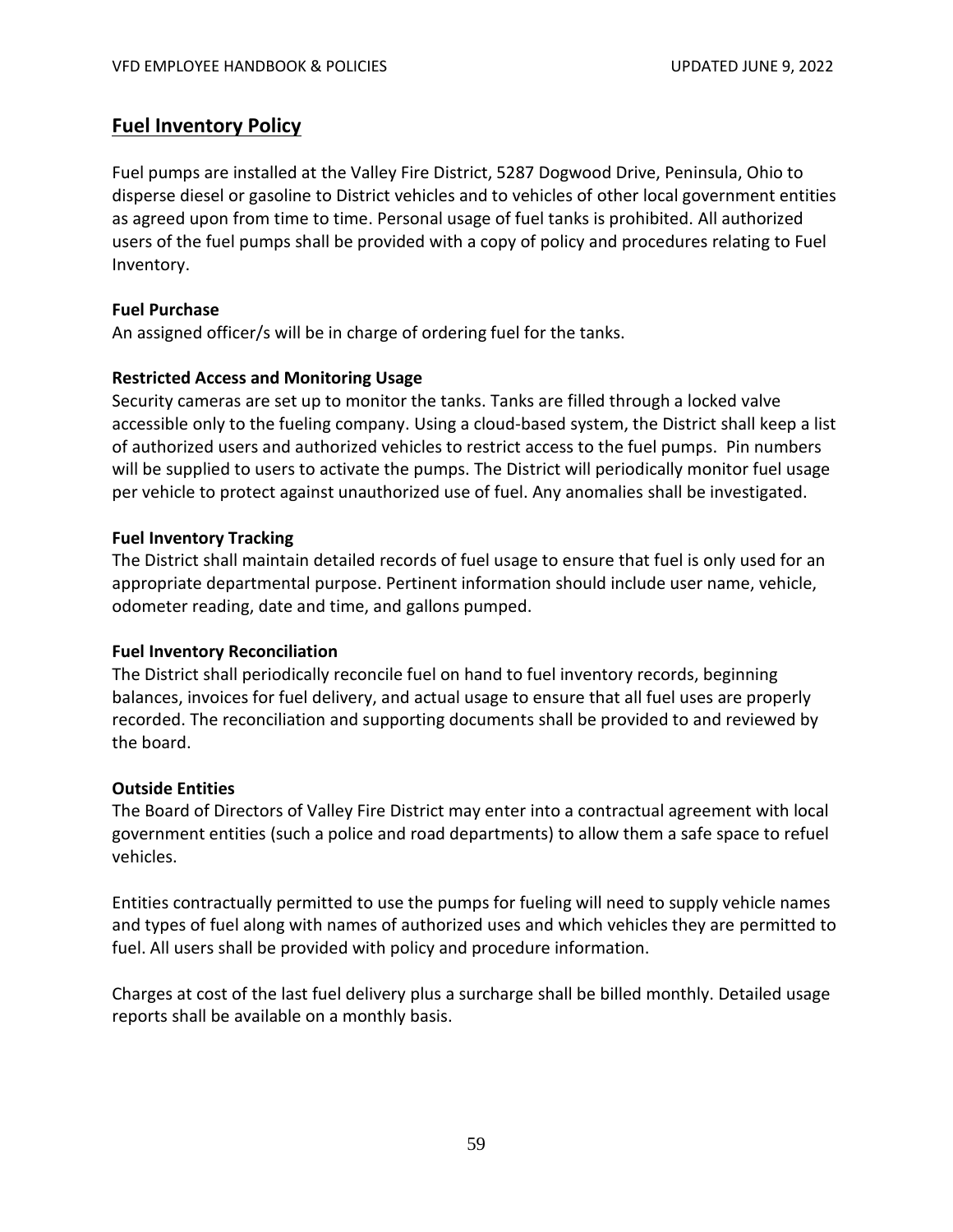#### **FUEL INVENTORY PROCEDURES**

These procedures are in reference to the Fuel Inventory Policy which states: Fuel pumps are installed at the Valley Fire District, 5287 Dogwood Drive, Peninsula, Ohio to disperse diesel or gasoline to District vehicles and to vehicles of other local government entities as agreed upon from time to time. Personal usage of fuel tanks is prohibited. All authorized users of the fuel pumps shall be provided with a copy of policy and procedures relating to Fuel Inventory.

**Fuel Purchase.** Diesel and gasoline fuel shall be purchased from Great Lakes Petroleum by the Chief, Assistant Chief, or Clerk.

**Procedures for Administrators.** Administrators of the Fuel Cloud online tracking system will be the Chief, the Assistant Chief, and the Clerk. Administrators will access and maintain the online tracking system for the following purposes:

- Assign users to the system including setting up user ID and authorized vehicle access by department
- Assign vehicles to the systems
- Assist in user login problems
- Generate monthly reports for billing
- Periodically monitor fuel records by District vehicle to check for anomalies; investigate and report anomalies
- Periodically monitor fuel records by comparing fuel invoices and inventory to actual usage; reconciliation should be reported to Board for review.

#### **Procedures for Users**

- Users will sign an acknowledgement indicating that have read the Fuel Inventory Policy and Procedures and agree to abide by them.
- Users will be assigned a PIN number to enable fueling. The User is responsible for any fuel dispensed under their PIN number which shall be safe guarded.
- Users will activate the appropriate pump either through a cell phone app or by using the keypad on the pump. The User PIN number shall be entered and vehicle ID selected with the odometer reading entered. When finished fueling, Users shall close out the transaction. The transaction will close automatically after a short period of time as a safeguard.
- Users shall only use the fuel pumps for authorized transactions for business purposes.

#### **ACKNOWLEDGEMENT:**

I, \_\_\_\_\_\_\_\_\_\_\_\_\_\_\_\_\_\_\_\_\_\_\_\_\_\_\_\_\_\_\_\_\_\_\_\_\_\_\_\_\_\_\_\_\_, have read the information provided by The Valley Fire District regarding the Valley Fire District Fuel Inventory Policy and Procedures. I further state that the signature acknowledges receipt of this information.

Signature Date

Employer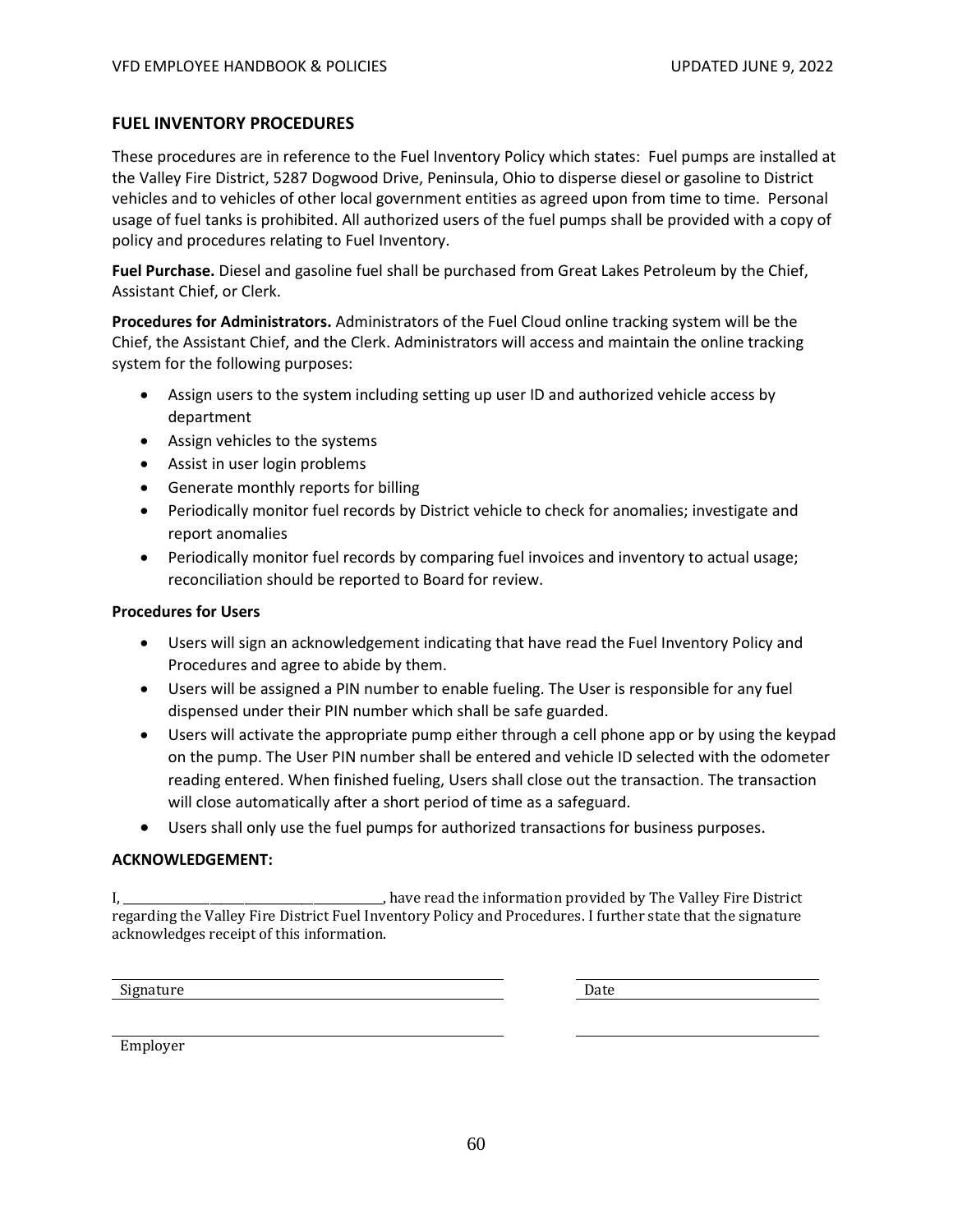# <span id="page-61-0"></span>**APPENDIX: RECORDS RETENTION POLICY**

Attached to this document on the following pages is the Valley Fire District's Record Retention Policy.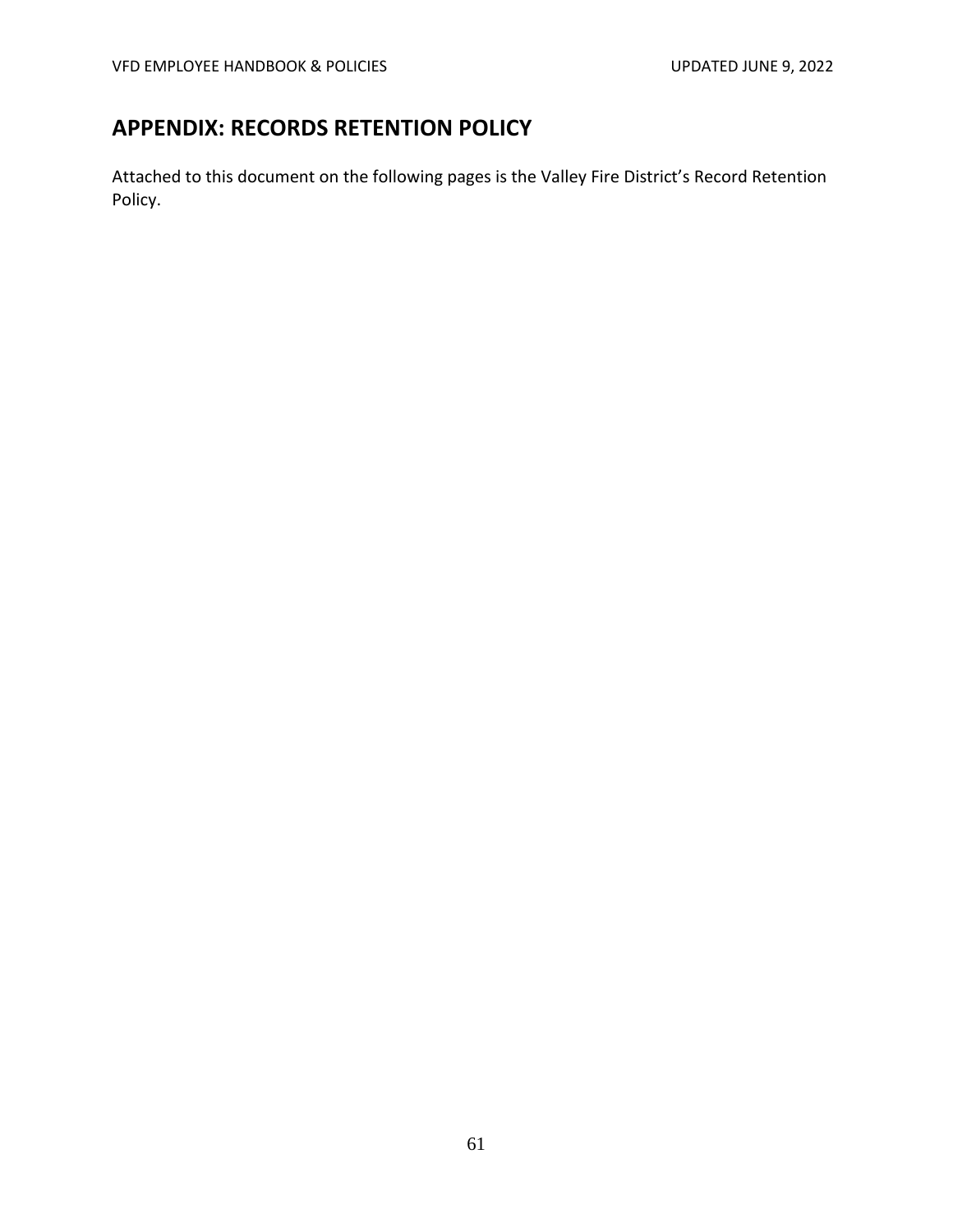| Page | ОI | w |
|------|----|---|
|      |    |   |

#### **SCHEDULE OF RECORDS RETENTION AND DISPOSITION**

| (1) TO: Valley Fire District Records Commission 330-657-2292 |           |                |            | Telephone Number |
|--------------------------------------------------------------|-----------|----------------|------------|------------------|
| 5287 Dogwood Drive                                           | Peninsula | 44264          | Summit     |                  |
| (address)                                                    | (city)    |                | (zip code) | (county)         |
| (2) FROM: Valley Fire District Clerk's Office                |           |                |            |                  |
| (political subdivision name)                                 |           |                |            | (unit)           |
| Car<br>and the comment                                       |           | Joanne Noragon | Clerk      | $3 - 11 - 08$    |
| (signature of responsible official)                          | (name)    |                | (title)    | (date)           |

(3) CERTIFICATION: I hereby certify that our records commission met in an open meeting, as required by Section 121.22 ORC, and passed the retention schedules contained on this form and any continuation sheets. I further certify that our commission will make every effort to prevent these record series from being destroyed, transferred, or otherwise disposed of in violation of this schedule and that no record will be knowingly disposed of which pertains to any pending case, claim, action or request. Further, any and that no record will be knowingly disposed of which pertains to any pending case, claim, action or request. Furt<br>microfilm replacing a record listed on this schedule will conform to ANSI standards. This RC-2 was approv

Chairman, Records Commission:

(4) Subject to selection upon receipt of a Certificate of Records Disposal (RC-3):

 $(5)$ 

Approved by the Ohio Auditor of State:

istorical Society 28  $-cs$ p For the Ohio Auditor of State

\*SEPARATE ENTRIES SHOULD BE MADE FOR RECORDS WITH MORE THAN ONE MEDIA TYPE  $(6)$  $(7)$  $(8)^{*}$  $(9)$ 

| Schedule<br>Number | <b>Record Title and Description</b>                        | <b>Retention Period</b> | Media Type | For use by Auditor of State<br>or OHS-LGRP |
|--------------------|------------------------------------------------------------|-------------------------|------------|--------------------------------------------|
|                    | Ammended official<br>certificate of<br>estimated resources | 5 years                 | paper      |                                            |
| $\overline{2}$     |                                                            |                         |            | MYP 13 2009                                |
|                    | Annual budget<br>resolution copies                         | 5 years                 | paper      |                                            |
| $\overline{3}$     | Annual financial<br>reports to auditor<br>of state         | 25 years                |            |                                            |
|                    |                                                            |                         | paper      |                                            |
| $\overline{4}$     | Annual reports                                             | Permanent               | paper      |                                            |
| 5                  | Applications for<br>employment (hired)                     | Permanent               | paper      |                                            |
| 6                  | Applications for<br>employment (not hired) 2 years         |                         | paper      |                                            |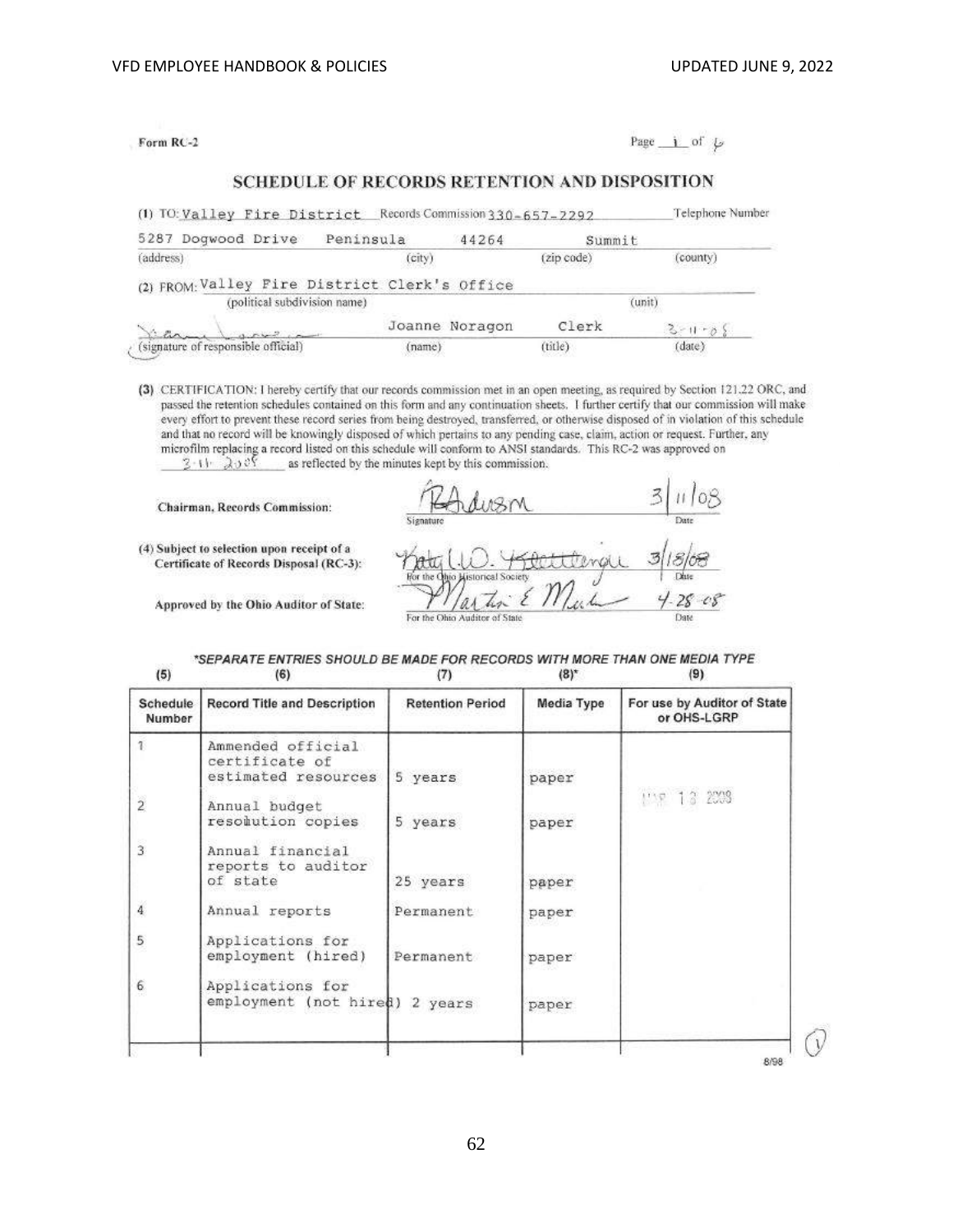#### SCHEDULE OF RECORDS RETENTION AND DISPOSITION **CONTINUATION SHEET**

FROM: Valley Fire District Clerk's Office<br>(political subdivision name)

 $\langle \text{unit} \rangle$ 

| (5)                | (6)                                                                                                | (7)                                           | (8)               | (9)                                                                                |
|--------------------|----------------------------------------------------------------------------------------------------|-----------------------------------------------|-------------------|------------------------------------------------------------------------------------|
| Schedule<br>Number | Record Title and Description                                                                       | <b>Retention Period</b>                       | <b>Media Type</b> | For use by Auditor of<br>State or OHS-LGRP                                         |
| 7                  | Appropriation ledger\$ 5 fiscal years                                                              | if audited                                    | paper             |                                                                                    |
| 8                  | Audit reports                                                                                      | 5 fiscal years                                | paper             | Audited moons: the years                                                           |
| 9                  | Bank deposit slips                                                                                 | 4 fiscal years<br>if audited                  | paper             | encompassed by the records<br>have been audited by the<br>Auditor of State and the |
| 10                 | Bank statements<br>(reconciliations)                                                               | 4 fiscal years<br>if audited                  | paper             | audit report has been<br>released pursuant to                                      |
| 11                 | Bids-successful                                                                                    | 3 fiscal years<br>if audited                  | paper             | Sec. 117.26 O.R.C.                                                                 |
| $12^{12}$          | Bids-unsuccessful                                                                                  | 3 fiscal years<br>if audited                  | paper             |                                                                                    |
| 13                 | Budgetary and<br>fiscal worksheets                                                                 | 3 fiscal years<br>if audited                  | paper             |                                                                                    |
| 14                 | - Cancelled checks                                                                                 | 4 fiscal years<br>if audited                  | paper             |                                                                                    |
| 15                 | Cash books                                                                                         | 3 years<br>if audited                         | paper             |                                                                                    |
| 16                 | Certificates of total 3 years<br>amount from sources<br>available for<br>expenditures and balances | if audited                                    | paper             |                                                                                    |
| 17                 | Certifications of<br>publishing legal<br>notices                                                   | 2 years                                       | paper             |                                                                                    |
| 18                 | Check registers                                                                                    | 4 fiscal years<br>if audited                  | paper             |                                                                                    |
| 19                 | Construction files                                                                                 | 15 years after<br>construction is<br>complete | paper             |                                                                                    |
|                    |                                                                                                    |                                               |                   | 7/98                                                                               |

63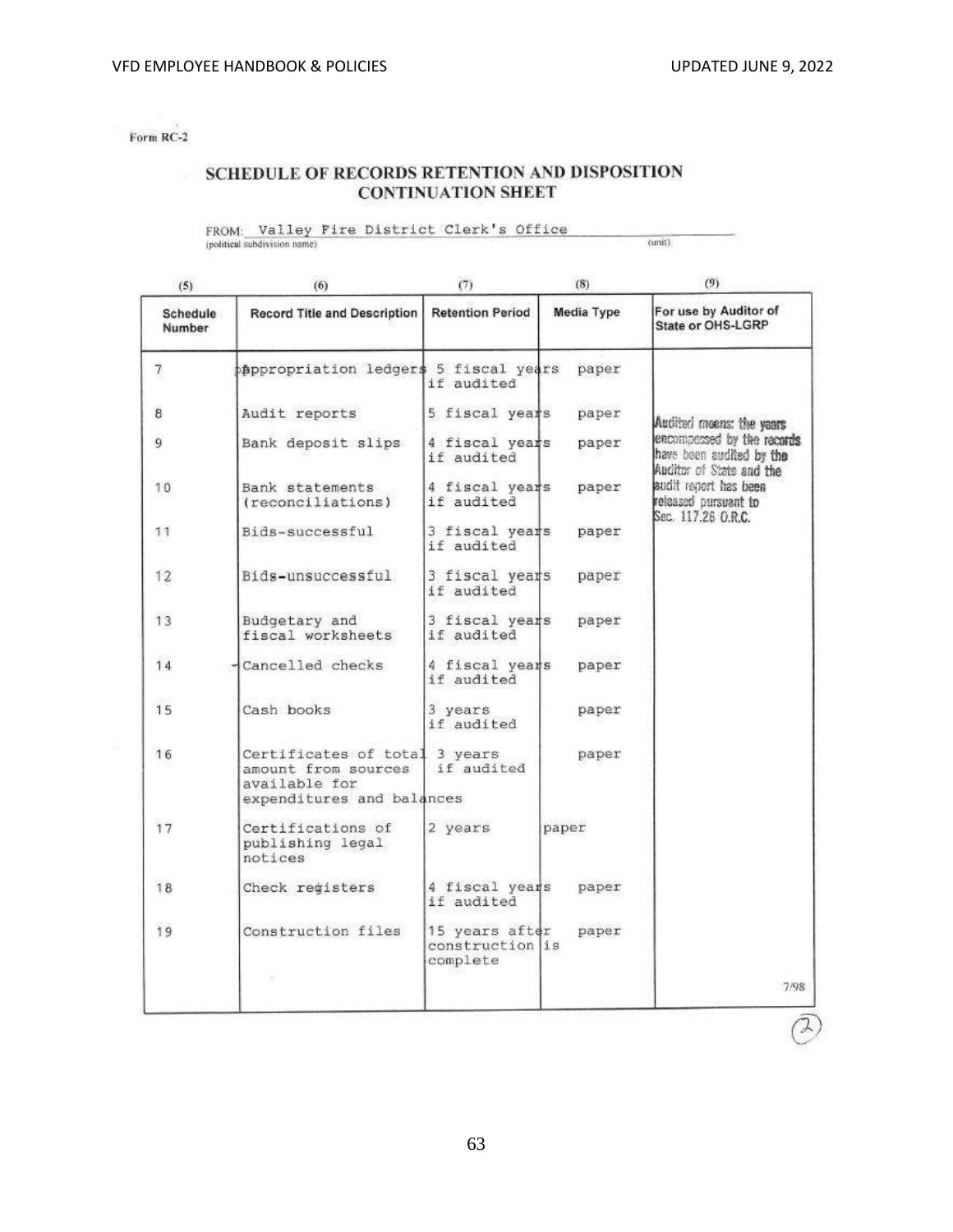3

Form RC-2

#### SCHEDULE OF RECORDS RETENTION AND DISPOSITION **CONTINUATION SHEET**

FROM: Valley Fire District Clerk's Office<br>(political subdivision name)

| dist. |  |  |
|-------|--|--|
|       |  |  |

| (5)                | (6)                                    | (7)                                                  | (8)        | (9)                                                                      |
|--------------------|----------------------------------------|------------------------------------------------------|------------|--------------------------------------------------------------------------|
| Schedule<br>Number | <b>Record Title and Description</b>    | <b>Retention Period</b>                              | Media Type | For use by Auditor of<br>State or OHS-LGRP                               |
| 20                 | Contracts and agreements               | 15 fiscal years                                      | paper      |                                                                          |
| 21                 | Correspondence                         | 2 fiscal years paper                                 |            | udited means: the years                                                  |
| $22^{\circ}$       | Employee time<br>records               | 3 years<br>if audited                                | paper      | encompassed by the records<br>ave been audited by the                    |
| 23                 | Employment reports<br>(OBES)           | Permanent                                            | paper      | Auditor of State and the<br>audit report has been<br>pleased pursuant to |
| 24                 | Equipment missed<br>damaged, destroyed | 2 years                                              | paper      | ec. 117.26 O.R.C.                                                        |
| 25                 | Gas slips                              | 1 year<br>if audited                                 | paper      |                                                                          |
| 26                 | Grants                                 | Permanent                                            | paper      |                                                                          |
| 27                 | Insurance policies                     | 2 years<br>after expiration<br>if all claims settled | paper      |                                                                          |
| 28                 | Inventories                            | 1 year<br>until superseded                           | paper      |                                                                          |
| 29                 | Law suits<br>after decision            | 5 years                                              | paper      |                                                                          |
| 30                 | Leases                                 | 5 years<br>after expiration<br>if audited            | paper      |                                                                          |
| 31                 | Levy files                             | Life of levy paper<br>plus one year                  |            |                                                                          |
| 32                 | Minutes                                | Permanent                                            | paper      |                                                                          |
| 33                 | Payroll records<br>annual              | 60 years                                             | paper      |                                                                          |
|                    |                                        |                                                      |            | 7/98                                                                     |

64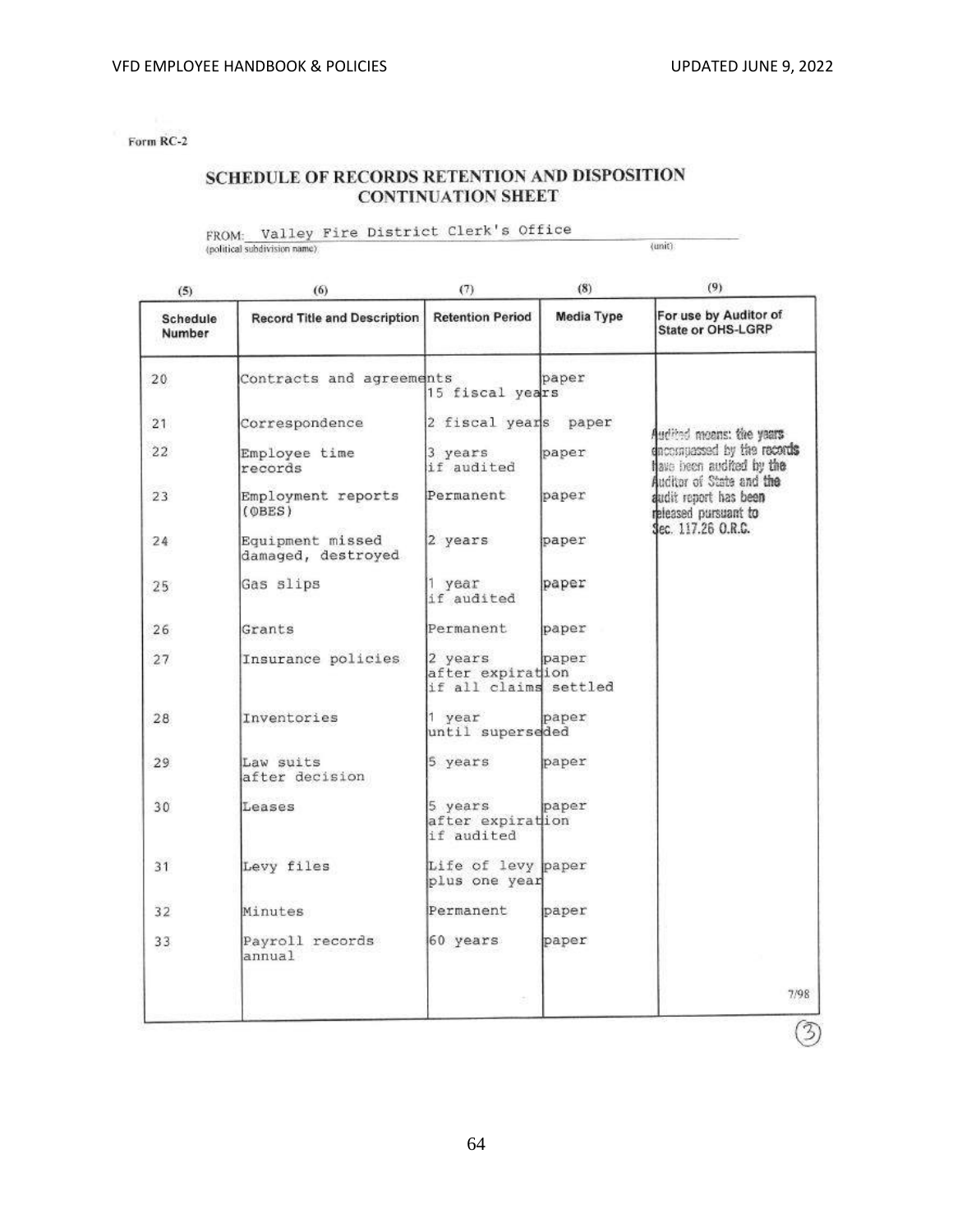## SCHEDULE OF RECORDS RETENTION AND DISPOSITION **CONTINUATION SHEET**

FROM: Valley Fire District Clerk's Office

 $tanh$ 

| (5)                | (6)                                       | (7)                                      | (8)                 | (9)                                                                           |
|--------------------|-------------------------------------------|------------------------------------------|---------------------|-------------------------------------------------------------------------------|
| Schedule<br>Number | <b>Record Title and Description</b>       | <b>Retention Period</b>                  | Media Type          | For use by Auditor of<br>State or OHS-LGRP                                    |
| 34                 | Payroll records<br>monthlyl               | 3 fiscal<br>years if audited             | paper               | Audited means: the years<br>chromnossed by the records                        |
| 35                 | P.E.R.S. monthly<br>reports               | 60 years                                 | paper               | have been audited by the<br>Auditor of State and the<br>audit report has been |
| 36                 | Personnel records                         | 60 years                                 | paper               | released pursuant to<br>Sec. 117.26 O.R.C.                                    |
| 37                 | Semi-annual<br>apportionments of<br>taxes | 5 fiscal<br>years                        | paper               |                                                                               |
| 38                 | Tax settlements                           | 5 years                                  | paper               |                                                                               |
| 39                 | Telephone bills                           | 2 fiscal<br>years if audited             | paper               |                                                                               |
| 40                 | Time sheets                               | 3 years<br>if audited                    | paper               |                                                                               |
| 41                 | Vouchers, invoices<br>and purchase orders | 4 fiscal<br>years if audited             | paper               |                                                                               |
| 42                 | W-2 forms                                 | 4 fiscal years paper                     |                     |                                                                               |
| 43                 | W-4 forms                                 | until<br>superseded<br>or employee       | paper<br>terminates |                                                                               |
| 44                 | Workers compensation<br>claims            | 10 years<br>after final<br>payment       | paper               |                                                                               |
| 45                 | Accident files                            | 2 years<br>provided no<br>claims pending | paper               |                                                                               |
| 46                 | Alarm response reports                    | 5 years<br>provided no<br>action pending | paper               |                                                                               |
|                    |                                           |                                          |                     | 7/98                                                                          |
|                    |                                           |                                          |                     |                                                                               |

4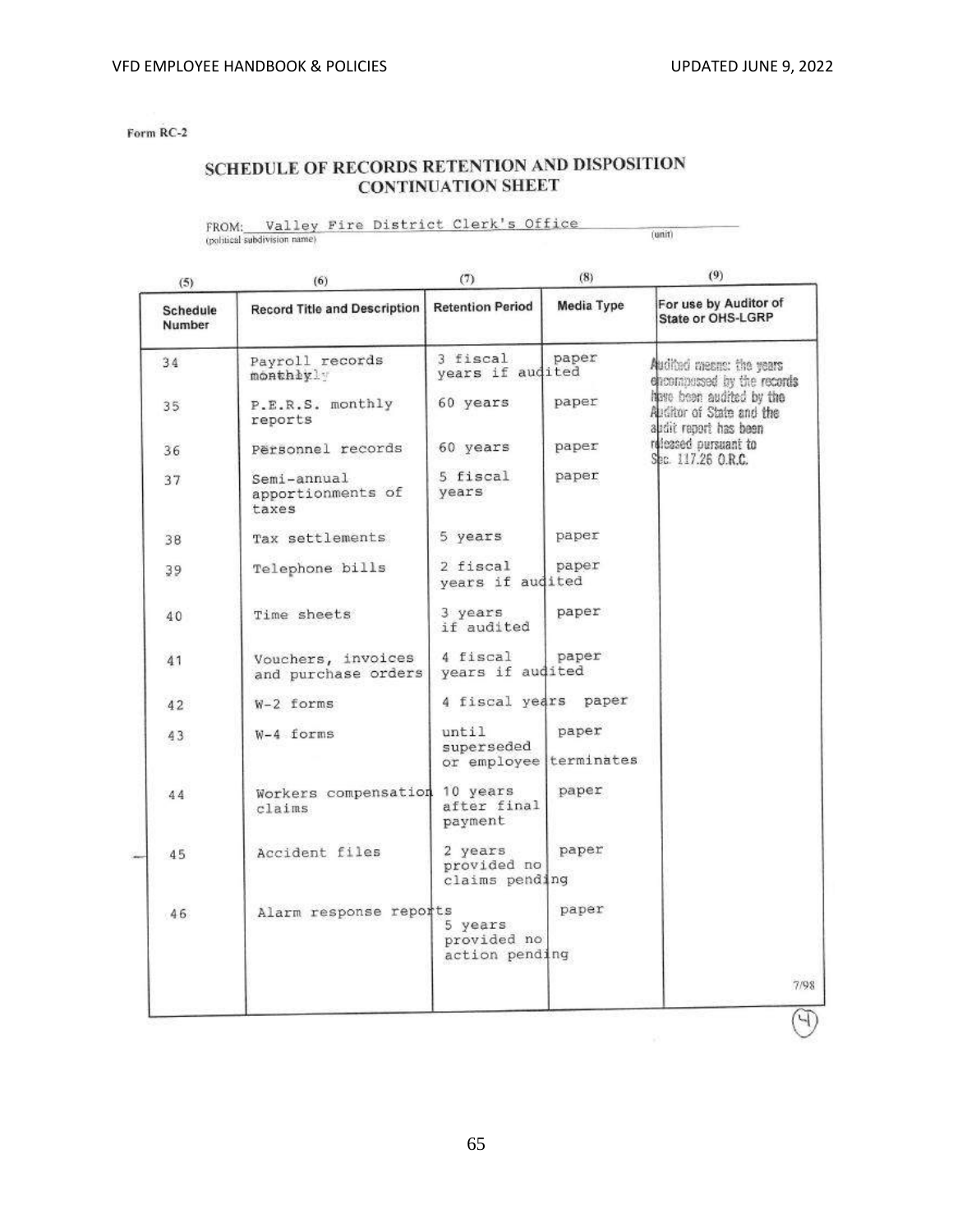#### SCHEDULE OF RECORDS RETENTION AND DISPOSITION **CONTINUATION SHEET**

FROM: Valley Fire District Clerk's Office<br>(political subdivision name)

| m |  |  |  |
|---|--|--|--|
|   |  |  |  |

| (5)                | (6)                                      | (7)                                       | (8)        | (9)                                        |
|--------------------|------------------------------------------|-------------------------------------------|------------|--------------------------------------------|
| Schedule<br>Number | <b>Record Title and Description</b>      | <b>Retention Period</b>                   | Media Type | For use by Auditor of<br>State or OHS-LGRP |
| 47                 | Arson Files                              | Permanent                                 | paper      |                                            |
| 48.                | Bids for equipment<br>(succesful)        | Until<br>equipment is<br>out of service   | paper      |                                            |
| 49                 | Burning Complaint<br>Files               | 1 year                                    | paper      |                                            |
| 50                 | Civilian Casualty<br>Reports             | Permanent                                 | paper      |                                            |
| 51                 | Emergency Medical<br>Squad (EMS) Reports | 5 years<br>providing<br>no action pending | paper      |                                            |
| 52                 | Equipment Maintenance<br>Records         | Life of<br>Equipment                      | paper      |                                            |
| 53                 | Fire Prevention<br>Application Permits   | Permanent                                 | paper      |                                            |
| 54                 | Fire Code                                | Until<br>superseded                       | paper      |                                            |
| 55.                | Fire and Loss<br>Records                 | Permanent                                 | paper      |                                            |
| 56                 | Fire Inspection<br>Reports               | Life of<br>Structure                      | paper      |                                            |
| 57                 | Fire Reports/Fire<br>Run Records         | 5 fiscal<br>years                         | paper      |                                            |
| 58                 | Firework permits                         | 30 eays<br>after expiration               | paper      |                                            |
| 59                 | Hydrant Location<br>Records              | Permanent                                 | paper.     |                                            |
| 60                 | Incident Reports                         | 5 years<br>providing no<br>action taken   | paper      |                                            |